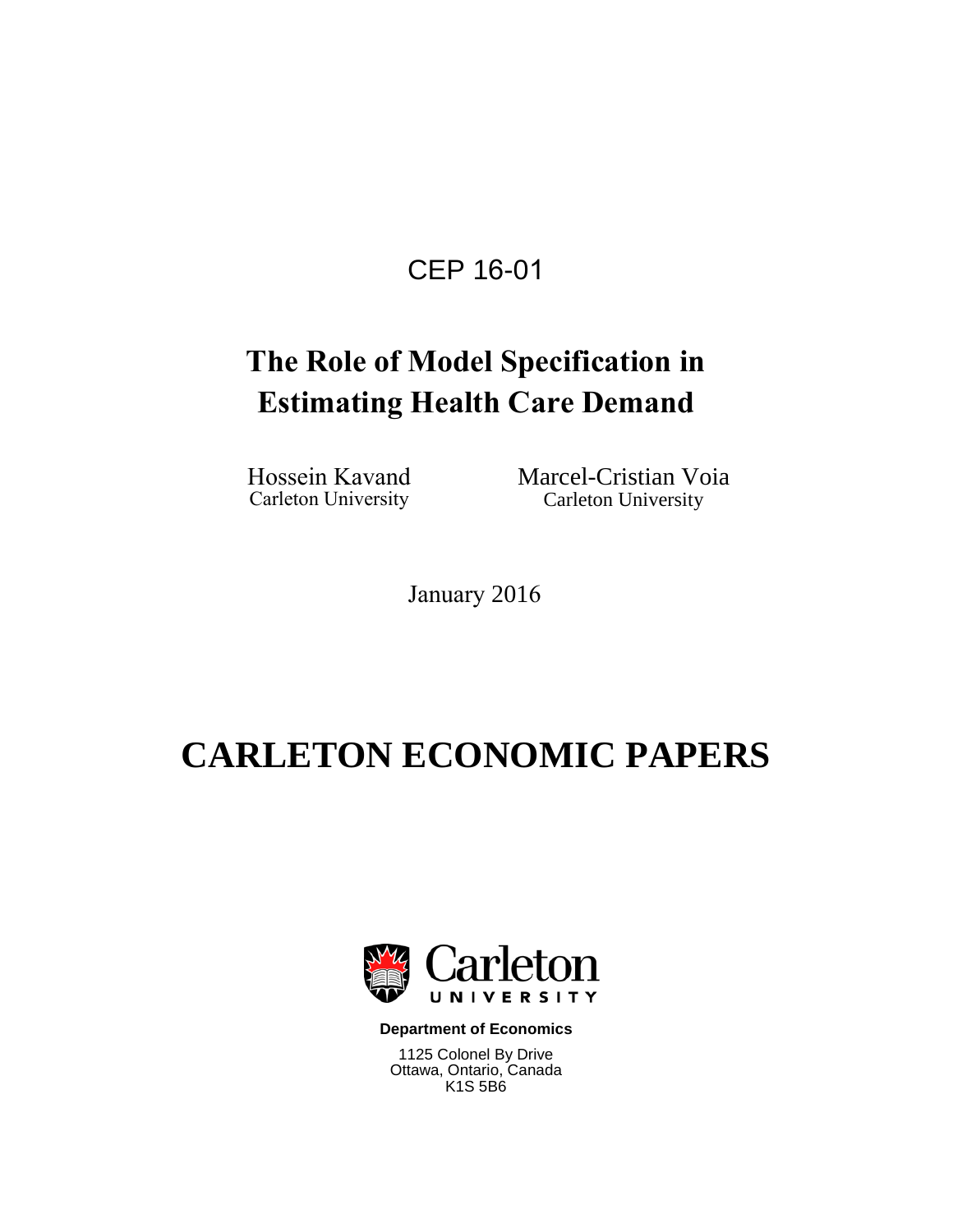## **The role of model specification in estimating health care demand**

Hossein Kavand\* hosseinkavand@cmail.carleton.ca

> Marcel Voia\*\* [marcel.voia@carleton.ca](mailto:marcel.voia@carleton.ca)

> > January 2016

#### **Abstract**

Zero inflation and over-dispersion issues can significantly affect the predicted probabilities as well as lead to unreliable estimations in count data models. This paper investigates whether considering this issue for German Socioeconomic Panel (1984-1995), used by Riphahn et al (2003), provides any evidence of misspecification in their estimated models for the adverse selection and moral hazard effects. The paper has the following contributions: first, it shows that estimated parameters for adverse selection and moral hazard effects are sensitive to the model choice; second, the random effects panel data as well as standard pooled data models do not provide reliable estimates for health care demand (doctor visits); third, it shows that by appropriately accounting for zero inflation and over-dispersion there is no evidence of adverse selection behaviour and that moral hazard plays a positive and significant role for the number of doctor visits. These results are robust for both males and females' subsamples as well as for the full data sample.

#### **Key words: Over-dispersion, zero-inflated distribution, adverse selection, moral hazard**

#### **1. Introduction**

The demand for health care, as measured by the number of visits to doctors or hospitals, is very important in determining the pricing of insurance policies. The asymmetric information that characterizes the interaction between the individuals and the insurance providers may induce adverse selection and moral hazard problems that can affect both the demand for health care and the type of insurance an individual buys. It is worth mentioning that adverse selection occurs when the insured has more information than the insurance company. As Chiappori and Salani (2000) argue, adverse selection can encourage a high risk individual to choose higher coverage. Following Cameron *et al*. (1988) and Rephahn and *et al* (2003) this can be explained by finding a positive correlation between the choice of insurance and demand for health care. Moral hazard occurs when due to a lower cost, an insured individual demands more health care than an identical uninsured one. Geil *et al*. (1997) study the effect of moral hazard on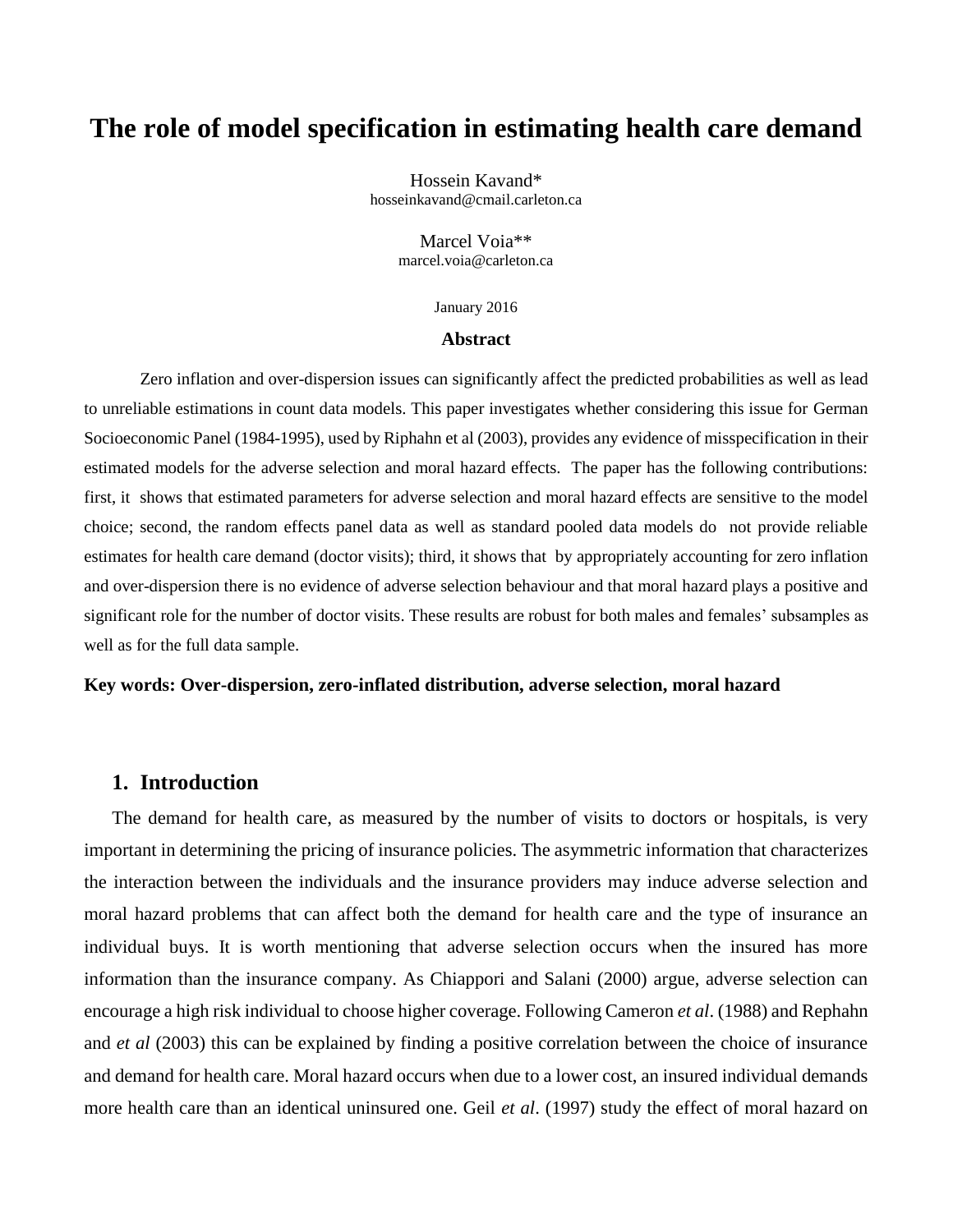hospital demand by using German data. He does not find a statistically significant coefficient for moral hazard, while in contrast, Cameron *et al*. (1988) find evidence of it in Australian data.

To ensure that the demand for health care is optimal, it becomes very important to have a system that provides optimal pricing; therefore, an appropriate measure of the demand for health care is required. Since the number of visits to doctors or hospitals in the health demand function are integers, methodologically, count data models are suitable choices to model these visits. Several researchers have investigated health care demand by focusing on different data sets. For example, Pohlmeier and Ulrich (1995) as well as Cameron *et al*. (1988) use cross-sectional data. Geil *et al*. (1997) uses a single equation random effect model to improve the fitness of the model. Based on European data, Bago d'Uva and Jones (2009) estimate a pooled panel for doctor visits using a latent hurdle model. Their study provides a positive income effect on visiting doctors. Using data from Italy, Atella and Deb (2008) found that primary care doctors and specialists are substitutes for both private and public sectors. Marvasti's study (2014) is based on "a panel of the U.S. Census Bureau division data for annual average number of physician office visits during the 1987–1997 period". He estimates with panel data a simultaneous equations model for both supply and demand of doctor visits. He finds that when private and public insurance coverages are incorporated in the model, the demand for doctors is neither income elastic nor price elastic. Also, having easy access to doctors in divisions with high densities of doctors increases the number of visits to doctors.

Rephahn *et al* (2003), who base their model on Cameron *et al*. (1988), use a bivariate random effects model to estimate simultaneously the demand for doctor and hospital visits using the German Socioeconomic Panel (GSOEP, 1984–1995) data. One of the shortcomings of their paper is that they use models that do not account for the fact that the data set has around 90% and 35% zeros for the number of doctor visits and hospital visits, respectively. This means that they do not take into account the possibility of the existence of over-dispersion in the data, which in the end affects the estimation of the predicted probabilities. Rephahn and *et al* (2003) used a model with random effects by mixing a Poisson distribution with log normal distributions. However, other generalized versions of the standard distributions as well as the family of zero-inflated models might be better options for explaining the existence of overdispersion in the data (see Harris *et al* (2014), and Hilb (2011)).

In this paper we test if the results of Rephahn and *et al* (2003) are valid by employing both standard distributions that ignore the zero-inflated feature of the data and methods that account for the zero-inflated aspect of the data. We show that by accounting for the zero-inflated feature of the data a significantly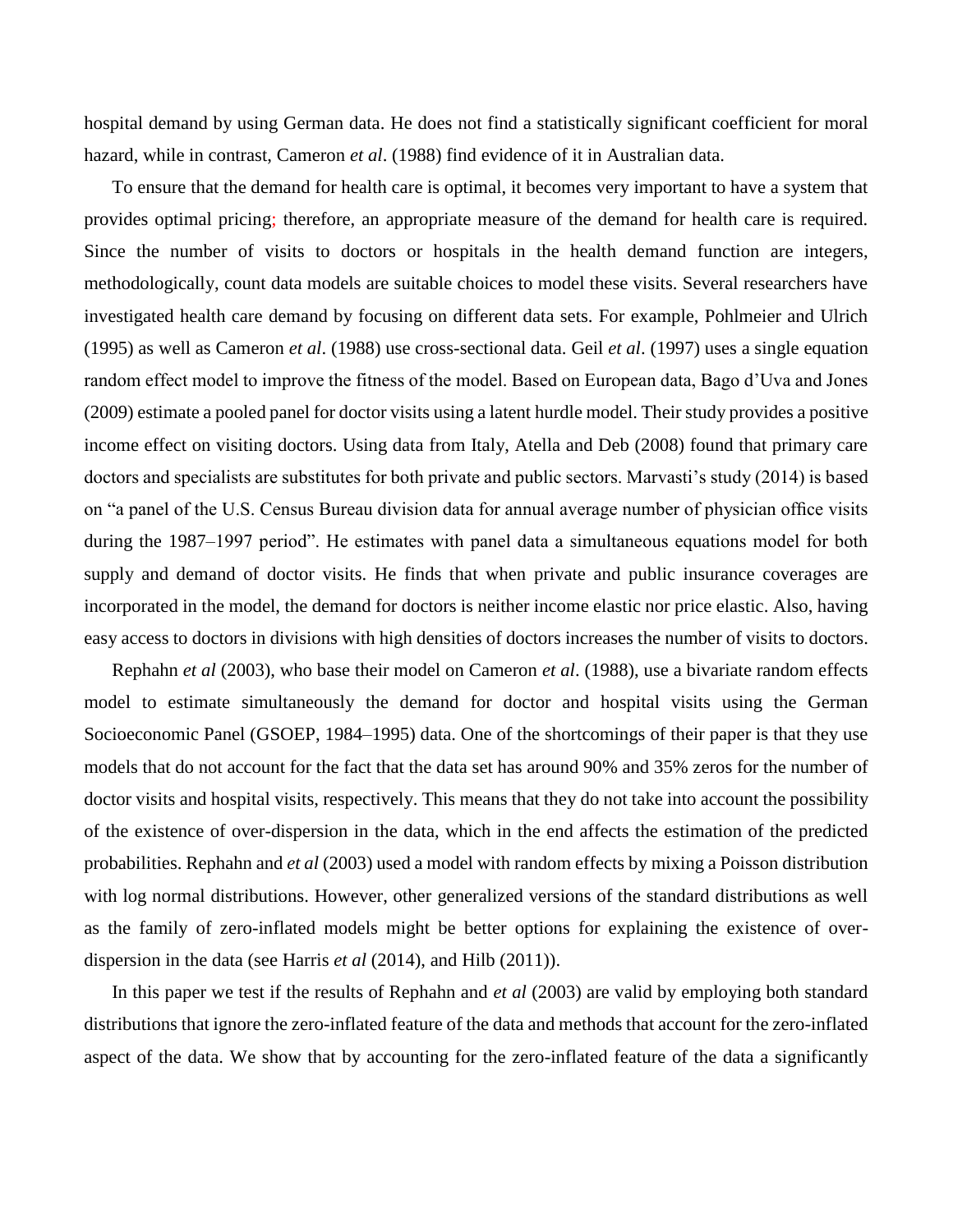different impact is found on the adverse selection and moral hazard measures, a result that has different implications on health-care demand measures.

Researchers use different versions of zero-inflated models based on their efficiency; for example, zeroinflated Poisson (ZIP), a mixture of Poisson distribution and a distribution with a point mass at zero is introduced by Lambert (1992). He uses this model to investigate the defects in a manufacturing process that has a big share of zeros in the sample. Zero-inflated models are more used in ecology and have been developed by Ridout *et al* (1998), Martin et al (2005) and Kuhnert *et al* (2005) for explaining different kinds of zeros; those that are structural as well as those that depend on the study. An application of Bayesian analysis for zero-inflated models is discussed in Angers and Biswas (2003). Also, more references and studies related to the development of zero-inflated models for continuous data are discussed in Martin *et al* (2005). Greene (1994) considers the zero-inflated negative binomial (ZINB). This model is used by Neal and Gaher (2006) to study drug use issues among college students. Gupta *et al* (1996) and Famoye (2006) applies zero-inflated Generalize Poisson for the study of frequentist setting. Cohen (1960), Johnson *et al* (2005) use zero-inflated models when zeros are underscored. Some authors proposed models that consider other positive values that are larger than what is explained by Poisson distribution. For example, Melkersson and Rooth (2000) introduce a parent Poisson and NB2 to explain inflated zero and two. However, they assume that measurement errors is the main cause of under recording values other than zero and two. Li *et al* (2003) introduce a more flexible model for this situation, while Carroll *et al* (2006), Buonaccorsi (2010) and Chen *et al* (2011) provide more details related to recent researches in measurement error with emphasis on Poisson model.

As will be discussed in following sections, recently various extensions of zero-inflated models have been emphasised by Haris and *et al* (2014) and are incorporated in STATA. More details about some of these models are discussed in Hilb (2011). While, STATA is not able to provide panel data estimates for zero-inflated models, LIMDEP is able to estimate fixed effect and random effect models in this context.

The outline of the paper is as follows. Section 2 discuses different methodologies that are employed. Section 3 describes the data used in the analysis, Section 4 provides the results of different model specifications, Section 5 evaluates the fit of the employed models, Section 6 does robustness checks and Section 7 concludes.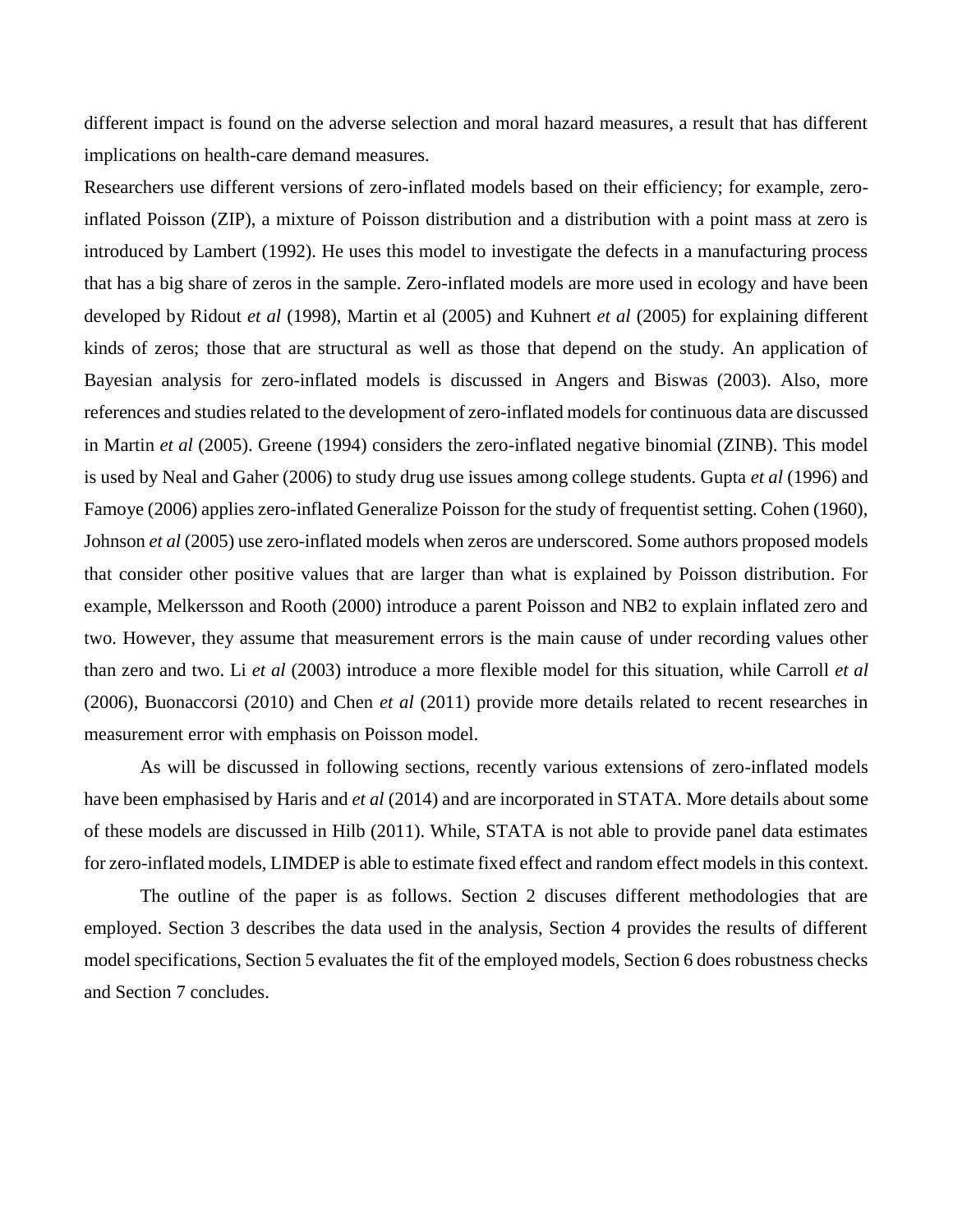#### **2. Methodology**

#### **Motivation – Discussion of Over Dispersion**

In what follows we discuss the importance of properly accounting for over dispersion when it is present in count data models such as the ones used to model doctor and hospital visits. The Poisson model is a widely used model in this context; however, one of the shortcomings of this model is that its mean and variance are equal. This feature of the model is not helpful when variance exceeds its mean (or in other words we have over dispersion). Over dispersion is generally caused by a positive correlation between responses or by an excess variation between response probabilities or between counts. Such correlations can come from a clustering effect that may lead to underestimation of standard errors of the estimated coefficient vector. In this context, some variables might be statistically significant while in reality they are not, which affects the inference of the model's parameters. For count models, over-dispersion can be recognized if the value of the Pearson statistic (divided by degree of freedom) is larger than 1. If this measure is greater than 2 the over-dispersion is severe, and an adjustment to standard errors may be required. The over-dispersion may be present when the model might omit an important explanatory variable, the data might contain outliers or the predictor needs to be transformed to a logarithm or other scales<sup>1</sup>. In linear models, by using robust variance estimators as well as bootstrapping or jackknifing standard errors one can deal with over-dispersion.

In what follows we present how over-dispersion can be taken into account for count data models through mixing the Poisson distribution with other distributions.

#### **2.1 Count data models**

A Poisson model (with  $E(Y_i) = V(Y_i) = \mu_i$ ), cannot deal with the over-dispersion due to the equality of mean and variance. To make it more flexible the model can be augmented with other distributions. This is done by relating its mean to an individual unobserved effect  $(u_i)$ . Different extensions of the Poisson can be obtained depending on how the distribution for  $u_i$  is specified. Appendix B provides an extensive discussion about these extensions and in Table B1 and B2 the reader finds a list of distributions that are used in the proposed analysis as robustness checks of different model specifications.

 $\overline{\phantom{a}}$ 

<sup>1</sup> See Hilb, 2011, chapter 12.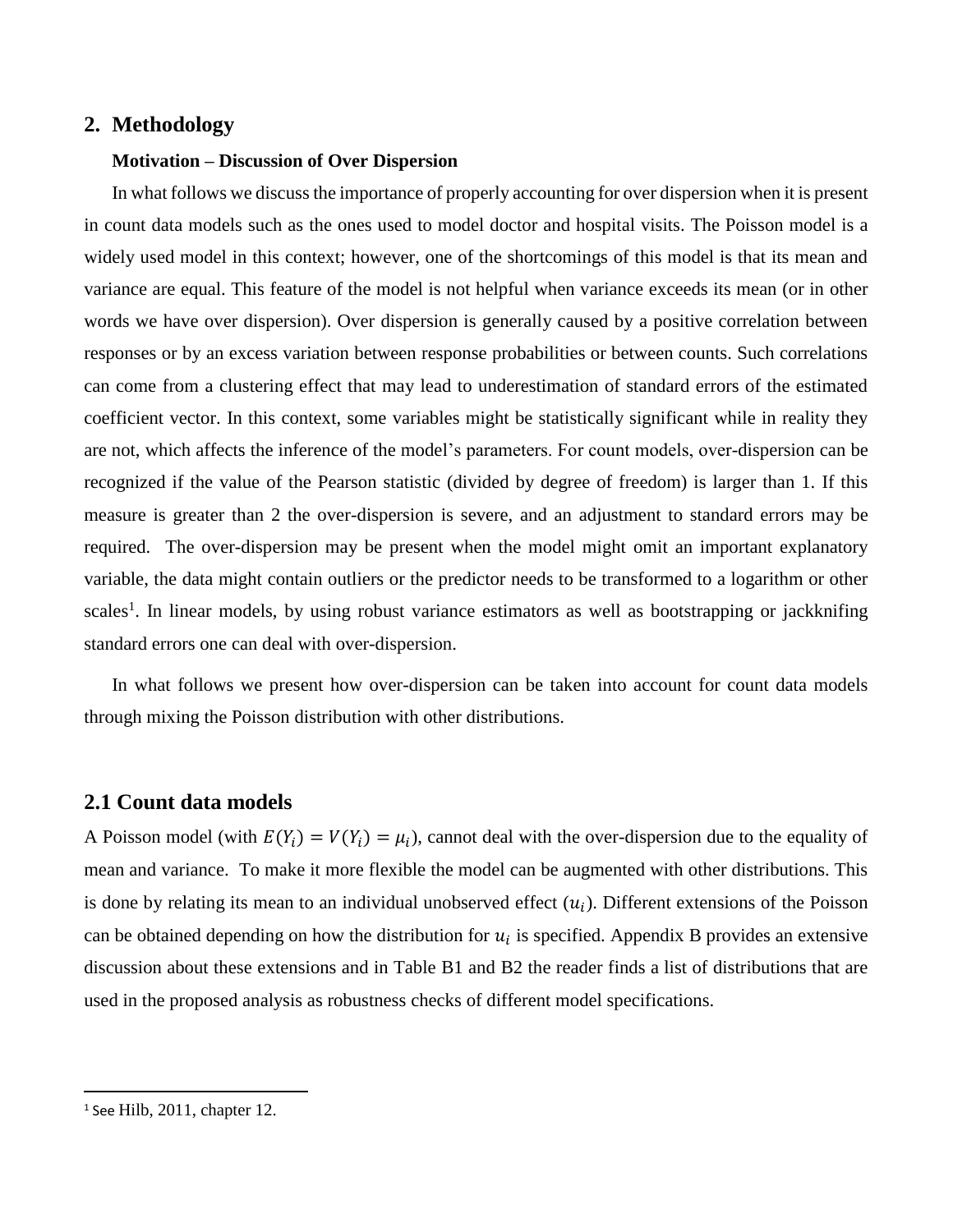For any specified distribution for  $u_i$  it can be shown that it produces a new distribution with higher variance than the Poisson model. For instance, in the case  $u_i$  has a Gamma distribution, with mean 1 and variance  $\alpha = \frac{1}{\alpha}$  $\frac{1}{\theta}$ , the mixture of Poisson-Gamma is called Negative Binomial 2 (NB2) which has mean  $\mu_i$ and conditional variance  $\mu_i + \alpha \mu_i^2$ . The Negative Binomial 1 (NB1) model is obtained by assuming  $\theta_i =$  $\theta\mu_i$ . In NB1 and NB2,  $\alpha$  refers to heterogeneity parameter. In addition, when  $\alpha = 0$  both distributions will be identical to the Poisson.

Besides, the NB1 and NB2, we consider the power negative binomial (NB-P) distribution, which has an additional parameter, p, see Greene (2008). For  $p = 1$  and  $p = 2$ , this distribution collapses to NB1 and NB2, respectively.

In NB2, the dispersion parameter  $(a)$  is constant. The NB2 can be generalized to a heterogeneous NB2 model that allows the dispersion parameter to vary across observations:  $\alpha = \exp(z_i \gamma)$ . This gives more flexibility to the dispersion parameter to capture most of the variation in the data. One can find other generalized versions of NB models as the one introduced by Famoye (1995).

Further, we consider univariate generalized Warning distribution or the beta Negative Binomial model, which is another extension of Negative Binomial model that was introduced by Irwin (1968). This model has more flexibility for specifying the unobservable heterogeneity. In other words, as Hilbe (2014) explains "unobserved heterogeneity can be separated from the internal factors of each individual's characteristics and external factors (covariates) that may affect the variability of data"(see Hilbe 2011).

Moreover, we also employ a Generalized Poisson (GP) model that can accommodate both overdispersion and under-dispersion.

#### **2.2Zero-inflated count models**

Another source of over-dispersion is the presence of a large number of zeros in the data. In other words, when there are more zeros than the expected number of zeros under a specified distribution, then the data may be over-dispersed. Zero-inflated Poisson (ZIP) model and zero-inflated negative binomial (ZINB) models adjust for excessive zeros in the response. Recently, Hilbe and *et al* (2014) discuss different versions of zero-inflated models.

Zero-inflated models consider two distinct sources of zero outcomes. One source is generated from individuals who do not enter the counting process, the other from those who do enter the counting process but result in zero outcomes. As an example, suppose that we have data related to the number of visits to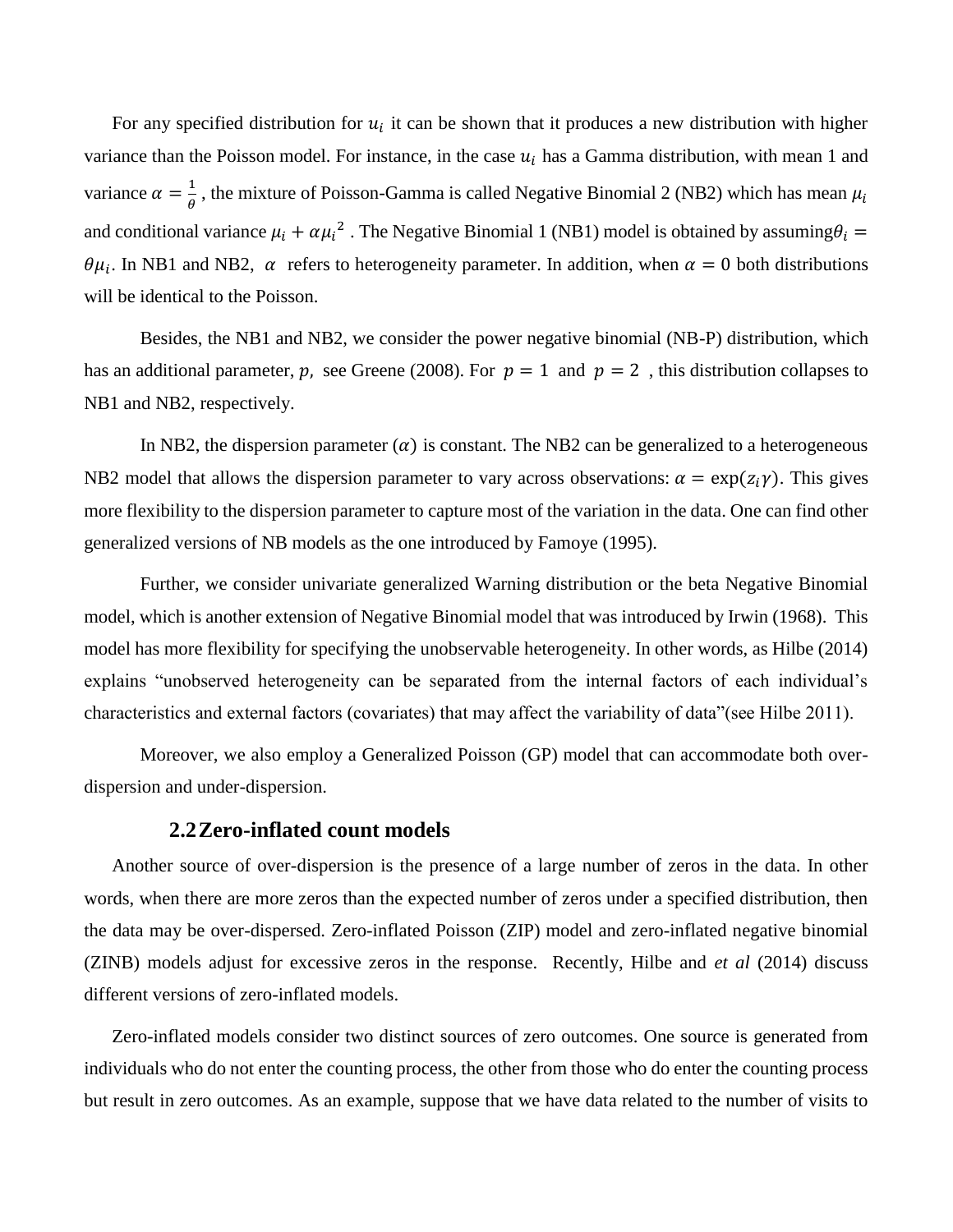doctors. However, we might have individuals in our data that they do not have any doctor. Then the probability of observing a zero outcome equals the probability that an individual is in the group that does not have a doctor  $(B(0))$  plus the probability that the individual is in the other group multiplies the probability he/she does not see the doctor  $\{1 - B(0)\}Pr(0)$ , where  $Pr(0)$  is the counting process that produces the zero; see Hilbe and Greene (2008). In this particular case, the model has two parts: The probability of a zero outcome for the system and the probability of a nonzero count<sup>2</sup>.

The obtained mixture gives more power for the model to explain the sources of over-dispersion in the data. Table 2B of the Appendix B presents different zero-inflated distributions that are used as robustness checks for our analysis. For the purpose of comparing the suitability of a zero-inflated distribution against its standard distribution, a test introduced by Vuong (1989) is applied, which is a likelihood ratio based test for selecting a specific model among non-nested models. A significant positive Vuong statistic leads to accepting a zero-inflated model, while a significant negative value for the test rejects a zero-inflated model in favour of its standard model. A non-significant Vuong statistic indicates no preference for either models. As an additional check we look at the predictability of different model specifications.

#### **3. Data description:**

We use the same data as in Rephahn and *et al* (2003) that is "the first twelve annual waves (1984 through 1995) of the German Socioeconomic Panel (GSOEP) which surveys a representative sample of East and West German households". The data set is downloadable from the web site of Journal of Applied Econometrics<sup>3</sup>. The data is restricted to individuals aged between 25 and 65. Table 1 presents the descriptive statistics of the dependent variable by gender<sup>4</sup>. Dependent variables are defined as "the number of visits to a doctor within the last quarter prior to the survey, and the number of inpatient hospital visits with at least one night spent in the hospital within a given calendar year".

Table 1 shows the presence of many zeros in both hospital visits and doctor visits for both genders. Around 92% and 44% of males did not visit a hospital and a doctor, respectively. For females, the shares of zero hospital and doctor visit are around 90% and 30%, respectively. The abundance of zeros in both kinds of visits suggests that zero-inflated distributions might be better options rather than their standard

 $\overline{\phantom{a}}$ 

<sup>&</sup>lt;sup>2</sup> Stata gives this probability using the command: predict fk, pr(k)

<sup>3</sup> See: http://qed.econ.queensu.ca/jae/

<sup>4</sup> For more detail about the data see Table A1 as well as Rephahn and *et al* (2003).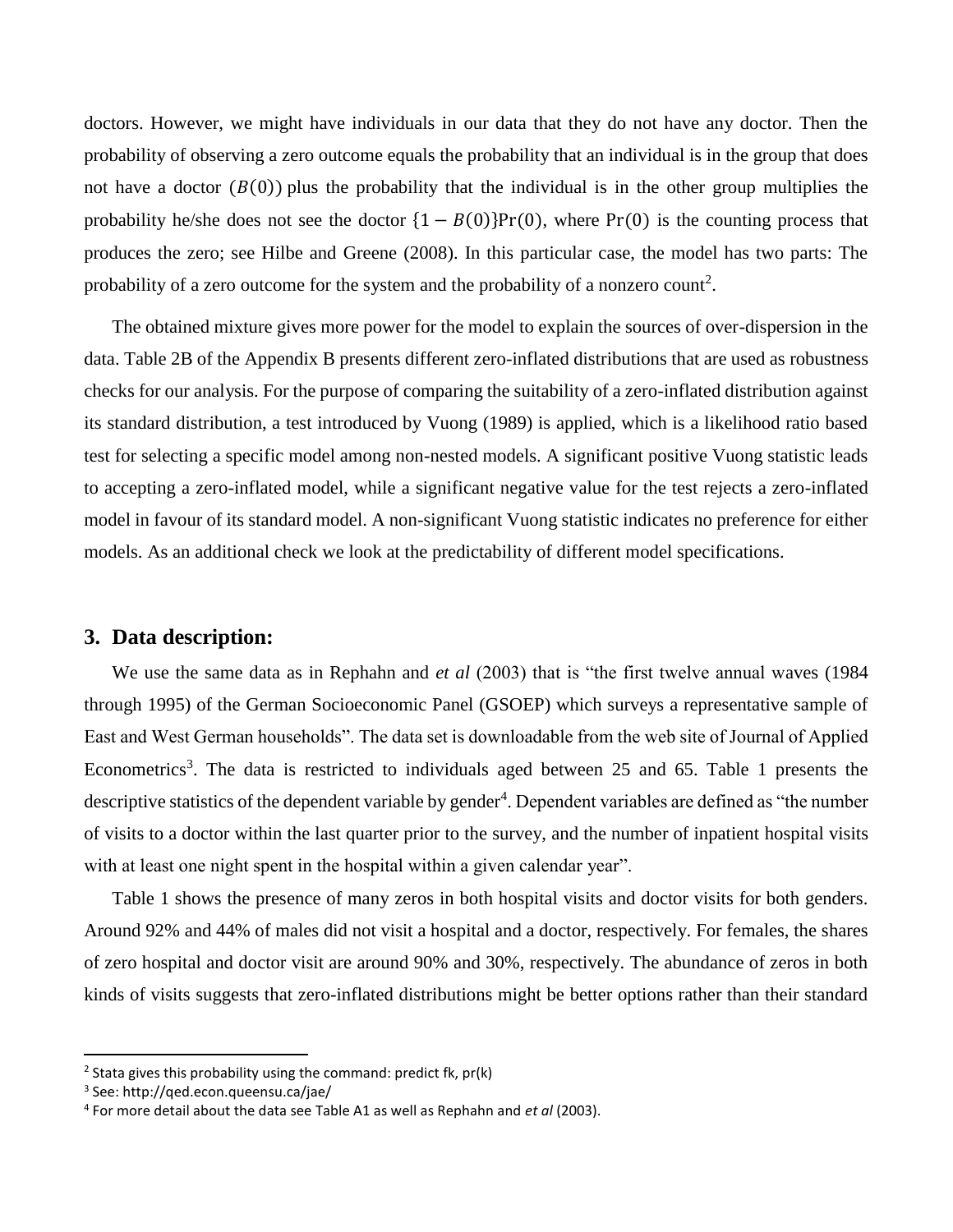versions for the purpose of examining doctor and hospital demands. Since the frequency of zeros for doctor visits is less than for hospital visits, this paper focuses on the demand equation for doctor visits. If the results for this equation confirm the superiority of zero-inflated distributions over their standard versions, the results can be extended to demand for hospital visits as well. Among the explanatory variables, two different dummy variables for the types of insurance are considered: whether an individual has public insurance or not, and, if yes whether he or she has an add-on insurance policy. All the explanatory variables are the same as Rephahn *et al* (2003); see table A3 in the appendix.

| Value            | (Share of total observation, %) |                |              |         |  |
|------------------|---------------------------------|----------------|--------------|---------|--|
|                  | Hospital visit                  |                | Doctor Visit |         |  |
|                  | Males                           | Females        |              | Females |  |
| $\boldsymbol{0}$ | 92.21                           | 90.18          | 44.05        | 29.51   |  |
| 1                | 6.18                            | 7.88           | 13.82        | 13.17   |  |
| 2                | 1.09                            | 1.28           | 11.63        | 13.42   |  |
| 3                | 0.15                            | 0.27           | 8.48         | 11.49   |  |
| 04-Sep           | 0.21                            | 0.25           | 15.29        | 21.83   |  |
| 10 and more      | 0.16                            | 0.14           | 6.73         | 10.58   |  |
| Mean             | 0.128                           | 0.15           | 2.63         | 3.79    |  |
| Std dev.         | 0.93                            | 0.83           | 5.21         | 6.11    |  |
| Median           | $\theta$                        | $\overline{0}$ | $\mathbf{1}$ | 2       |  |
| N                | 14243                           | 13083          | 14243        | 13083   |  |

Table 1: Dependent varaibles: Descriptive statistics

Source, German Socioeconomic Panel (1984-1995)

#### **4. Discussion of the Results**

#### **4.1 Panel Data Models**

Riphahn *et al* (2003) did not pay attention to the zero-inflated nature of the analyzed data. Consequently, by properly considering this data issue one can provide a more robust and reliable estimated parameters for add-on and public insurance variables.

On the demand side, Rephahn and et al (2003) assume a bivariate model for demands for doctor and hospital visits. These demands follow a Poisson distribution, and the unobservable heterogeneity and error terms follow lognormal and bivariate normal distributions, respectively:

 $y_{itq} \sim Po(\mu_{itq})$  = 1,2 (with 1 for doctor visits and 2 for hospital visits)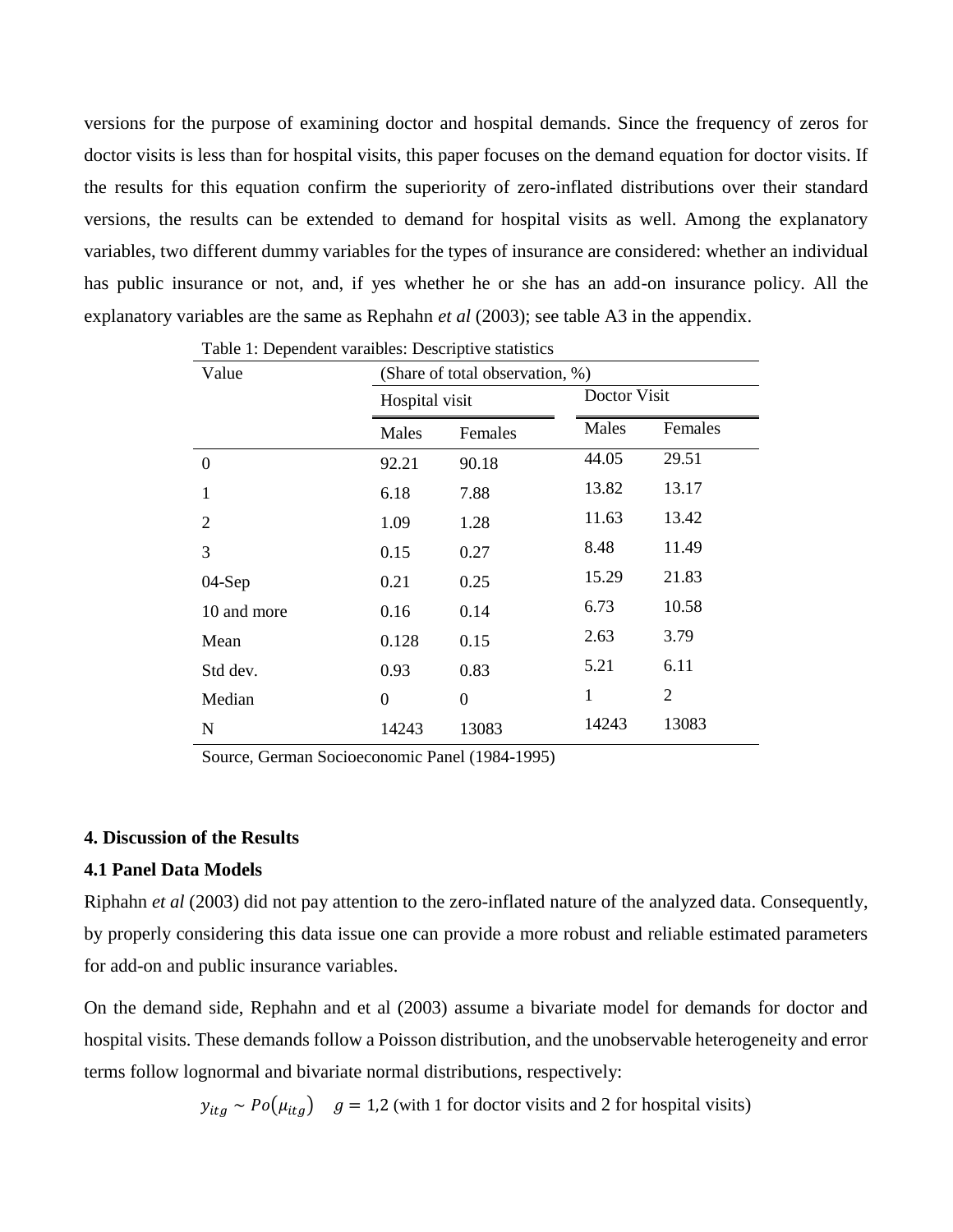$$
\ln(\mu_{it1}) = \beta' x_{it1} + u_{i1} + \varepsilon_{it1} ; u_{i1} \sim N(0, \sigma_{u1}^2) ; (\varepsilon_{it1}, \varepsilon_{it2}) \sim N_2(0, 0, \sigma_{\varepsilon_1}^2, \sigma_{\varepsilon_2}^2, \rho) ; E[u_{ig}u_{jh}] = 0 \text{ if } i \neq j \lor g \neq h
$$

$$
\ln(\mu_{it2}) = \beta' x_{it2} + u_{i2} + \varepsilon_{it2} ; u_{i2} \sim N(0, \sigma_{u2}^2) ; E[\varepsilon_{itg} u_{jh}] = 0 \quad \forall i, t, g, j, h; E[\varepsilon_{itg} \varepsilon_{jsh}] = 0 \quad \text{if } t \neq s \quad i \neq j \quad \forall g \neq h
$$

To integrate out the unobserved heterogeneity $u_{i,q}$ , an outer integral based on Gauss- Hermite approximation was used, while to integrate out the distribution of cross-equation errors  $(\varepsilon_{itg})$  an inner integral based on a modified Gauss-Legendre approach was applied. With this specification, Rephahn *et al* (2003) found that the add-on and public insurance coefficients in both demand equations are statistically insignificant and also found that the coefficient for males' hospital demand is negative.

In Germany, public insurance is mandatory for some specific groups of people with income less than a cut off, while for others it is not and they can choose private insurance. Also, add-on insurance is optional insurance that an individual can add to his or her public or private insurance to cover some other costs. Rephahn *et al* (2003) use this variable to test the adverse selection hypothesis. They found that the coefficients of add-ons in demands for doctor visits and hospital visits are positive but only statistically significant in the case of males' hospital demand. Also they found that self-employed females and males have fewer visits to doctors than other employees.

Rephahn *et al* (2003) estimate a simple random effect model for doctor visits by considering a Gaussian distribution for the heterogeneous term. For zero-inflated data the standard distributions are not suitable and alternative distributions (Gamma for example) that account for this particular issue with the data might be better options. Table 2 shows the doctor visits' results for females and males when both Gamma and Gaussian distributions are used. Based on AIC and BIC criteria, it can be seen that Gamma distribution is the better choice for the data. Also, with Gamma distribution the coefficient of public insurance is positive and statistically significant for both females and males while in the case of Gaussian distribution both of them are positive but insignificant. For both models, the coefficient of add-on is positive but not significant.

The results show that, although it seems that Gaussian distribution is more flexible than Gamma, NB2 (a mixture of Poisson and Gamma) is the better option for this data.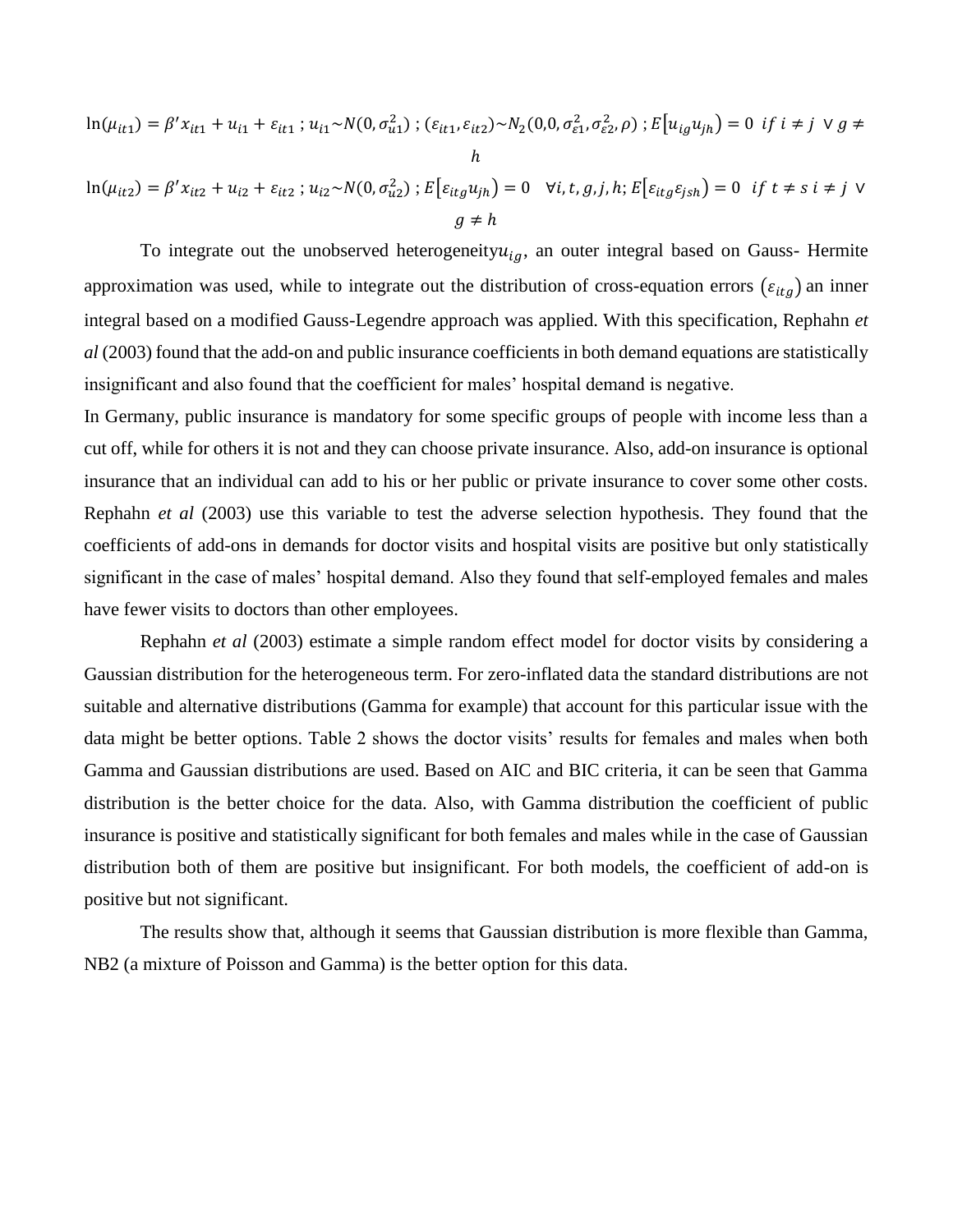|              |                                                | Males                          |                  | Females      |  |  |
|--------------|------------------------------------------------|--------------------------------|------------------|--------------|--|--|
|              | <b>RE</b> Normal                               | RE Gamma                       | <b>RE</b> Normal | RE Gamma     |  |  |
| Docvis       |                                                |                                |                  |              |  |  |
| Age          | $-0.0299*$                                     | $-0.0315***$                   | $-0.0213$        | $-0.0208***$ |  |  |
|              | (0.0180)                                       | (0.00815)                      | (0.0155)         | (0.00686)    |  |  |
| age2         | $0.520**$                                      | $0.509***$                     | $0.323*$         | $0.311***$   |  |  |
|              | (0.207)                                        | (0.0934)                       | (0.176)          | (0.0766)     |  |  |
| Hsat         | $-0.182***$                                    | $-0.181***$                    | $-0.143***$      | $-0.143***$  |  |  |
|              | (0.00971)                                      | (0.00316)                      | (0.00766)        | (0.00285)    |  |  |
| Public       | 0.106                                          | $0.103***$                     | 0.0638           | $0.0690*$    |  |  |
|              | (0.0844)                                       | (0.0388)                       | (0.0733)         | (0.0360)     |  |  |
| Addon        | $-0.0334$                                      | $-0.0340$                      | $-0.0260$        | $-0.0317$    |  |  |
|              | (0.103)                                        | (0.0535)                       | (0.0897)         | (0.0456)     |  |  |
| Constant     | $2.093***$                                     | $2.662***$                     | $2.041***$       | $2.433***$   |  |  |
|              | (0.404)                                        | (0.195)                        | (0.345)          | (0.182)      |  |  |
| lnsig2u      | 0.0138                                         |                                | $-0.248***$      |              |  |  |
|              | (0.0393)                                       |                                | (0.0391)         |              |  |  |
| lnalpha      |                                                | $-0.00860$                     |                  | $-0.277***$  |  |  |
|              |                                                | (0.0293)                       |                  | (0.0286)     |  |  |
| Observations | 14243                                          | 14243                          | 13083            | 13083        |  |  |
| AIC          | 65802.1774                                     | 65713.7349                     | 70856.0950       | 70728.1257   |  |  |
| <b>BIC</b>   | 65976.1498                                     | 65887.7074                     | 71028.1136       | 70900.1443   |  |  |
| Log lik.     | $-32878.1$                                     | -32833.9                       | $-35405.0$       | $-35341.1$   |  |  |
|              |                                                | Standard errors in parentheses |                  |              |  |  |
|              | Source, German Socioeconomic Panel (1984-1995) |                                |                  |              |  |  |

**Table 2:** Random effect model with Gaussian and Gamma distributions for the unobserved heterogeneity term

\* *p* < 0.10, \*\* *p* < 0.05, \*\*\* *p* < 0.01

#### **4.2 Standard count models:**

Following Greene (2008), pooled data is used for the purpose of selecting the best model between standard models. Table 3 presents the results for all the estimated models based on standard distributions introduced in Table B1. The following models are Applied: Poisson, Negative Binomial 1 (NB1), Negative Binomial 2 (NB2), Generalized Poisson (GPoisson), Negative Binomial Famoye (NB Famoye) and Negative Binomial Waring .(NB Waring). –.

The results for Poisson, NB1 and NB2 are the same as in Greene (2008). Based on the dispersion criteria which has a high dispersion value of 6.67, Poisson distribution is not suitable. NB2 defeats Poisson by reducing considerably the value of dispersion to 1.99. This can also be confirmed by  $ln(\alpha) = 0.561$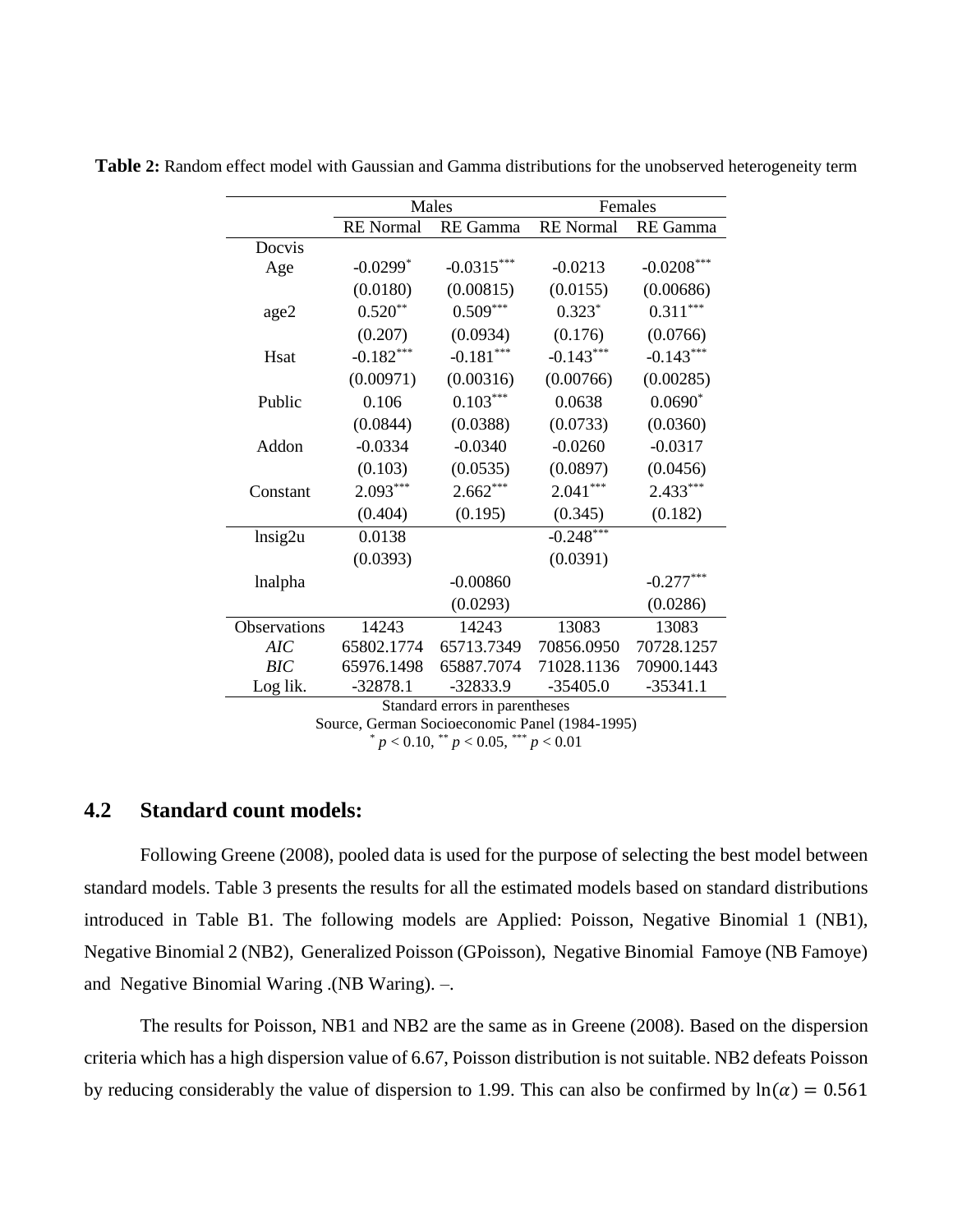which measures the logarithm of the dispersion parameter  $(\alpha)$  and based on the likelihood ratio test is statistically significant. The same conclusion is obtained when other distributions are used: NB1, Generalized Poisson, NB Famoye and NB. The model selection is based on AIC and BIC criteria. Both criteria suggest that the NB Waring model is the best model for these data. It is followed by the Generalized Poisson, NB1, NB2, and NB Famoye. By looking at the estimated parameters for add-on, it can be seen that this parameter is positive and statistically significant based on NB Waring model. In addition this parameter is positive in all models but only significant in NB1 and Generalized Poisson and NB Waring models. The estimated parameter for public insurance is positive in all the models but statistically insignificant. Table A2 in the appendix A reports all the estimated parameters.

Table A3 in the appendix A, shows the same results for females. The results for dispersion and the ranking of the best models are the same as for males. Still, NB Waring is the best one and NB2 is in the second rank. The only difference is observed in add-on's estimated parameter. This parameter is positive, and, as for males, statistically significant for NB1 and generalized Poisson but not for NB Waring. For public insurance, all the models provide positive values but only in the Poisson model, which is a completely unreliable model, is it statistically significant. This can be viewed as evidence of overdispersion, leading to underestimation of standard errors, making the coefficient statistically significant.

To conclude this analysis, we can state that even if we ignore the zero-inflated nature of the data, we can designate NB family and Generalized Poisson as better choices than the simple Poisson model.

Finally, Table 4 provides results for heterogeneous NB2. For this model, all the explanatory variables are used to explain its dispersion parameter. The investigation of the suitability of heterogeneous NB2 based on AIC and BIC criteria indicates that this model is better than the simple Poisson for both males and females. Also, based on AIC criteria, this model has the lowest value compared to other specifications. In this model only the coefficient of public insurance for females is statistically significant.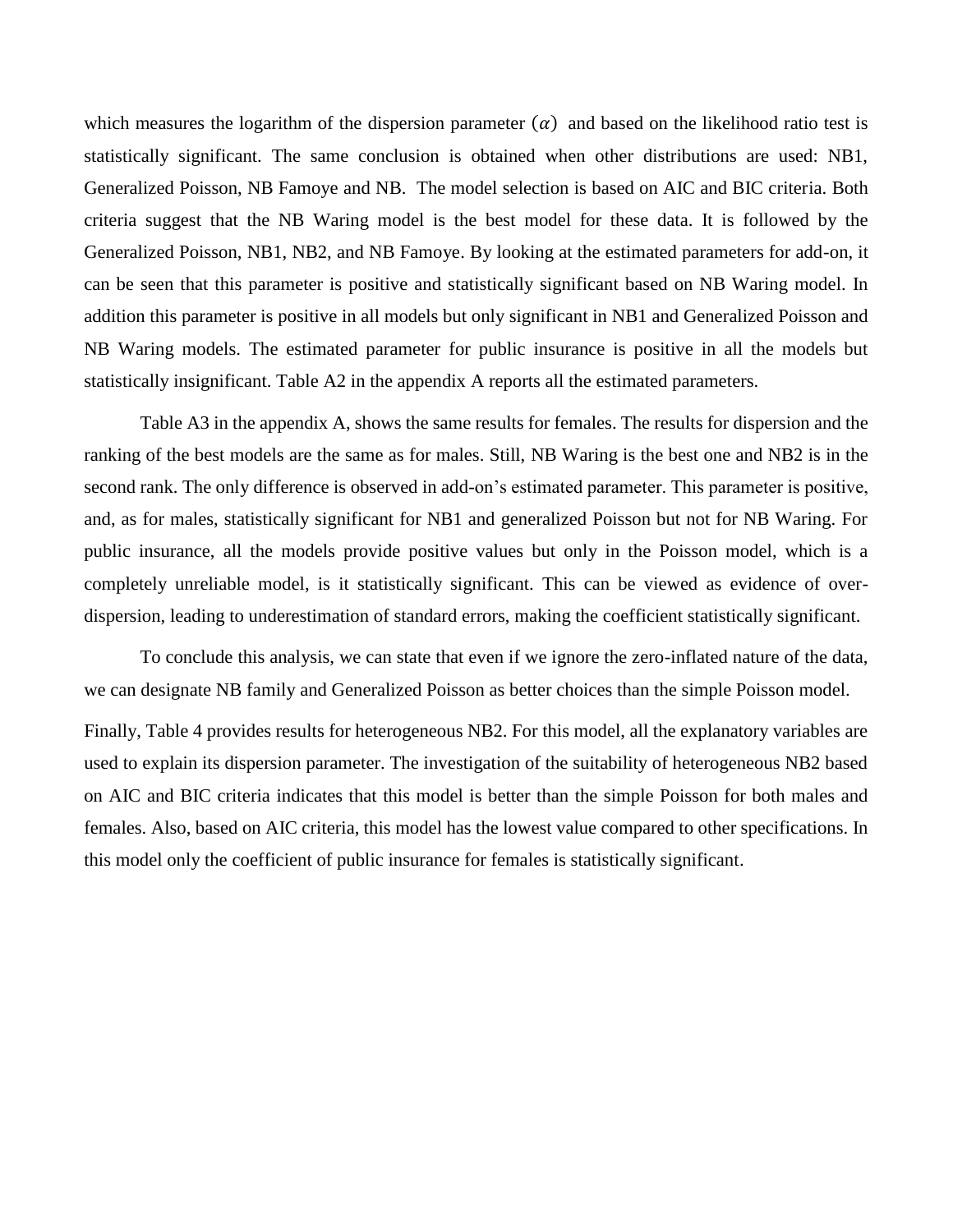|              | Poisson    | NB1                                                       | NB2        | GPossion   | <b>NBFamoy</b> | <b>GNBWaring</b> |
|--------------|------------|-----------------------------------------------------------|------------|------------|----------------|------------------|
| Docvis       |            |                                                           |            |            |                |                  |
| Public       | 0.100      | 0.0607                                                    | 0.0934     | 0.0595     | 0.0934         | 0.0578           |
|              | (0.0702)   | (0.0539)                                                  | (0.0635)   | (0.0549)   | (0.0635)       | (0.0577)         |
| Addon        | 0.0666     | $0.139*$                                                  | 0.0551     | $0.144*$   | 0.0551         | $0.154*$         |
|              | (0.102)    | (0.0777)                                                  | (0.0948)   | (0.0791)   | (0.0948)       | (0.0844)         |
| Constant     | $2.771***$ | $2.776***$                                                | $3.149***$ | $2.780***$ | $3.710***$     | $2.929***$       |
|              | (0.336)    | (0.254)                                                   | (0.329)    | (0.258)    | (0.330)        | (0.273)          |
| Lndelta      |            | $1.581***$                                                |            |            |                |                  |
|              |            | (0.0365)                                                  |            |            |                |                  |
| Lnalpha      |            |                                                           | $0.561***$ |            |                |                  |
|              |            |                                                           | (0.0270)   |            |                |                  |
| Atanhdelta   |            |                                                           |            | $0.726***$ |                |                  |
|              |            |                                                           |            | (0.0115)   |                |                  |
| lnphim1      |            |                                                           |            |            | $-17.76***$    |                  |
|              |            |                                                           |            |            | (3.253)        |                  |
| Lntheta      |            |                                                           |            |            | $-0.561***$    |                  |
|              |            |                                                           |            |            | (0.0270)       |                  |
| lnrhom2      |            |                                                           |            |            |                | $0.783***$       |
|              |            |                                                           |            |            |                | (0.0981)         |
| Lnk          |            |                                                           |            |            |                | $2.303***$       |
|              |            |                                                           |            |            |                | (0.130)          |
| Observations | 14243      | 14243                                                     | 14243      | 14243      | 14243          | 14243            |
| AIC          | 85593.4779 | 54865.9120                                                | 55006.8616 | 54700.9022 | 55008.8616     | 54528.6162       |
| <b>BIC</b>   | 85759.8863 | 55039.8845                                                | 55180.8341 | 54874.8747 | 55190.3981     | 54710.1527       |
| Log lik.     | $-42774.7$ | $-27410.0$                                                | $-27480.4$ | $-27327.5$ | $-27480.4$     | $-27240.3$       |
| Dispersion   | 6.67597    | constant<br>Source German Socioeconomic Panel (1984-1995) | 1.998817   |            |                |                  |

**Table 3**: Standard Distributions for Doctor Visit

Source, German Socioeconomic Panel (1984-1995) \* *p* < 0.10, \*\* *p* < 0.05, \*\*\* *p* < 0.01

| Table 4: Heterogeneous NB2 for Doctor Visit for Males and Females |  |
|-------------------------------------------------------------------|--|
|-------------------------------------------------------------------|--|

|                     |             | Het_NB2_Male Het_NB2_Female         |
|---------------------|-------------|-------------------------------------|
| Docvis              |             |                                     |
| Public              | 0.0940      | $0.105*$                            |
|                     | (0.0652)    | (0.0599)                            |
| Addon               | 0.0427      | 0.0347                              |
|                     | (0.0927)    | (0.0754)                            |
| Constant            | $2.977***$  | $2.874***$                          |
|                     | (0.318)     | (0.272)                             |
| Lnalpha             |             |                                     |
| Public              | 0.0188      | 0.0190                              |
|                     | (0.0985)    | (0.102)                             |
| Addon               | $-0.397***$ | $-0.495***$                         |
|                     | (0.153)     | (0.142)                             |
| Constant            | $-0.839*$   | $-1.217***$                         |
|                     | (0.452)     | (0.453)                             |
| <b>Observations</b> | 14243       | 13083                               |
| AIC                 | 54493.3321  | 60278.6270                          |
| BIC                 | 54826.1490  | 60607.7061                          |
| Log lik.            | $-27202.7$  | $-30095.3$                          |
|                     | $\Omega$    | $1.7$ D <sub>r.</sub> $1/1004.1005$ |

Source, German Socioeconomic Panel (1984-1995)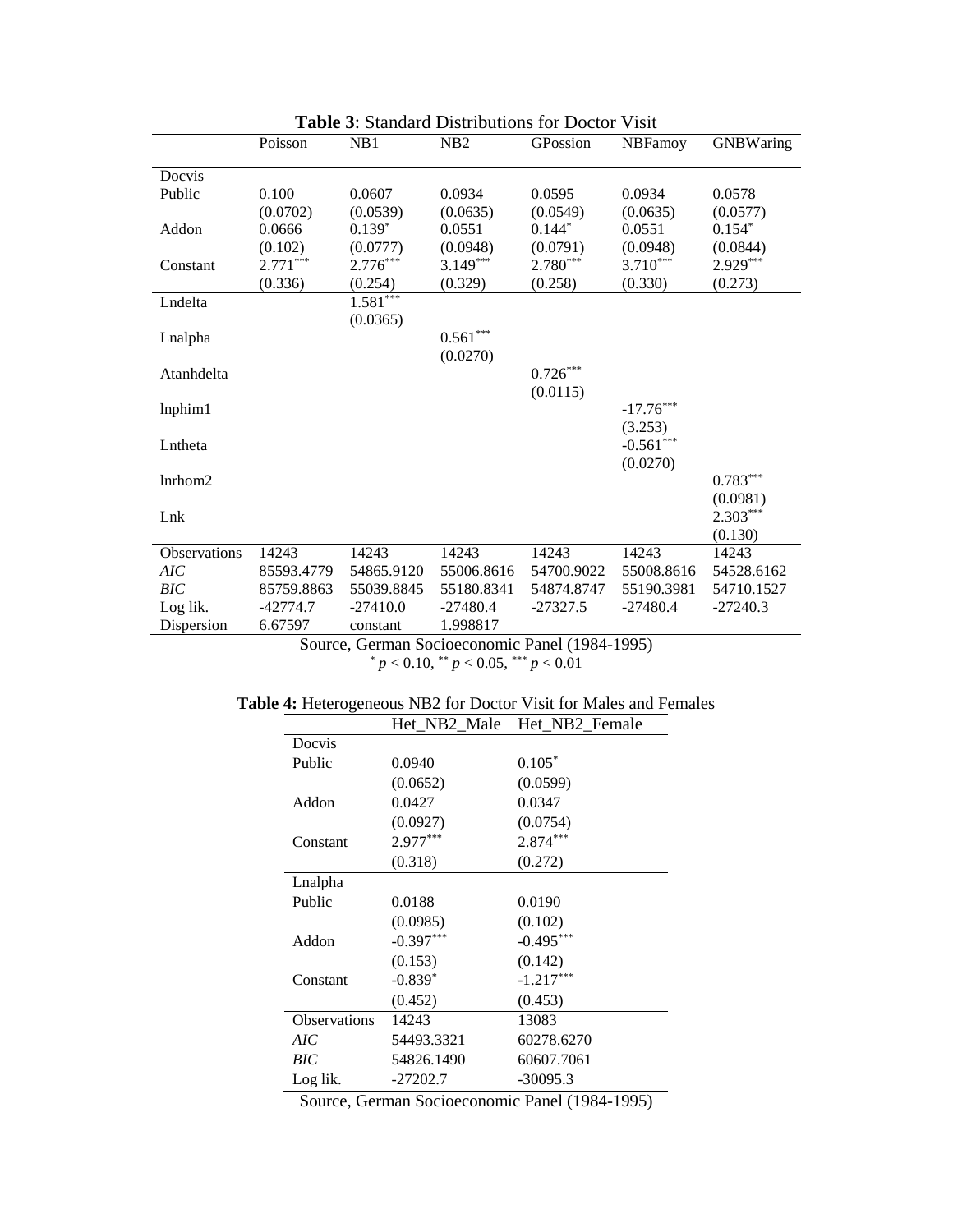#### **4.3 Zero-inflated models (Pooled data)**

Following Greene (2008), pooled data is used for the purpose of selecting the best of available zero-inflated models. Since for the zero inflated models it is necessary to specify the inflation function, all the explanatory variables are covariates in this function. For the purpose of comparing the models we focus on the estimated coefficients for public insurance and add-on variables in the final reports.

Table 5 provides estimation results related to zero-inflated models for males. Based on the positive and statistically significant values of Vuong statistics (test for non-nested models), there is a strong evidence to prefer the zero-inflated models to their corresponding standard models. The AIC and BIC criteria are significantly lower for all the zero-inflated models when compared to their standard counterparts. This supports the idea that zero-inflated models are more suitable for describing the data than their standard models. Also, add-on contributes to the over-dispersion in the data as it is significant in the zero-inflated function. The Zero-Inflated Negative Binomial (ZINB) Waring model has the lowest AIC and BIC values followed by ZINB2 Famoye and ZINB2. The statistically significant estimated parameters related to dispersion in ZINB Waring and ZINB2 indicate that zero-inflated Poisson is not a good choice for these data and its significant coefficient for add-on is not reliable. The estimated parameters for add-on are positive for all of the models but statistically insignificant. Moreover, the public insurance coefficient is positive and statistically significant in zero-Inflated Poisson (ZIP) and ZINB2.

Table 6 provides the results of zero-inflated models for females. The results for females are similar to those for males. In the case of males, the coefficient for public insurance is statistically positive for ZINB2 model.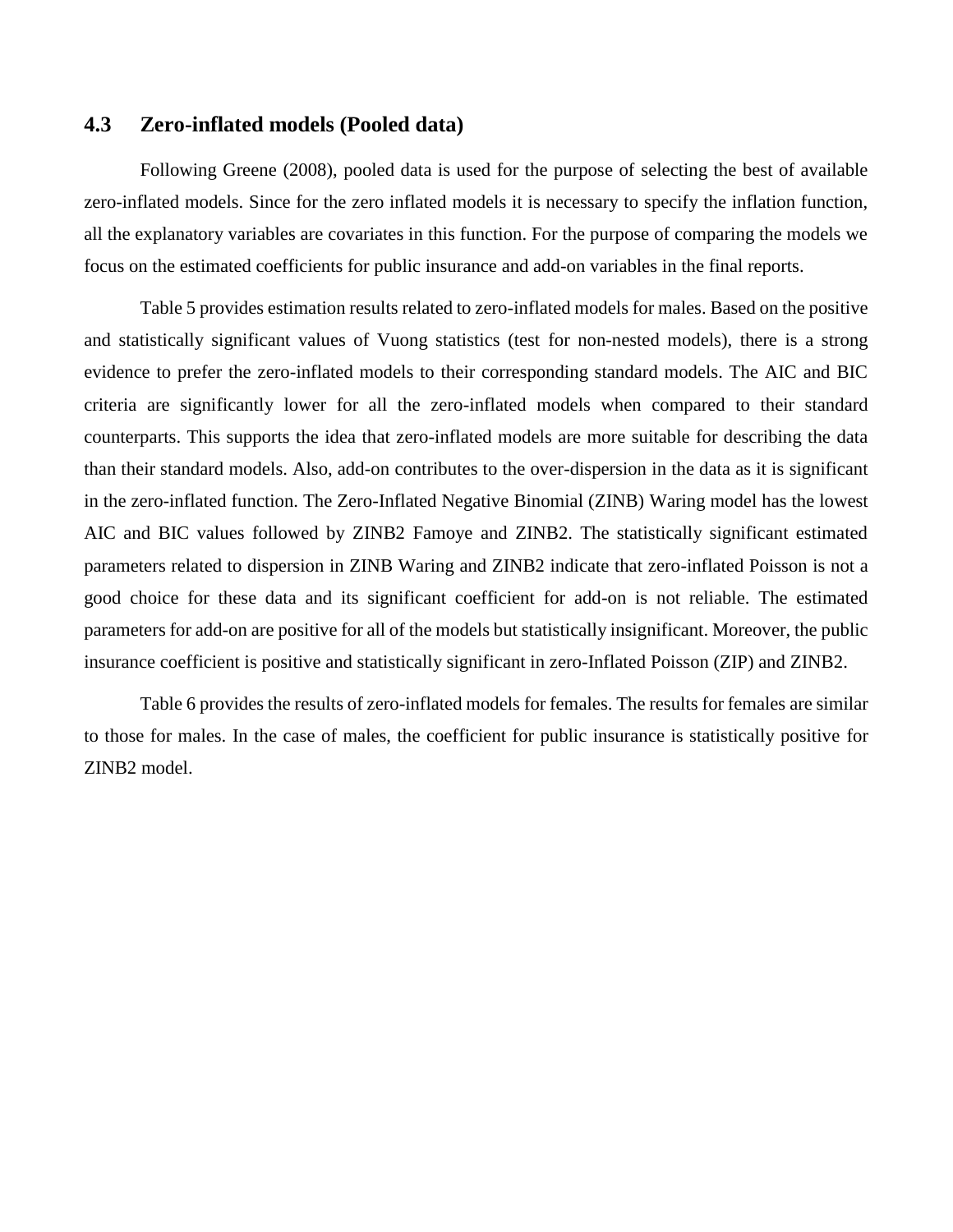|                                                                                     | <b>ZIP</b>     | ZINB <sub>2</sub> | <b>ZINBFamoy</b> | ZINBWaring   |  |  |
|-------------------------------------------------------------------------------------|----------------|-------------------|------------------|--------------|--|--|
| Docvis                                                                              |                |                   |                  |              |  |  |
| Public                                                                              | $0.0794***$    | $0.0971$ *        | 0.0899           | 0.0565       |  |  |
|                                                                                     | (0.0247)       | (0.0571)          | (0.0560)         | (0.0623)     |  |  |
| addon                                                                               | $-0.0839*$     | $-0.0388$         | $-0.0694$        | $-0.00574$   |  |  |
|                                                                                     | (0.0430)       | (0.0962)          | (0.0933)         | (0.101)      |  |  |
| Constant                                                                            | $2.502***$     | $2.567***$        | $-5.078$         | $2.598***$   |  |  |
|                                                                                     | (0.108)        | (0.263)           | (154.3)          | (0.291)      |  |  |
| inflate                                                                             |                |                   |                  |              |  |  |
| public                                                                              | $-0.0226$      | 0.0342            | 0.00727          | $-0.00330$   |  |  |
|                                                                                     | (0.0755)       | (0.162)           | (0.124)          | (0.148)      |  |  |
| addon                                                                               | $-0.423***$    | $-0.651$          | $-0.590*$        | $-0.637*$    |  |  |
|                                                                                     | (0.157)        | (0.446)           | (0.316)          | (0.387)      |  |  |
| Constant                                                                            | $-3.718***$    | $-6.989***$       | $-5.710***$      | $-4.933***$  |  |  |
|                                                                                     | (0.371)        | (0.935)           | (0.670)          | (0.772)      |  |  |
| lnalpha                                                                             |                | $0.154***$        |                  |              |  |  |
|                                                                                     |                | (0.0303)          |                  |              |  |  |
| lnphim1                                                                             |                |                   | 6.560            |              |  |  |
|                                                                                     |                |                   | (154.4)          |              |  |  |
| lntheta                                                                             |                |                   | 7.652            |              |  |  |
|                                                                                     |                |                   | (154.3)          |              |  |  |
| lnrhom2                                                                             |                |                   |                  | $0.866$ ***  |  |  |
|                                                                                     |                |                   |                  | (0.0550)     |  |  |
| Constant                                                                            |                |                   |                  | $0.897***$   |  |  |
|                                                                                     |                |                   |                  | (0.103)      |  |  |
| Observations                                                                        | 14243          | 14243             | 14243            | 14243        |  |  |
| <b>AIC</b>                                                                          | 70905.8533     | 54536.9885        | 54383.8199       | 54168.3164   |  |  |
| <b>BIC</b>                                                                          | 71238.6702     | 54877.3694        | 54731.7649       | 54516.2613   |  |  |
| Log lik.                                                                            | $-35408.9$     | $-27223.5$        | $-27145.9$       | $-27038.2$   |  |  |
| Vuong_statistic                                                                     | $31.546871***$ | $11.554577***$    | $14.015931***$   | 21.082627*** |  |  |
| Standard errors in parentheses<br>$\mathbf{r}$ $\mathbf{r}$<br>$\sim$<br>1/1001100F |                |                   |                  |              |  |  |

| <b>Table 5: Zero-Inflated Models for Males</b> |  |  |  |
|------------------------------------------------|--|--|--|
|------------------------------------------------|--|--|--|

Source, German Socioeconomic Panel (1984-1995)

\* *p* < 0.10, \*\* *p* < 0.05, \*\*\* *p* < 0.01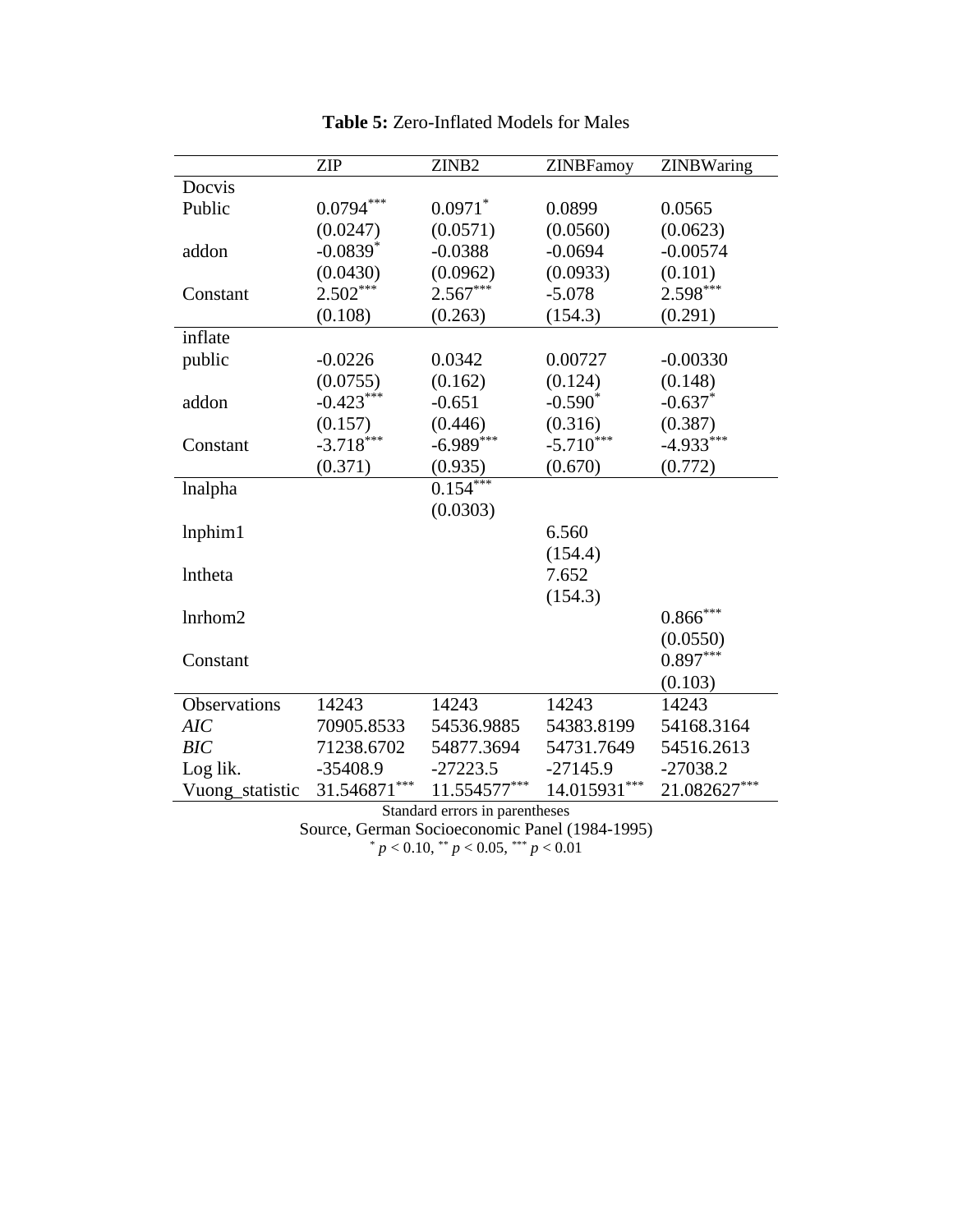|                 | Table 6: Zero-Inflated Models for Females      |                                |                  |             |  |  |  |
|-----------------|------------------------------------------------|--------------------------------|------------------|-------------|--|--|--|
|                 | <b>ZIP</b>                                     | ZINB <sub>2</sub>              | <b>ZINBFamoy</b> | ZINBWaring  |  |  |  |
| docvis          |                                                |                                |                  |             |  |  |  |
| public          | $0.112***$                                     | $0.0788*$                      | 0.0674           | 0.0595      |  |  |  |
|                 | (0.0217)                                       | (0.0466)                       | (0.0459)         | (0.0495)    |  |  |  |
| addon           | $-0.0652$ <sup>*</sup>                         | $-0.0146$                      | $-0.0333$        | 0.0649      |  |  |  |
|                 | (0.0337)                                       | (0.0768)                       | (0.0758)         | (0.0753)    |  |  |  |
| Constant        | 2.307***                                       | 2.586***                       | $-5.259$         | $2.663***$  |  |  |  |
|                 | (0.0922)                                       | (0.222)                        | (134.6)          | (0.228)     |  |  |  |
| inflate         |                                                |                                |                  |             |  |  |  |
| public          | $-0.0857$                                      | $-0.207$                       | $-0.149$         | $-0.122$    |  |  |  |
|                 | (0.0855)                                       | (0.194)                        | (0.145)          | (0.165)     |  |  |  |
| addon           | $-0.427**$                                     | $-0.913$                       | $-0.733$         | $-0.459$    |  |  |  |
|                 | (0.176)                                        | (0.887)                        | (0.476)          | (0.416)     |  |  |  |
| Constant        | $-4.329***$                                    | $-8.360***$                    | $-6.726***$      | $-5.556***$ |  |  |  |
|                 | (0.417)                                        | (1.218)                        | (0.829)          | (0.883)     |  |  |  |
| lnalpha         |                                                | $-0.0723***$                   |                  |             |  |  |  |
|                 |                                                | (0.0258)                       |                  |             |  |  |  |
| lnphim1         |                                                |                                | 6.579            |             |  |  |  |
|                 |                                                |                                | (134.7)          |             |  |  |  |
| <b>Intheta</b>  |                                                |                                | 7.879            |             |  |  |  |
|                 |                                                |                                | (134.6)          |             |  |  |  |
| lnrhom2         |                                                |                                |                  | $1.091***$  |  |  |  |
|                 |                                                |                                |                  | (0.0464)    |  |  |  |
| lnk             |                                                |                                |                  | $1.142***$  |  |  |  |
|                 |                                                |                                |                  | (0.0868)    |  |  |  |
| Observations    | 13083                                          | 13083                          | 13083            | 13083       |  |  |  |
| AIC             | 79784.3595                                     | 60296.0349                     | 60130.3157       | 59863.0979  |  |  |  |
| <b>BIC</b>      | 80113.4386                                     | 60632.5930                     | 60474.3529       | 60207.1351  |  |  |  |
| Log lik.        | -39848.2                                       | $-30103.0$                     | $-30019.2$       | $-29885.5$  |  |  |  |
| Vuong_statistic | 31.52***                                       | $8.80***$                      | ***<br>12.18     | $12.67***$  |  |  |  |
|                 |                                                | Standard errors in parentheses |                  |             |  |  |  |
|                 | Source, German Socioeconomic Panel (1984-1995) |                                |                  |             |  |  |  |

 $p < 0.10$ , \*\*  $p < 0.05$ , \*\*\*  $p < 0.01$ 

## **5. Model Evaluation**

 $\overline{a}$ 

#### **5.1. Distribution comparisons**

In this section, the predictions (distributions) of Poisson and NB2 families are compared with the distribution from the actual data<sup>5</sup>. Figure 1 and Figure 2 compare the predicted frequency of the number of doctor visits with their actual frequencies. Both figures show that Poisson and zero-inflated Poisson models underestimate the zeros and overestimate the ones. Figure 3 compares the distributions results

<sup>&</sup>lt;sup>5</sup> Since the predicted values might not be integers, we convert them to an integer.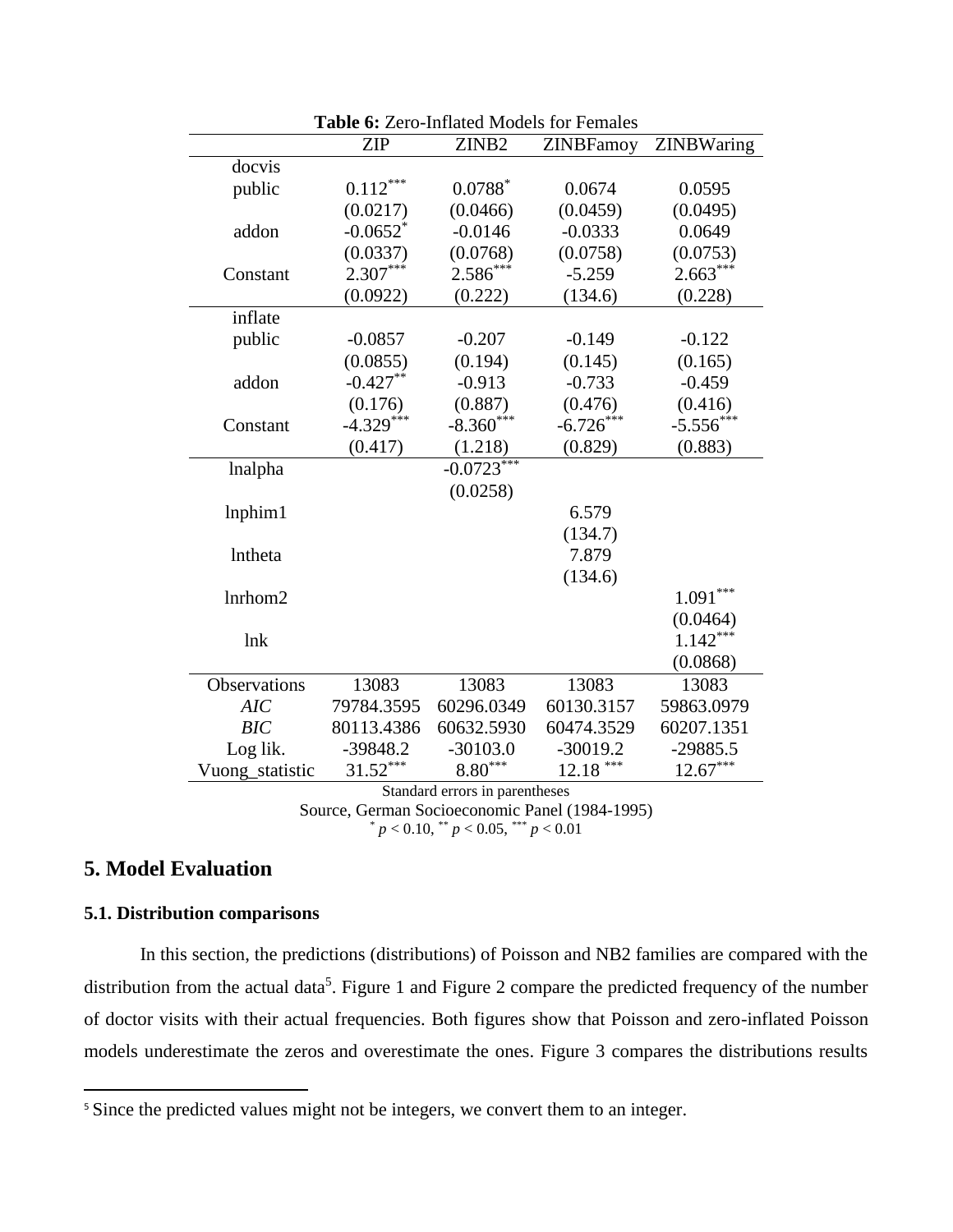from the Poisson and zero-inflated Poisson models. We see that zero-inflated Poisson increases the estimated frequency of zeros by almost 40%, which is a substantial improvement in terms of prediction. We observe also some improvements in the reduction of the estimated 1 and 2 numbers of doctor visits. Regarding four and more visits, both models are nearly the same.

Figures 4 to 6 compare the results for NB2 and zero-inflated NB2. The improvement in the number of zeros using zero-inflated NB2 is almost 20% when compared with the standard NB2. The other results are similar to the ones obtained using Poisson family. The reduction in improvement of zero-inflated NB2 when compared to the improvement obtained from zero-inflated Poisson is due to the over-dispersion power of standard NB2 against standard Poisson model that was investigated in the previous sections. This can be seen in tables A4 to A7 of the appendix A. For example, standard Poisson distribution predicts correctly 838 zeros while standard NB2 predicts correctly 1170 zeros. With zero-inflated Poisson and zero-inflated NB2 these values increase to 1441 and 1446 respectively. Additionally, the zero-inflated models provide some improvements on the estimation of other numbers of doctor visits.

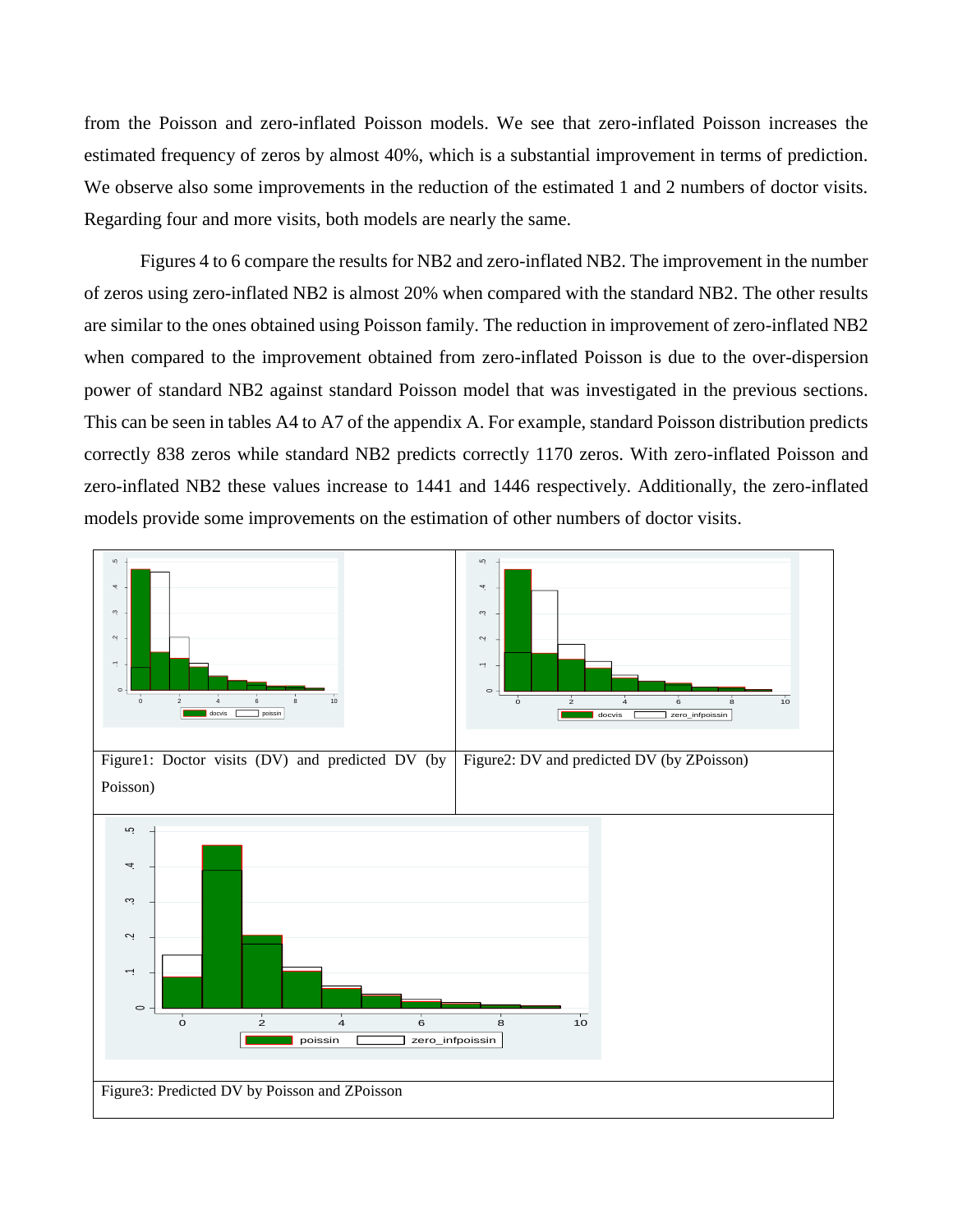

#### **5.2 Predicted versus realizations comparisons**

Table 7 compares four models based on the maximum differences and mean absolute differences between predicted and actual counts. The results show that Poisson performs worst at predicting the 0s, and NB2 and ZIP perform worst at predicting the 1s, while ZINB is worst at predicting the 2s. However, the maximum difference and mean of absolute differences are much lower for ZINB which means this model is the best one in terms of overall prediction. The Pearson statistic equals 193.429 for this model (the lowestof all models), which confirms it is the best model in terms of prediction (see table A8 in the appendix A for more details).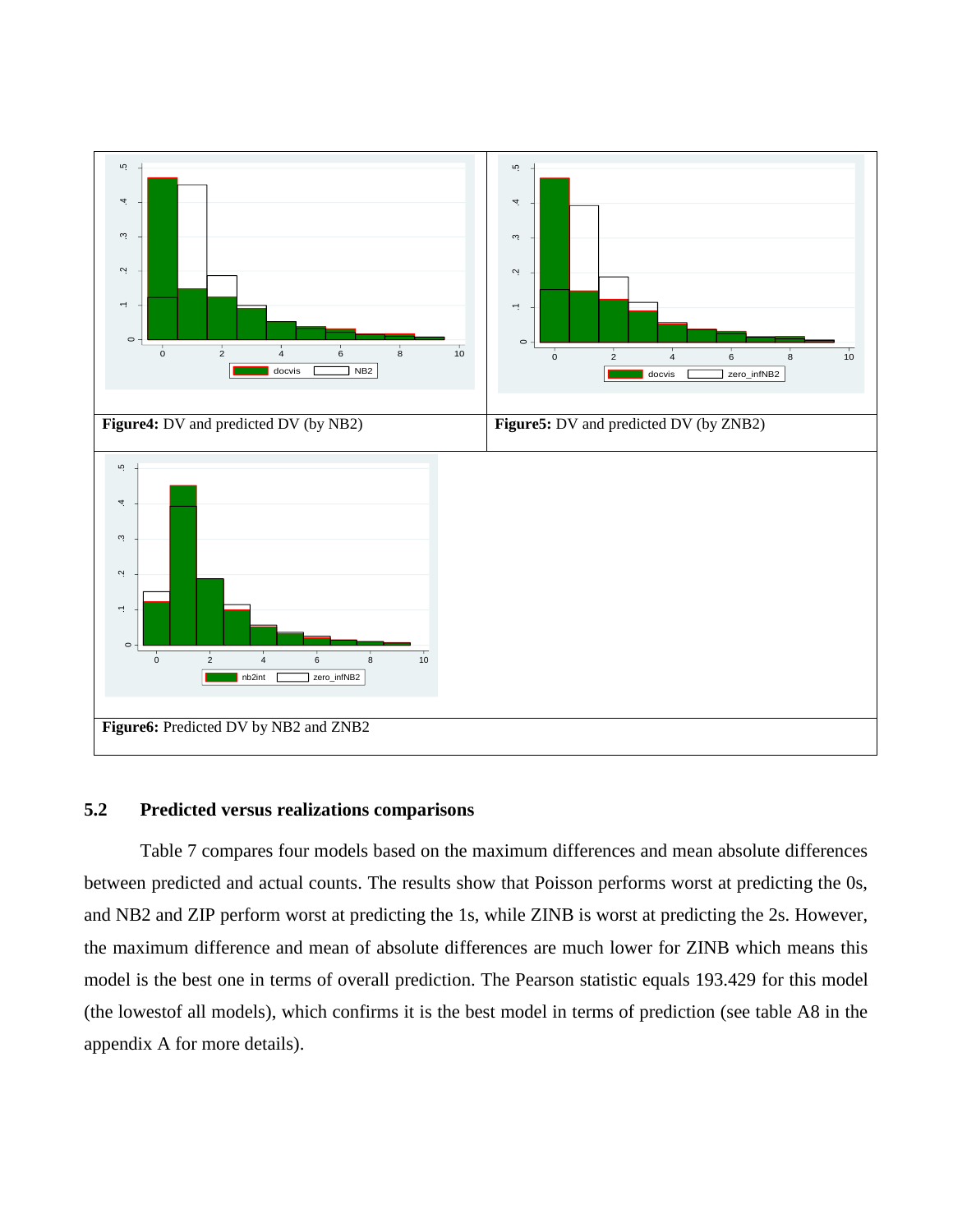Figure 7 presents the density comparison between actual and predicted probabilities. Again, we see that ZINB is superior to ZIP in predicting actual probabilities. Further, Figure 8 plots the residuals from the tested models. Small residuals indicate a good fit, so the models with lines closest to zero should be considered as the suitable ones. We can see that the residuals line for ZINB is very close to zero when compared with the line of residuals for all the other models, confirming the results of all previous findings.

**Table 7: Comparing of Mean observed and predicted count**

| Model       | Maximum    | At Value | Mean  |
|-------------|------------|----------|-------|
|             | Difference |          | Diff  |
| <b>PRM</b>  | 0.273      |          | 0.054 |
| <b>NBRM</b> | $-0.042$   |          | 0.009 |
| ZIP         | 0.082      |          | 0.023 |
| ZINB        | 0.017      |          | 0.006 |

**Figure 7:** Density comparison between actual and predicted probabilities



Actual probabilities versus Zero Inflated Negative Binomial Actual probabilities versus Zero Inflated Poisson

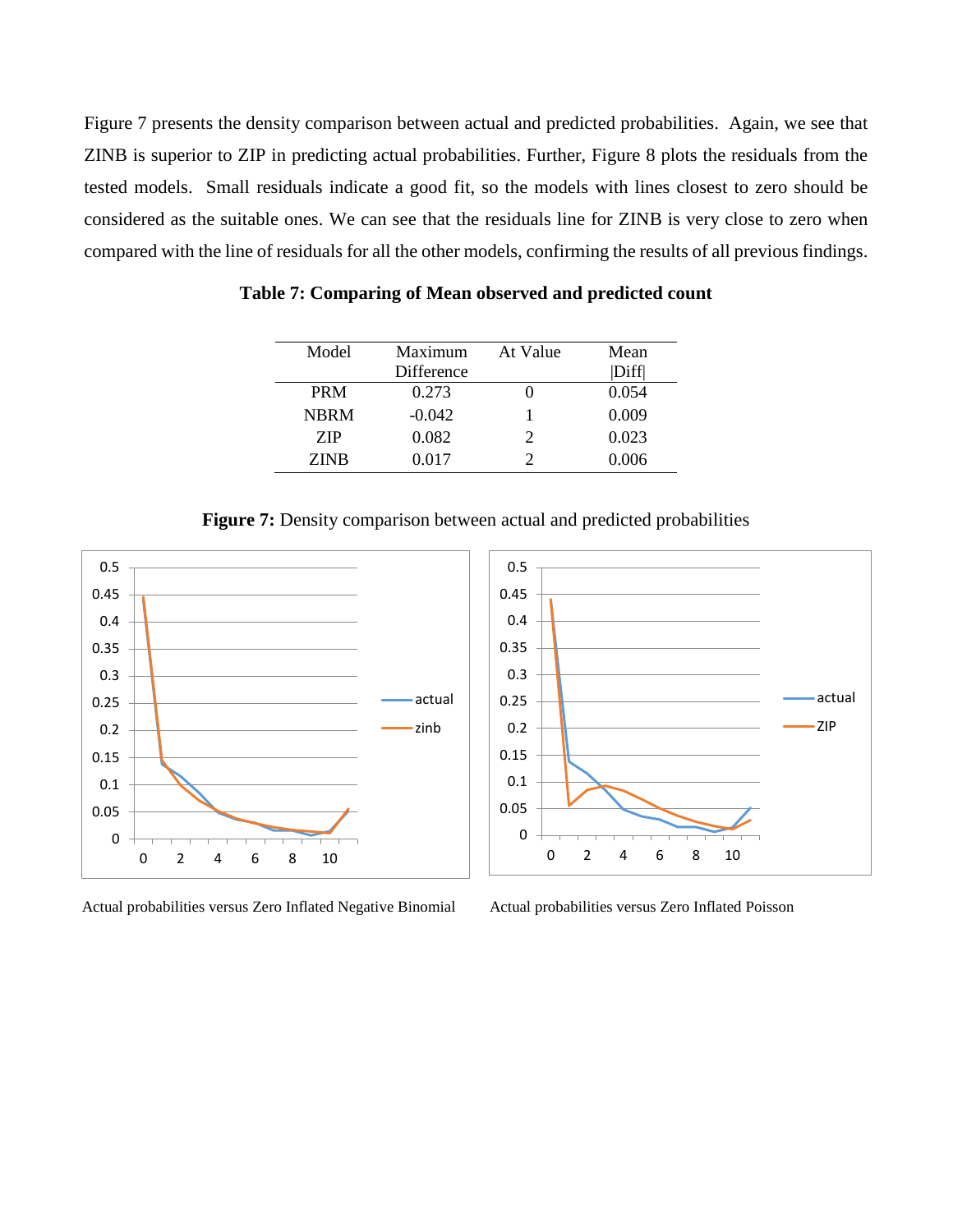## Figure 8: Residual plots of PRM(Poisson Random Effect Model, NBRM (NB Random Effect Model), ZIP(Zero Inflated Poisson Model), ZINB(Zero Inflated NB Model)



Table 8 provides tests for choosing the best model in terms of fit statistics such as AIC and BIC as well as Vuong statistic. The results also indicate that ZINB is the best model among the models under consideration.

| <b>Table 8:</b> Tests of fit statistics |  |  |
|-----------------------------------------|--|--|
|-----------------------------------------|--|--|

| <b>PRM</b>     | <b>BIC=85759.8</b> | AIC=85593.5       | <b>Prefer</b> | Over        | <b>Evidence</b> |
|----------------|--------------------|-------------------|---------------|-------------|-----------------|
| <b>Vs NBRM</b> | BIC=55180.8        | Diff=30579.1      | <b>NBRM</b>   | <b>PRM</b>  | Very strong     |
|                | $AIC = 55006.8$    | Diff=30586.6      | <b>NBRM</b>   | <b>PRM</b>  |                 |
|                | LRX2=30588.6       | $Prob=0.000$      | <b>NBRM</b>   | <b>PRM</b>  | $P=0.000$       |
| Vs ZIP         | BIC=71238.7        | Diff=14521.2      | <b>ZIP</b>    | <b>PRM</b>  | Very strong     |
|                | $AIC = 70905.8$    | Diff=14687.6      | <b>ZIP</b>    | <b>PRM</b>  |                 |
|                | Vuong= $31.54$     | $Prob=0.000$      | <b>ZIP</b>    | <b>PRM</b>  | $P=0.000$       |
| <b>Vs ZINB</b> | BIC=54877.4        | Diff=30882.5      | <b>ZINB</b>   | <b>PRM</b>  | Very strong     |
|                | $AIC = 54536.9$    | Diff=31056.5      | <b>ZINB</b>   | <b>PRM</b>  |                 |
| <b>NBRM</b>    | <b>BIC=55180.8</b> | $AIC = 55006.8$   | <b>Prefer</b> | Over        | <b>Evidence</b> |
| Vs ZIP         | BIC=71238.7        | $Diff = -16057.8$ | <b>NBRM</b>   | <b>ZIP</b>  | Very strong     |
|                | $AIC = 70905.8$    | Diff= $-15898.9$  | <b>NBRM</b>   | <b>ZIP</b>  |                 |
| <b>Vs ZINB</b> | BIC=54877.4        | Diff=303.4        | <b>ZINB</b>   | <b>NBRM</b> | Very strong     |
|                | $AIC = 54536.9$    | Diff=469.8        | <b>ZINB</b>   | <b>NBRM</b> |                 |
|                | Vuong= $11.55$     | $Prob=0.000$      | <b>ZINB</b>   | <b>NBRM</b> | $P=0.000$       |
| <b>ZIP</b>     | BIC=71238.7        | AIC=70905.8       | <b>Prefer</b> | Over        | <b>Evidence</b> |
| <b>Vs ZINB</b> | BIC=54877.4        | Diff=16361.3      | <b>ZINB</b>   | ZIP         | Very strong     |
|                | $AIC = 54536.9$    | Diff=16368.8      | <b>ZINB</b>   | <b>ZIP</b>  |                 |
|                | LRX2=16370.8       | $Prob=0.000$      | <b>ZINB</b>   | <b>ZIP</b>  | $P=0.000$       |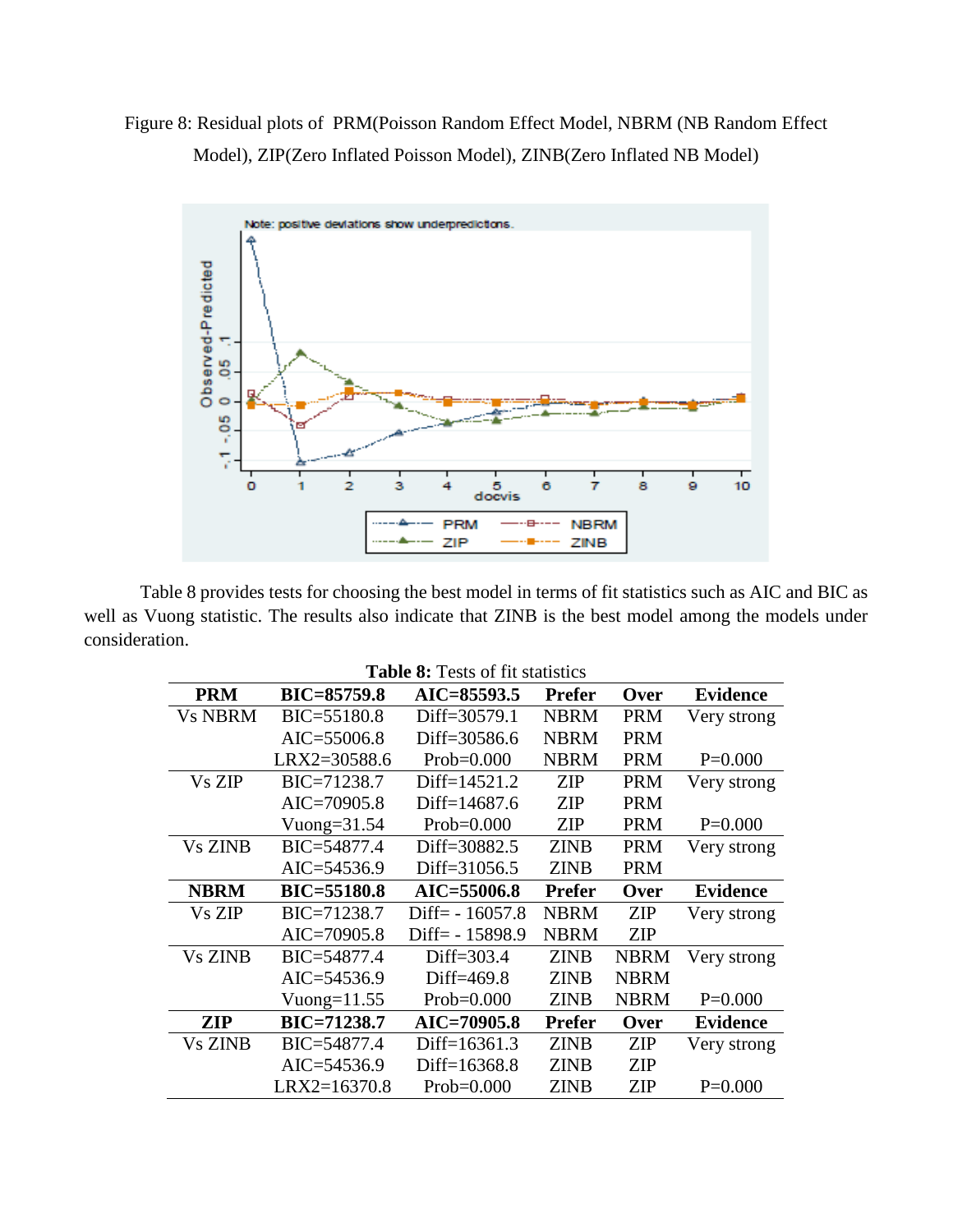#### **6. Robustness Checks**

#### **6.1 Robustness results on pooled sample**

The results of previous sections show that zero-inflated NB2 could be considered a suitable model for both female and male subsamples. The model predicts that public insurance has a positive and statistically significant coefficient for both subsamples.

Checking if the ranking of models is preserved in a pooled sample (males and females) will complete our robustness checks. Consequently, six different models for the whole sample are estimated: Poisson with Gaussian random effect, Poisson with Gamma random effect, NB2, NB Waring, zeroinflated NB2 as well as zero-inflated NB Waring. A dummy variable with value of 1 for females and value of 0 for males is added to the explanatory variables. If its coefficient is statistically different from zero, it confirms that previous results based on subsamples still hold.

Table 9 reports the estimation results for the six models. In all of them the estimated coefficients for females are positive and statistically different from zero. This means that on average, *ceteris paribus*; females will demand more visits to doctors than males. This confirms the results obtained for the two separate samples. Between the random effect models, the one with Gamma distribution for the unobserved heterogeneity performs best (both AIC and BIC are predicting the same result). However, all the pooled data models are preferred to random-effect models. Further, the Voung statistic used to compare nonnested models is positive and statistically significant for the zero-inflated models, meaning that zeroinflated models provide better predictions than their standard counterparts. Furthermore, based on AIC and BIC, the zero-inflated Waring model is preferred to the zero-inflated NB2. Finally, all the models estimate a positive coefficient for public insurance and are statistically significant except for the Gaussian random effect model.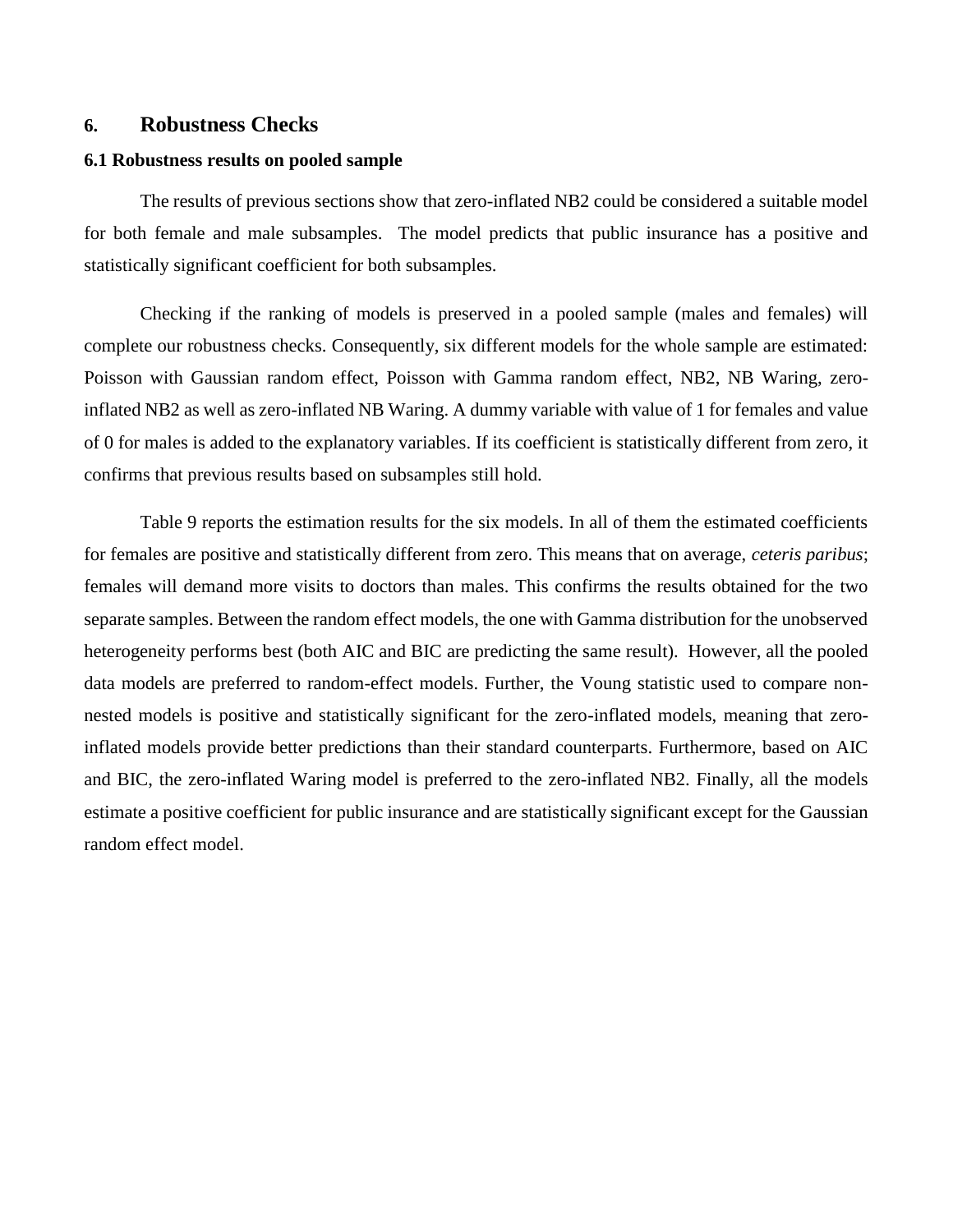|                      | Gaussina RE | Gamma RE    | NB <sub>2</sub> | <b>NBW</b>  | ZINB2       | <b>ZINB</b> Waring |
|----------------------|-------------|-------------|-----------------|-------------|-------------|--------------------|
| docvis               |             |             |                 |             |             |                    |
| female               | $0.377***$  | $0.304***$  | $0.354***$      | $0.364***$  | $0.183***$  | $0.215***$         |
|                      | (0.0291)    | (0.0244)    | (0.0279)        | (0.0234)    | (0.0194)    | (0.0207)           |
| public               | 0.0886      | $0.0896***$ | $0.1000**$      | $0.0746*$   | $0.0930**$  | $0.0654*$          |
|                      | (0.0557)    | (0.0264)    | (0.0458)        | (0.0393)    | (0.0361)    | (0.0389)           |
| addon                | $-0.0299$   | $-0.0327$   | 0.0497          | $0.148***$  | $-0.0193$   | 0.0340             |
|                      | (0.0665)    | (0.0347)    | (0.0613)        | (0.0553)    | (0.0597)    | (0.0606)           |
| $lnsi\overline{g2u}$ | $-0.111***$ |             |                 |             |             |                    |
|                      | (0.0277)    |             |                 |             |             |                    |
| lnalpha              |             | $-0.136***$ | $0.370***$      |             | 0.0243      |                    |
|                      |             | (0.0205)    | (0.0189)        |             | (0.0195)    |                    |
| lnrhom2              |             |             |                 | $0.842***$  |             | $0.984***$         |
|                      |             |             |                 | (0.0652)    |             | (0.0349)           |
| lnk                  |             |             |                 | $2.280***$  |             | $1.043***$         |
|                      |             |             |                 | (0.0923)    |             | (0.0665)           |
| inflate              |             |             |                 |             |             |                    |
| female               |             |             |                 |             | $-1.216***$ | $-0.830***$        |
| public               |             |             |                 |             | $-0.0469$   | $-0.0477$          |
|                      |             |             |                 |             | (0.120)     | (0.107)            |
| addon                |             |             |                 |             | $-0.682**$  | $-0.562**$         |
|                      |             |             |                 |             | (0.341)     | (0.269)            |
| Observations         | 27326       | 27326       | 27326           | 27326       | 27326       | 27326              |
| AIC                  | 136878.2159 | 136666.2365 | 115861.5909     | 114914.2459 | 114881.7180 | 114051.5364        |
| BIC                  | 137075.3902 | 136863.4108 | 116058.7651     | 115119.6357 | 115267.8509 | 114445.8849        |
| Log lik.             | $-68415.1$  | $-68309.1$  | $-57906.8$      | $-57432.1$  | $-57393.9$  | $-56977.8$         |
| vuong_statistic      |             |             |                 |             | $15.94***$  | 39.64***           |

**Table 9:** Full sample results

Standard errors in parentheses

Source, German Socioeconomic Panel (1984-1995)

 $p < 0.10$ ,  $\binom{**}{p} < 0.05$ ,  $\binom{***}{p} < 0.01$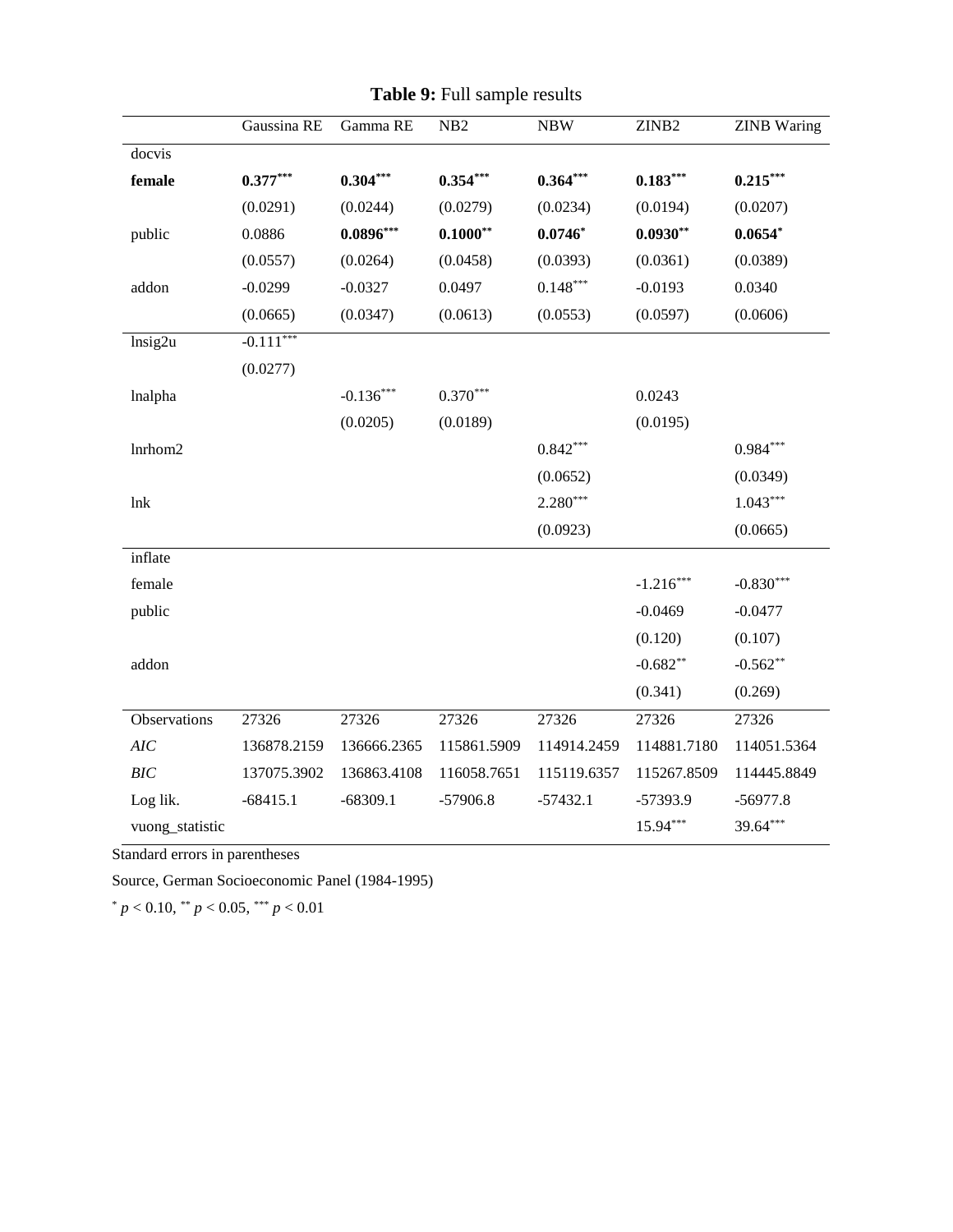## **6.2 Accounting for correlation between doctor visits and hospital visits using the Bivariate Negative Binomial Model**<sup>6</sup>

A bivariate NB model is estimated for both doctor visits and hospital visits to account for potential correlation between the two events. As Riphahn *et al* (2003) explain, doctor visits and hospital visits are positively correlated. However, this correlation should be identified and tested. In the males sample we find a correlation between doctor visits and hospital visits of 0.1477. Using only non-zero values, this correlation reduces to 0.1138. Cameron and Trividi (2013) show how to construct a statistic for testing the independency between two counts specific regressions (for doctor visits and hospital visits). The calculated test statistic for our sample are 9.47, 1.05, 0.05, 0.94, respectively for  $(j, k) = (1,1), (1,2), (2,1), (2,2)$ . Only the first value is statistically different from zero (with p-vale equal to 0.002). This shows that independency can only be rejected suggesting some evidence of weak dependency between the two count variables, which is in contrast to what Riphahn et al (2003) expected. Motivated by the first test value, a bivariate NB2 model is estimated for males using pooled panel data (see Table 10). Here the parameter  $\alpha$  can capture both overdispersion as well as correlation between unobserved heterogeneity7.

For females, the correlation between doctor visits and hospital visits for all data realizations (including the zeros) is 0.125 and when we look at only the positive values we get a correlation of 0.079. The independency test statistic for females are 38.56, 0.087, 4.81, 0.225 corresponding to  $(j, k) = (1, 1), (1, 2), (2, 1), (2, 2)$ , respectively. Based on the results, the first and second values of the test statistic are significant at 0.05 level.

Motivated by the first two test values, a bivariate NB2 is estimated for female. The results are presented in Table 10. We see that the  $\alpha$  parameters are significant in both male and female bivariate models. This result might confirm the previous results that NB2 is a better distribution for explaining real data, rather than bivariate Poisson distribution. Here we find that the estimated public insurance parameters for doctor visits are positive and statistically significant for both males and females while for hospital visits are negative and insignificant. Although estimated add-on parameters are positive for all males and females in two equations, they are statistically insignificant.

l

<sup>6</sup> Codes for Bivariate NB2 model are found in Cameron, C., and Trividi, P. (2013) ( see page 336)

<sup>&</sup>lt;sup>7</sup> For the estimating Bivariate NB2 by ML, initial values we find by estimating non-linear seemingly unrelated regression (NLSUR) and assuming initial value for  $\alpha$  equal to 2. For first stage, correlation between doctor visits and hospital visits for males and females are estimated as 0.125 and 0.078, respectively.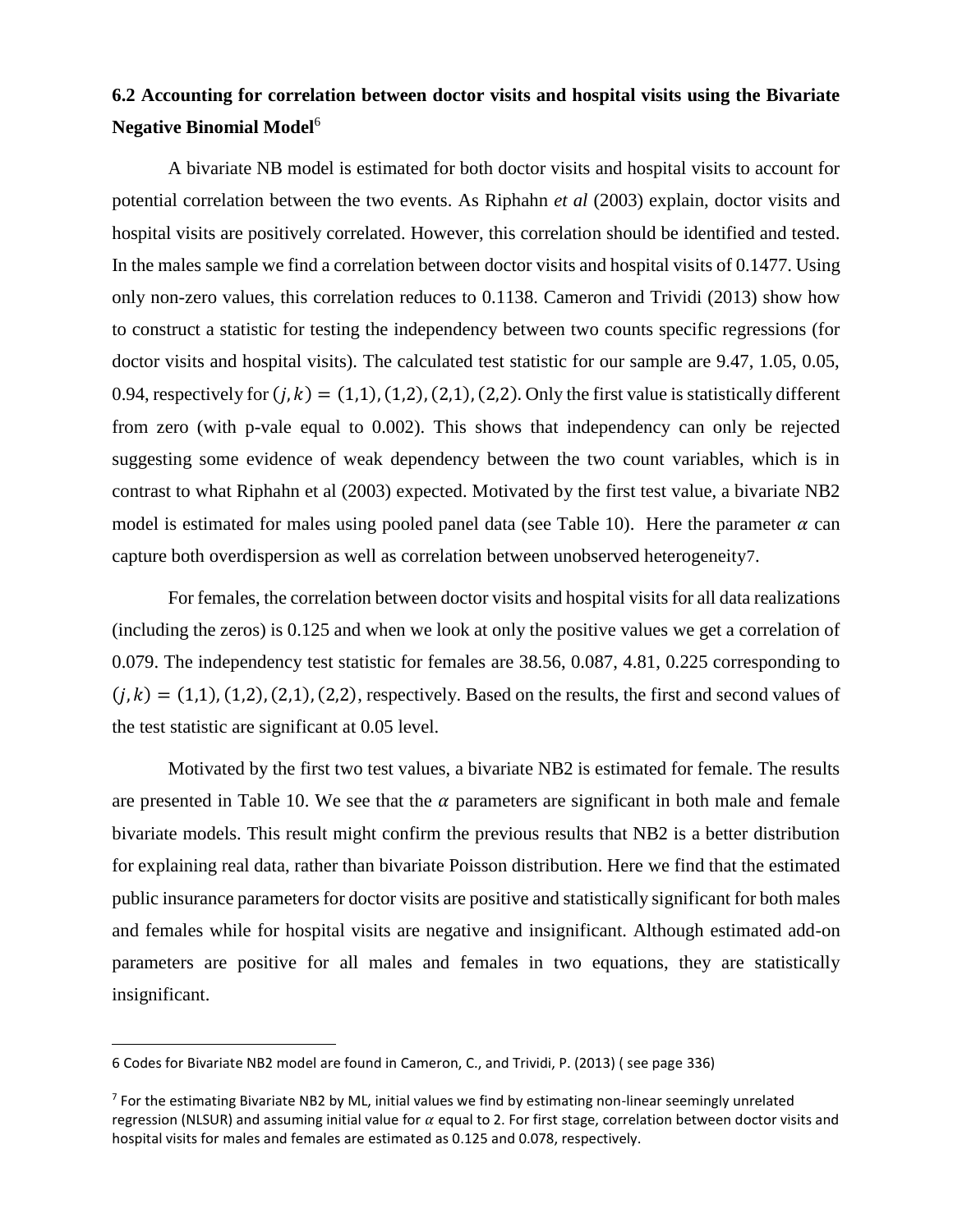|             | Males          |              | Females                   |                |
|-------------|----------------|--------------|---------------------------|----------------|
|             | Doctor visit   | Hospital     | Doctor visit              | Hospital visit |
|             |                | visit        |                           |                |
| age         | $-0.0384***$   | $-0.00765$   | $-0.0315***$              | $-0.0945**$    |
|             | (0.0126)       | (0.0519)     | (0.00956)                 | (0.0376)       |
| age2        | $0.531***$     | 0.0924       | $0.375***$                | $0.917**$      |
|             | (0.145)        | (0.603)      | (0.108)                   | (0.437)        |
| hsat        | $-0.238***$    | $-0.253***$  | $-0.207***$               | $-0.223***$    |
|             | (0.00652)      | (0.0304)     | (0.00564)                 | (0.0240)       |
| handdum     | $-0.0181$      | $-0.128$     | $0.115***$                | 0.126          |
|             | (0.0507)       | (0.149)      | (0.0528)                  | (0.122)        |
| handper     | $0.00654***$   | $0.00703***$ | $0.00433***$              | $0.00914***$   |
|             | (0.000941)     | (0.00261)    | (0.000867)                | (0.00248)      |
| married     | 0.0700         | $-0.0271$    | 0.0241                    | $-0.00770$     |
|             | (0.0446)       | (0.145)      | (0.0317)                  | (0.114)        |
| educ        | $-0.0269***$   | $-0.0883***$ | 0.00762                   | $-0.0416$      |
|             | (0.00719)      | (0.0300)     | (0.00700)                 | (0.0346)       |
| hhninc      |                | 0.0000293    | $-0.0000163$ <sup>*</sup> | 0.0000749      |
|             | $0.0000205***$ |              |                           | ***            |
|             | (0.00000918)   | (0.0000257)  | (0.00000845)              | (0.000022)     |
|             |                | $\lambda$    | $\mathcal{E}$             | (0)            |
| hhkids      | $-0.0890**$    | 0.0623       | $-0.122***$               | 0.0134         |
|             | (0.0396)       | (0.130)      | (0.0310)                  | (0.108)        |
| self        | $-0.214***$    | $-0.0280$    | $-0.244***$               | $-0.366*$      |
|             | (0.0658)       | (0.229)      | (0.0731)                  | (0.201)        |
| beamt       | 0.0825         | $-0.0923$    | $-0.0218$                 | $-0.108$       |
|             | (0.0602)       | (0.264)      | (0.108)                   | (0.264)        |
| bluec       | 0.0356         | 0.0556       | $-0.0401$                 | $-0.414***$    |
|             | (0.0377)       | (0.158)      | (0.0414)                  | (0.141)        |
| working     | $-0.0200$      | $-0.0232$    | 0.0322                    | 0.0391         |
|             | (0.0512)       | (0.195)      | (0.0303)                  | (0.0900)       |
| public      | $0.0958*$      | $-0.173$     | $0.105*$                  | $-0.144$       |
|             | (0.0551)       | (0.235)      | (0.0545)                  | (0.312)        |
| addon       | 0.0605         | 0.550        | 0.0311                    | 0.0501         |
|             | (0.0863)       | (0.351)      | (0.0648)                  | (0.164)        |
| d85         | 0.0902         | $0.462*$     | $-0.0118$                 | 0.0131         |
|             | (0.0598)       | (0.251)      | (0.0484)                  | (0.161)        |
| d86         | $0.223***$     | $-0.0480$    | $0.102**$                 | 0.204          |
|             | (0.0609)       | (0.182)      | (0.0472)                  | (0.173)        |
| d87         | $0.121*$       | 0.145        | $-0.0542$                 | 0.0872         |
|             | (0.0642)       | (0.187)      | (0.0627)                  | (0.205)        |
| d88         | 0.0595         | $-0.00514$   | $-0.173***$               | $0.370**$      |
|             | (0.0571)       | (0.169)      | (0.0464)                  | (0.186)        |
| d91         | $-0.00918$     | $-0.139$     | $-0.129***$               | $0.371***$     |
|             | (0.0551)       | (0.172)      | (0.0449)                  | (0.168)        |
| d94         | $0.242***$     | 0.0794       | $0.220***$                | $-0.0102$      |
|             | (0.0568)       | (0.182)      | (0.0476)                  | (0.169)        |
| Constant    | $3.658***$     | 1.107        | $3.176***$                | 1.926          |
|             | (0.273)        |              | (0.231)                   | (1.184)        |
| Alpha       | $1.698***$     |              | $1.169***$                |                |
|             | (0.0367)       |              | (0.0242)                  |                |
| Observation | 14243          |              | 13083                     |                |
| S           |                |              |                           |                |
| Log Like    | $-33090.1$     |              | $-36174.5$                |                |

**Table 10:** Bivariate Negative Binomial 2 for Doctor Visits and Hospital Visits

Standard errors in parentheses

Source, German Socioeconomic Panel (1984-1995)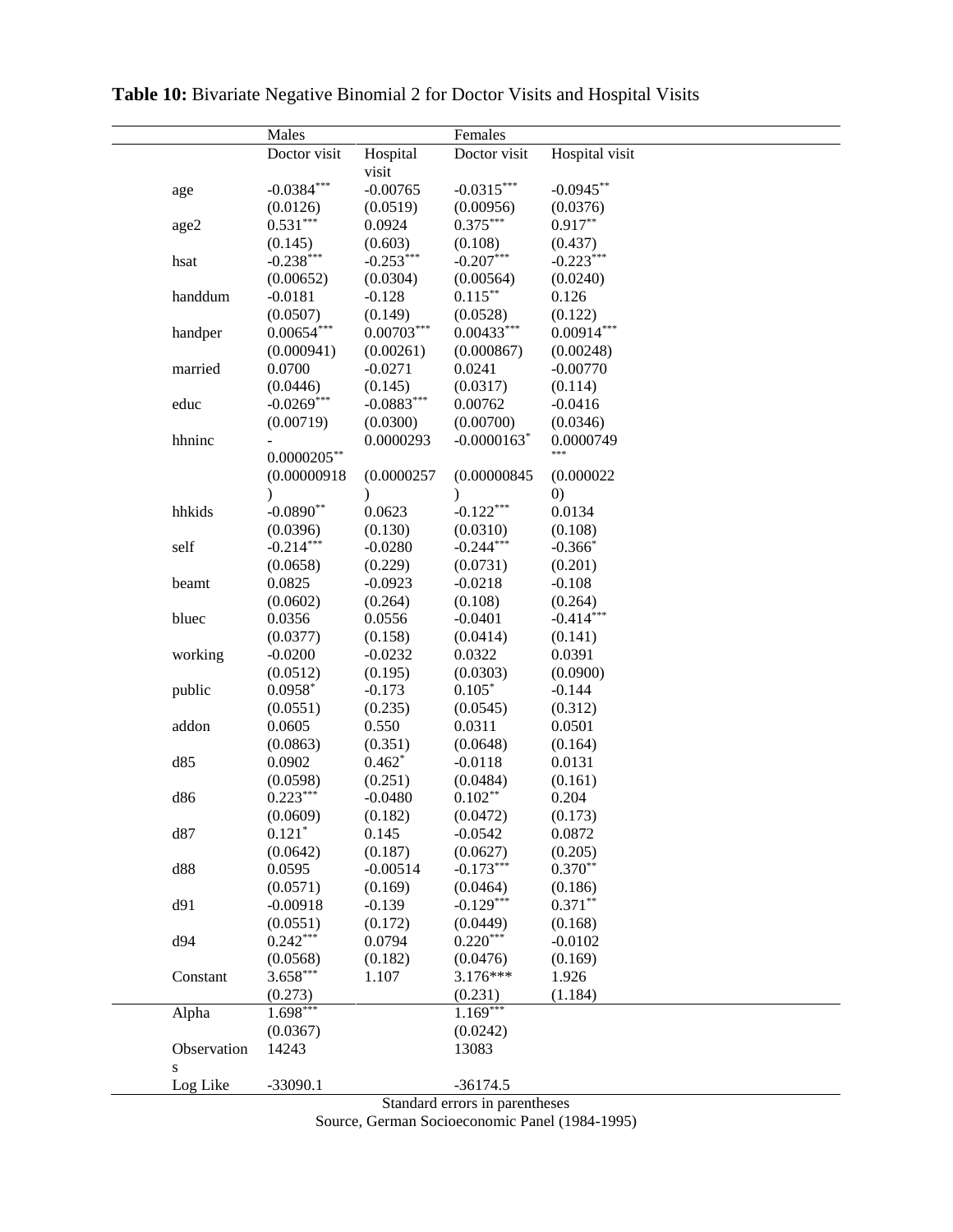#### **7. Conclusion**

In summary, the high share of zeros for a dependent variable in a count data regression model can severely increase the over-dispersion issue and lead to unreliable estimators. We show that the German Socioeconomic Panel (1984-1995) used by Riphahn et al (2003) for the demand of doctor visits suffers severely from over-dispersion issue and their estimation based on standard distributions might not be reliable. Results based on standard distributions are close to Riphahn et al (2003) and, overall, there is not enough evidence for moral hazard and adverse selection except for Waring NB2, which presents a positive effect from adverse selection on the number of doctor visits. However, this result might also not be reliable due to the over-dispersion that resulted in the high share of zeros in the data. The paper shows that, for this data, within the class of random effect models, the model with a Gamma distribution for unobserved heterogeneity is more suitable than the one assuming Gaussian distribution for unobserved heterogeneity.

To select between non-nested models a Vuong test (1989) is employed. The test rejects the standard distributions in the favour of their corresponding zero-inflated distributions. This means that over-dispersion due to the high share of zeros in the data cannot be explained by any complex and/or flexible mixture of Poisson distributions such as Negative Binomial 1 and 2, Generalized Poisson, Negative Binomial Famoy, Generalized Negative Binomial Waring models. All of these are inferior to the zero-inflated distributions models. Between zero-inflated distributions, ZINB Waring model has the lowest AIC and BIC values followed by ZINB2 Famoye and ZINB2. However, when ranking the predicted probabilities, ZINB2 model produces the closest probabilities to the actual probabilities. A pooled (male-female) sample estimation provides the same results as those obtained from subsample estimations.

All zero-inflated distribution models predict the coefficient of add-on as positive but statistically insignificant for both male and female subsamples (same predictions as Riphahn *et al* (2003) in their bivariate model). The coefficient of public insurance is found positive, but only for ZINB2 is it statistically significant for both genders. A similar result is obtained from an estimated bivariate NB. This is in contrast with the results by Riphahn *et al* (2003), who did not find any significant coefficient for public insurance in their bivariate model. This shows that moral hazard plays a positive and significant role for visiting more doctors. The results provide significant evidence of how considering the over-dispersion nature of the data in the estimation process can provide more precise estimations and reveal a better understanding about health demand components.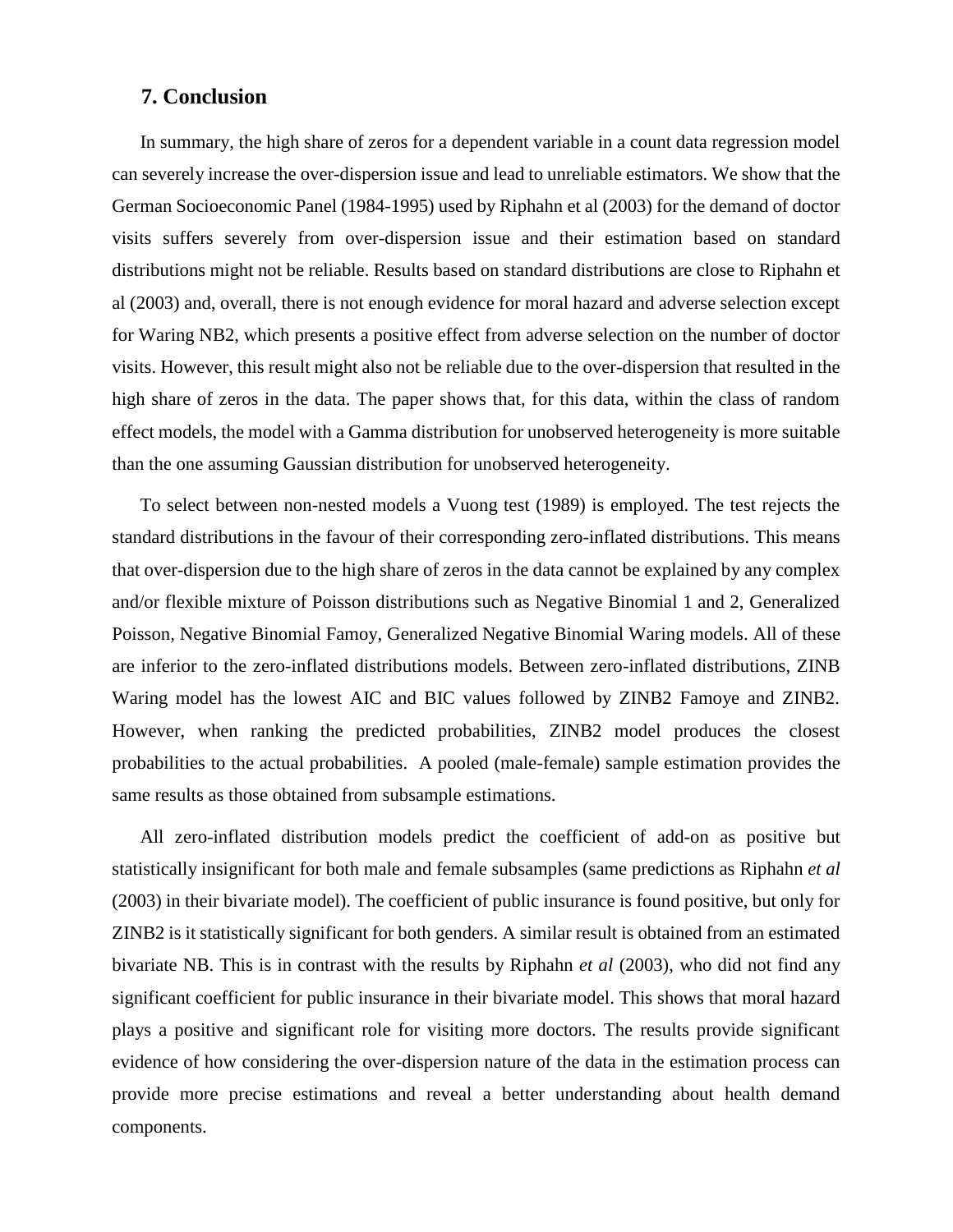#### **Reference**

Angers, J. and Biswas, A. 2003, 'A Bayesian analysis of zero-inflated generalized Poisson model'. Computational Statistics and Data Analysis, 42, 37-46.

Bago d'Uva, T., Jones, A., 2009, Health care utilization in Europe: new evidence from the ECHP, Journal of Health Economics, 28, 265-279.

Cameron, C., Trivedi, T., 2013, Regression analysis of count data, Cambridge University Press.

Carrol, R.j., Ruppert, D., Stefanski, L.A., and Crainiceanu (2006), "Measurement error in nonlinear models: A modern perspective, edition 2, London, Chapman and Hall/CRC.

Chen, X., Hong, H., and Nekipelov, D., (2011), "Nonlinear models of measurement error," Journal of Economics Literature, 49(4), 901-937.

Buonaccorsi, J.P, (2010), "Measurement Error: Models, methods, and applications, Boca Raton, FL, Chapman and Hall/ CRC.

Cohen, A.C. (1960), "Estimation in a truncated Poisson distribution when zeros and ones are missing," Journal of the American Statistical Association, 55, 342-348.

Famoye, F. 1995, Generalized binomial regression model. Biometrical Journal 37:581-594.

Famoye, F. and Singh, K.P. (2006), 'Zero-inflated generalized Poisson regression model with an application to domestic violence data'. Journal of Data Science, 4, 117-130.

Greene, William H. (1994). ["Some Accounting for Excess Zeros and Sample Selection in Poisson and](http://papers.ssrn.com/sol3/papers.cfm?abstract_id=1293115)  [Negative Binomial Regression Models".](http://papers.ssrn.com/sol3/papers.cfm?abstract_id=1293115) Working Paper EC-94-10: Department of Economics, New York University.

Greene, W., 2008, Functional forms for the negative binomial model for count data, Economic letters, [Volume 99, Issue 3,](http://www.sciencedirect.com/science/journal/01651765/99/3) June 2008, P. 585–590.

Gupta, P.L., Gupta, R. and Tripathi, R., 2004, 'Score test for zero-inflated generalized Poisson regression model'. Communications in Statistics, 33, 47-64.

Harris, T., Hilb, J., Hardin, J., 2014, Modeling count data with generalized distributions, The Stata Journal, 14, No.3, 562-579

Hilb, J., 2011, Negative Binomial Regression, Second Edition, Cambridge University Press.

Joe, H., Zhu, R., 2005, Generalized Poisson Distribution: the Property of Mixture of Poisson and Comparison with Negative Binomial Distribution, [Biometrical Journal,](http://onlinelibrary.wiley.com/journal/10.1002/(ISSN)1521-4036) Vol 74, Issue 2, p. 219-229.

Johnson N.L., Kemp, A.W., Kotz, S., (2005), Univariate discrete distributions, edition3, New York, John Wiley.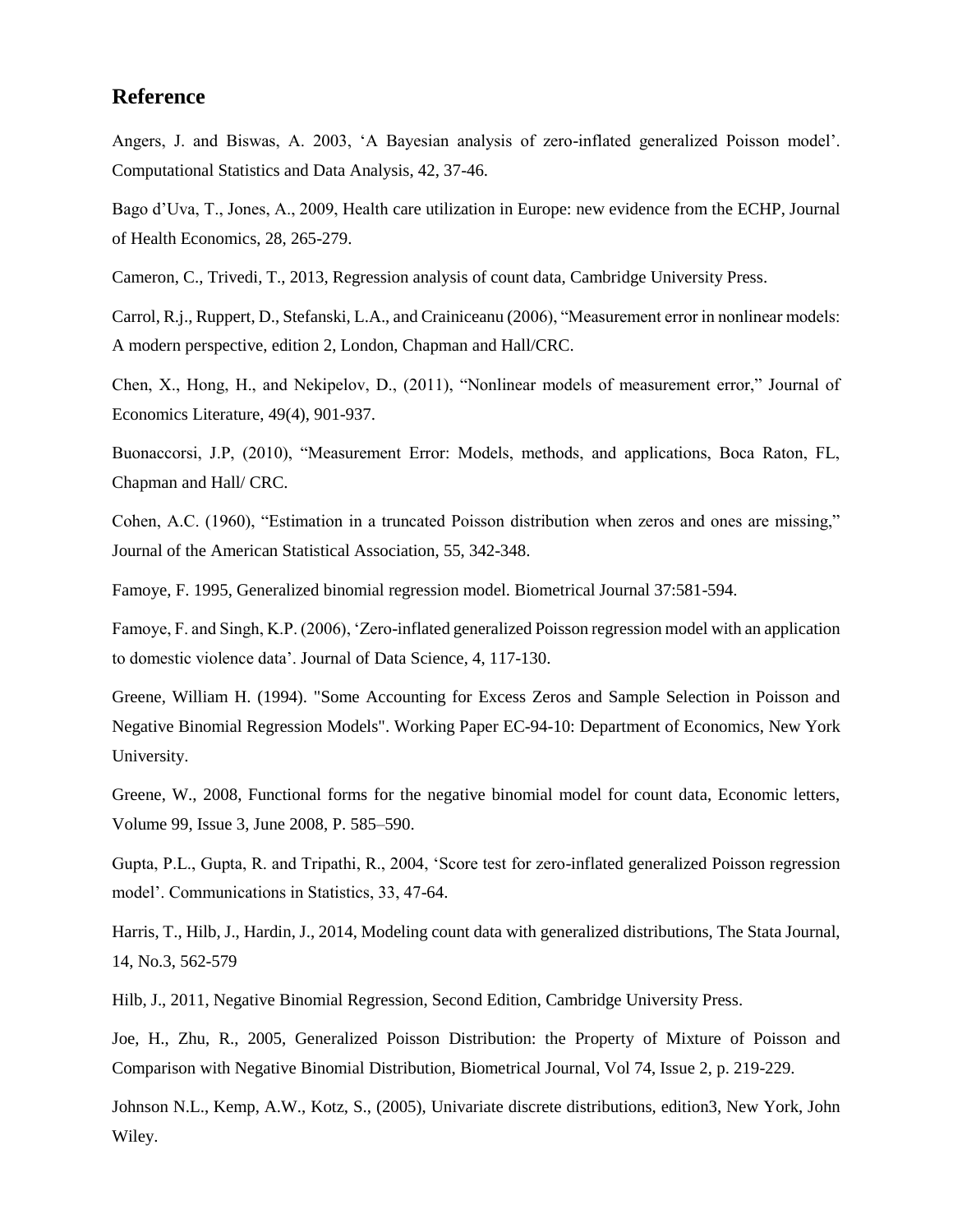Melkersson, M., and Rooth, D., (2000), "Modeling female fertility using inflated count data models," Journal of Population Economics, 13, 189-203.

Kuhnert, P.M., Martin, T.G., Mengersen, K. and Possingham, H.P., 2005, 'Assessing the impacts of grazing levels on bird density in woodland habitat: a Bayesian approach using expert opinion'. Environmetrics, 16, 717-747.

Lambert, D, 1992, Zero-inflated poisson regression with an application to defects in manufacturing. Technometrics 34(1), 1–14.

Li, T., Trivedi, P.K., and Guo, J., (2003), "Modeling response bias in count: A structural approach with an application to the national crime victimization survey data," Sociological Methods and Research, 31, 415- 545.

Martin, T.G., Wintle, B.A., Rhodes, J.R., Kuhnert, P.M., Field, S.A., Low-Choy, S.J., Tyre, A.J. and Possingham, H.P. (2005), 'Zero tolerance ecology: improving ecological inference by modelling the source of zero observations'. Ecology Letters, 8, 1235-1246.

Marvasti, A., 2014, An estimation of the demand and supply for physician services using a panel data, Economic Modelling, Volume 43, December 2014, Pages 279-286.

Neal, S., and Gaher, R. (2006), 'Risk for marijuana-related problems among college students: an application of zero-inflated negative binomial regression'. American Journal of Drug and Alcohol Abuse, 32, 41-53.

Riphahn, T., Wambach, A., Million A., (2003), Incentive effects in the demand for health care: a behavioral panel count data estimation, Journal of Applied Economics, No. 18, 387-405.

Ridout, M., and Demetrio, C., and Hinde, J. (1998), 'Models for count data with many zeros'. International Biometric Conference. Cape Town, 1998.

Vuong, Quang. 1989. Likelihood ratio tests for model selection and non-nested hypotheses. Econometrica 57:307–33.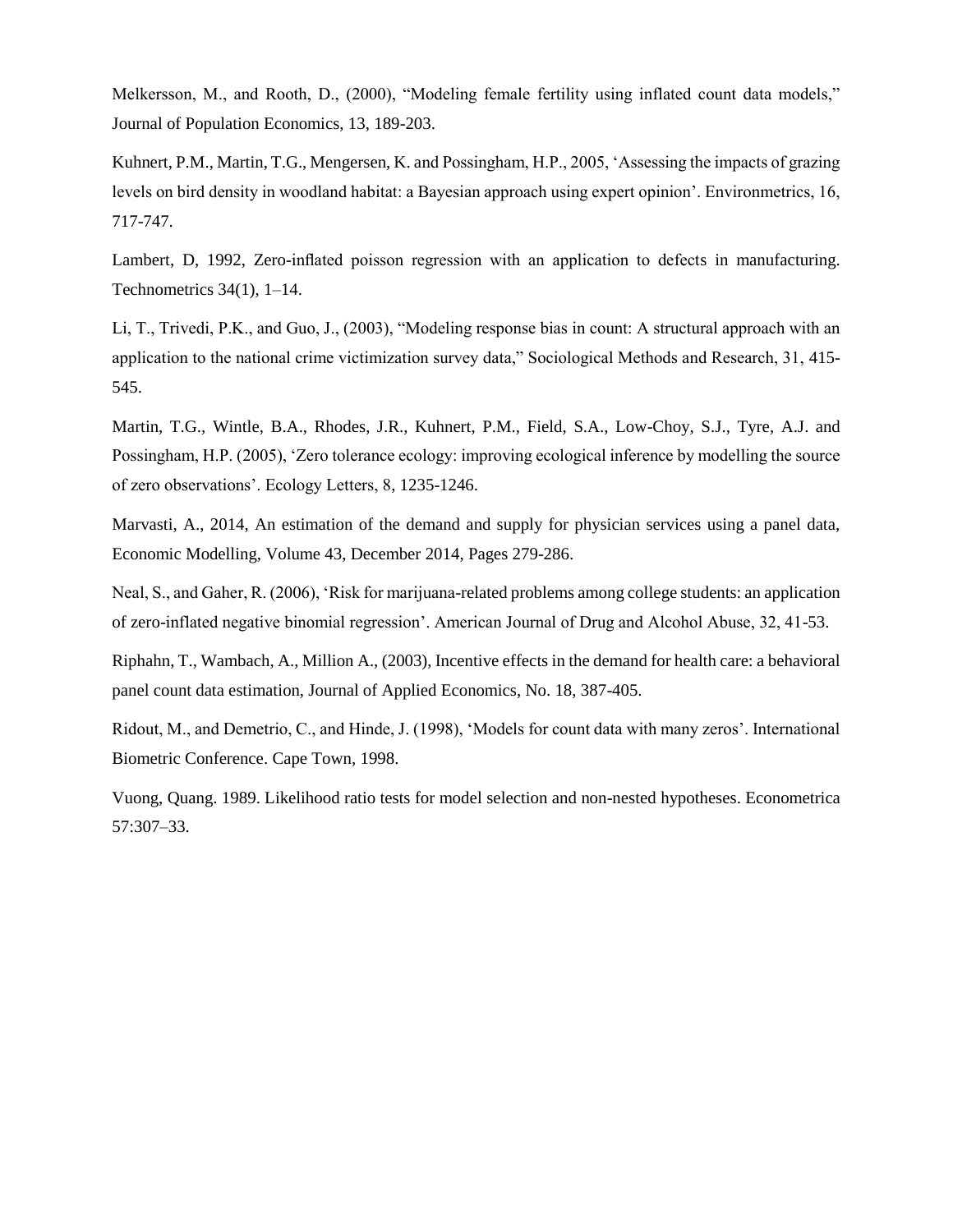## **Appendix A: Additional Tables**

| abie |  |
|------|--|
|------|--|

| Variables | Description                                              | Males <sup>a</sup> |         | Females <sup>a</sup> |         |
|-----------|----------------------------------------------------------|--------------------|---------|----------------------|---------|
| docvis    | Number of doctor visits in last<br>three months          | 2.626              | (5.21)  | 3.791                | (6.11)  |
| Hos       | Number of hospital visit last<br>year                    | 0.128              | (0.93)  | 0.150                | (0.83)  |
| Age       | Age                                                      | 42.653             | (11.27) | 44.467               | (11.32) |
| Hsat      | Health satisfaction code 0<br>$(low)-10$ (high)          | 6.924              | (2.25)  | 6.634                | (2.33)  |
| handdum   | Person is handicapped $(0/1)$                            | 0.227              | (0.42)  | 0.200                | (0.40)  |
| handper   | Percentage degree of handicap                            | 8.134              | (20.33) | 5.791                | (17.96) |
| married   | Person is married $(0/1)$                                | 0.765              | (0.42)  | 0.752                | (0.43)  |
| educ      | Years of schooling                                       | 11.729             | (2.44)  | 10.876               | (2.11)  |
| hhninc    | Monthly<br>household<br>net<br>income $(\times 10^{-3})$ | 3.591              | (1.74)  | 3.445                | (1.80)  |
| hhkids    | Children below age 16 in<br>household $(0/1)$            | 0.413              | (0.49)  | (0.392)              | (0.49)  |
| Self      | Person is self-employed $(0/1)$                          | 0.086              | (0.28)  | 0.037                | (0.19)  |
| beamt     | Person is civil servant $(0/1)$                          | 0.118              | (0.32)  | 0.028                | (0.16)  |
| bluec     | Person is blue collar worker<br>(0/1)                    | 0.340              | (0.47)  | 0.139                | (0.35)  |
| working   | Person is employed $(0/1)$                               | 0.850              | (0.36)  | 0.488                | (0.50)  |
| public    | Person is insured in public<br>health insurance $(0/1)$  | 0.861              | (0.35)  | 0.913                | (0.28)  |
| addon     | Person is insured in add-on<br>insurance $(0/1)$         | 0.018              | (0.13)  | 0.020                | (0.14)  |
| d85       | Year= $1985(0/1)$                                        |                    |         |                      |         |
| d86       | Year=1986 (0/1)                                          |                    |         |                      |         |
| d87       | Year= $1987(0/1)$                                        |                    |         |                      |         |
| d88       | Year= $1988(0/1)$                                        |                    |         |                      |         |
| d91       | Year=1991 $(0/1)$                                        |                    |         |                      |         |
| d94       | Year=1994 (0/1)                                          |                    |         |                      |         |
| $\cal N$  | Number of observations                                   | 14,243             |         | 13,083               |         |

<sup>a</sup> mean, standard deviation in parentheses

*Source*: German Socioeconomic Panel (1984–1995).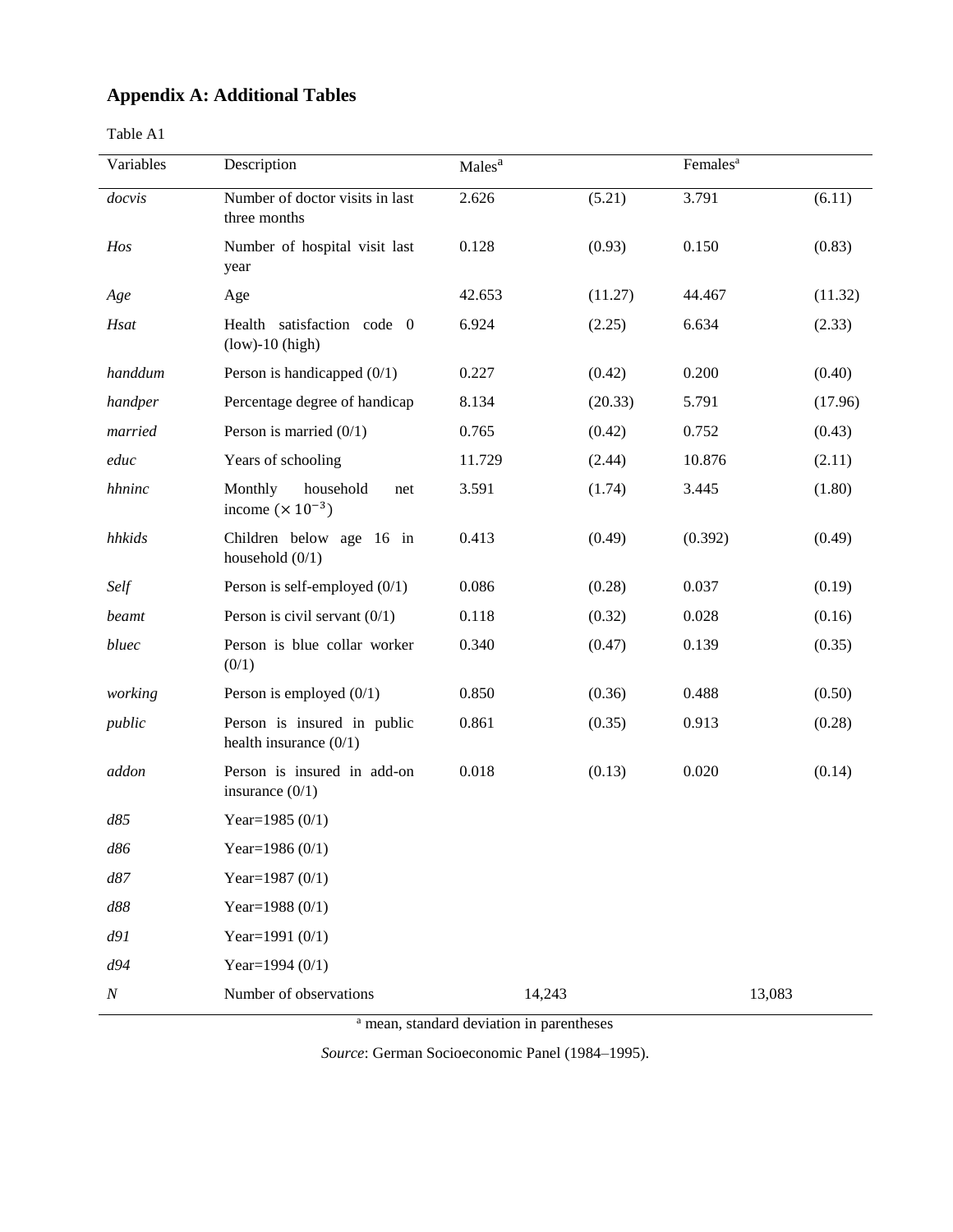|                   | poisson                   | NB1           | NB <sub>2</sub>           | Gpossion      | NBFamoy                   | GNBWaring     |
|-------------------|---------------------------|---------------|---------------------------|---------------|---------------------------|---------------|
| docvis            |                           |               |                           |               |                           |               |
| age               | $-0.0239$                 | $-0.0477***$  | $-0.0398***$              | $-0.0496***$  | $-0.0398***$              | $-0.0533***$  |
|                   | (0.0164)                  | (0.0114)      | (0.0153)                  | (0.0114)      | (0.0153)                  | (0.0120)      |
| age2              | $0.369**$                 | $0.634***$    | $0.547***$                | $0.659***$    | $0.547***$                | $0.706***$    |
|                   | (0.184)                   | (0.129)       | (0.176)                   | (0.130)       | (0.176)                   | (0.137)       |
| hsat              | $-0.225***$               | $-0.189***$   | $-0.239***$               | $-0.188***$   | $-0.239***$               | $-0.203***$   |
|                   | (0.00767)                 | (0.00585)     | (0.00745)                 | (0.00587)     | (0.00745)                 | (0.00657)     |
| handdum           | 0.0690                    | 0.0229        | $-0.0209$                 | 0.0183        | $-0.0209$                 | 0.0111        |
|                   | (0.0537)                  | (0.0378)      | (0.0503)                  | (0.0373)      | (0.0503)                  | (0.0397)      |
| handper           | $0.00286**$               | $0.00414***$  | $0.00661***$              | $0.00430***$  | $0.00661***$              | $0.00505***$  |
|                   | (0.00121)                 | (0.000848)    | (0.00116)                 | (0.000835)    | (0.00116)                 | (0.000917)    |
| married           | 0.0583                    | $0.130***$    | 0.0658                    | $0.135***$    | 0.0658                    | $0.139***$    |
|                   | (0.0606)                  | (0.0408)      | (0.0535)                  | (0.0409)      | (0.0535)                  | (0.0432)      |
| educ              | $-0.0235***$              | $-0.00955$    | $-0.0262***$              | $-0.00833$    | $-0.0262***$              | $-0.00971$    |
|                   | (0.00873)                 | (0.00672)     | (0.00910)                 | (0.00688)     | (0.00910)                 | (0.00725)     |
| hhninc            | $-0.0000222$ <sup>*</sup> | $-0.00000788$ | $-0.0000192$ <sup>*</sup> | $-0.00000746$ | $-0.0000192$ <sup>*</sup> | $-0.00000835$ |
|                   | (0.0000121)               | (0.00000853)  | (0.0000105)               | (0.00000868)  | (0.0000105)               | (0.00000911)  |
|                   |                           |               |                           |               |                           |               |
| hhkids            | $-0.0760$                 | $-0.0743**$   | $-0.0844*$                | $-0.0766$ **  | $-0.0844*$                | $-0.0792**$   |
|                   | (0.0518)                  | (0.0341)      | (0.0470)                  | (0.0343)      | (0.0470)                  | (0.0362)      |
| self              | $-0.211$ **               | $-0.244***$   | $-0.218***$               | $-0.253***$   | $-0.218***$               | $-0.265***$   |
|                   | (0.0847)                  | (0.0616)      | (0.0784)                  | (0.0628)      | (0.0784)                  | (0.0656)      |
| beamt             | 0.0914                    | 0.0278        | 0.0841                    | 0.0273        | 0.0841                    | 0.0254        |
|                   | (0.0809)                  | (0.0623)      | (0.0766)                  | (0.0630)      | (0.0766)                  | (0.0664)      |
| bluec             | 0.0178                    | $-0.00948$    | 0.0371                    | $-0.0116$     | 0.0371                    | $-0.00956$    |
|                   | (0.0486)                  | (0.0374)      | (0.0458)                  | (0.0379)      | (0.0458)                  | (0.0398)      |
| working           | $-0.0554$                 | 0.0126        | $-0.0155$                 | 0.0175        | $-0.0155$                 | 0.0172        |
|                   | (0.0668)                  | (0.0465)      | (0.0596)                  | (0.0465)      | (0.0596)                  | (0.0490)      |
| public            | 0.100                     | 0.0607        | 0.0934                    | 0.0595        | 0.0934                    | 0.0578        |
|                   | (0.0702)                  | (0.0539)      | (0.0635)                  | (0.0549)      | (0.0635)                  | (0.0577)      |
| addon             | 0.0666                    | $0.139*$      | 0.0551                    | $0.144*$      | 0.0551                    | $0.154*$      |
|                   | (0.102)                   | (0.0777)      | (0.0948)                  | (0.0791)      | (0.0948)                  | (0.0844)      |
| d85               | 0.0769                    | $0.0615*$     | $0.106*$                  | $0.0611*$     | $0.106*$                  | $0.0669*$     |
|                   | (0.0563)                  | (0.0359)      | (0.0546)                  | (0.0358)      | (0.0546)                  | (0.0378)      |
| d86               | $0.215***$                | $0.156***$    | $0.226***$                | $0.155***$    | $0.226***$                | $0.163***$    |
|                   | (0.0597)                  | (0.0365)      | (0.0581)                  | (0.0365)      | (0.0581)                  | (0.0386)      |
| d87               | 0.113                     | $0.0967**$    | $0.123**$                 | $0.0983**$    | $0.123***$                | $0.104**$     |
|                   | (0.0690)                  | (0.0439)      | (0.0613)                  | (0.0433)      | (0.0613)                  | (0.0458)      |
|                   |                           | $0.111***$    |                           | $0.110***$    |                           |               |
| d88               | 0.0530                    |               | 0.0670                    |               | 0.0670                    | $0.115***$    |
|                   | (0.0558)                  | (0.0360)      | (0.0544)                  | (0.0361)      | (0.0544)                  | (0.0379)      |
| d91               | $-0.00397$                | $0.145***$    | $-0.00366$                | $0.152***$    | $-0.00366$                | $0.151***$    |
|                   | (0.0609)                  | (0.0373)      | (0.0531)                  | (0.0374)      | (0.0531)                  | (0.0393)      |
| d94               | $0.247***$                | $0.268***$    | $0.244***$                | $0.278***$    | $0.244***$                | $0.289***$    |
|                   | (0.0613)                  | (0.0407)      | (0.0548)                  | (0.0409)      | (0.0548)                  | (0.0430)      |
| Constant          | $2.771***$                | $2.776***$    | $3.149***$                | 2.780***      | 3.710***                  | 2.929***      |
|                   | (0.336)                   | (0.254)       | (0.329)                   | (0.258)       | (0.330)                   | (0.273)       |
| Lndelta,          |                           | $1.581***$    |                           |               |                           |               |
|                   |                           | (0.0365)      |                           |               |                           |               |
| Lnalpha           |                           |               | $0.561***$                |               |                           |               |
|                   |                           |               | (0.0270)                  |               |                           |               |
| atanhdelta        |                           |               |                           | $0.726***$    |                           |               |
|                   |                           |               |                           | (0.0115)      |                           |               |
| Lnphim1           |                           |               |                           |               | $-17.76***$               |               |
|                   |                           |               |                           |               | (3.253)                   |               |
| lntheta           |                           |               |                           |               | $-0.561***$               |               |
|                   |                           |               |                           |               |                           |               |
|                   |                           |               |                           |               | (0.0270)                  |               |
| lnrhom2           |                           |               |                           |               |                           | $0.783***$    |
|                   |                           |               |                           |               |                           | (0.0981)      |
| lnk               |                           |               |                           |               |                           | $2.303***$    |
|                   |                           |               |                           |               |                           | (0.130)       |
| Observations      | 14243                     | 14243         | 14243                     | 14243         | 14243                     | 14243         |
| <b>AIC</b>        | 85593.4779                | 54865.9120    | 55006.8616                | 54700.9022    | 55008.8616                | 54528.6162    |
| BIC               | 85759.8863                | 55039.8845    | 55180.8341                | 54874.8747    | 55190.3981                | 54710.1527    |
| <b>Dispersion</b> | 6.67597                   |               | constant                  | 1.998817      |                           |               |
| Log lik.          | $-42774.7$                | $-27410.0$    | -27480.4                  | -27327.5      | $-27480.4$                | $-27240.3$    |

## **Table A2**: Standard Distributions for Doctor Visit for Males (complete table)

Standard errors in parentheses

Source, German Socioeconomic Panel (1984-1995)

\* *p* < 0.10, \*\* *p* < 0.05, \*\*\* *p* < 0.01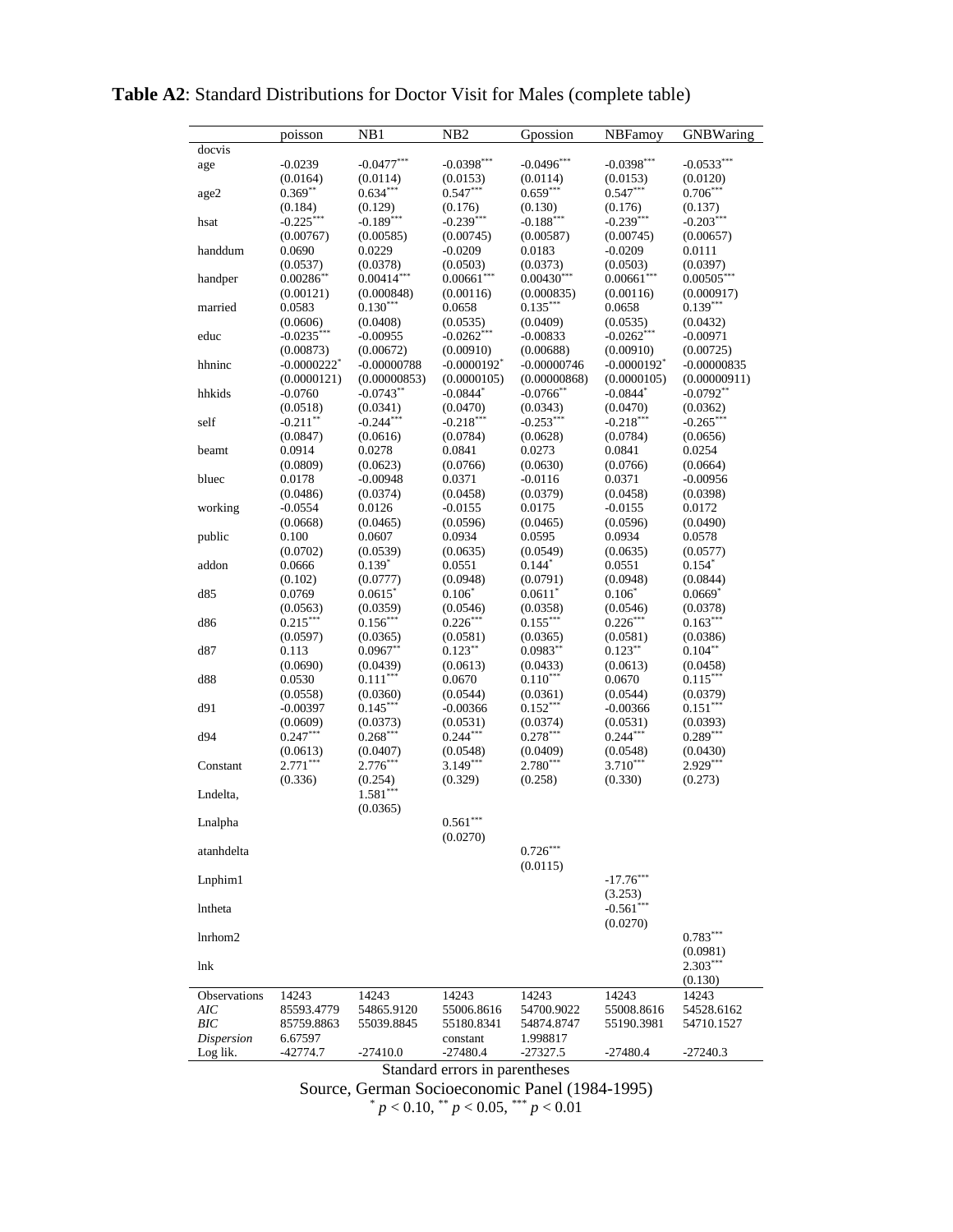|              | poisson         | NB1                    | N <sub>B</sub> 2               | Gpossion     | <b>NBFamov</b> | GNBWaring    |
|--------------|-----------------|------------------------|--------------------------------|--------------|----------------|--------------|
| docvis       |                 |                        |                                |              |                |              |
| age          | $-0.0132$       | $-0.0322***$           | $-0.0312***$                   | $-0.0347***$ | $-0.0321***$   | $-0.0400***$ |
|              | (0.0121)        | (0.00943)              | (0.0115)                       | (0.00947)    | (0.0116)       | (0.0112)     |
| age2         | 0.179           | $0.396***$             | $0.373***$                     | $0.425***$   | $0.382***$     | $0.479***$   |
|              | (0.138)         | (0.107)                | (0.131)                        | (0.107)      | (0.132)        | (0.127)      |
| hsat         | $-0.203***$     | $-0.171***$            | $-0.208***$                    | $-0.170***$  | $-0.208***$    | $-0.218***$  |
|              | (0.00641)       | (0.00507)              | (0.00631)                      | (0.00506)    | (0.00636)      | (0.00609)    |
| handdum      | $0.138***$      | $0.106**$              | $0.113***$                     | $0.102**$    | $0.111***$     | $0.119***$   |
|              | (0.0565)        | (0.0450)               | (0.0485)                       | (0.0434)     | (0.0487)       | (0.0480)     |
| handper      | $0.00241**$     | $0.00254***$           | $0.00436***$                   | $0.00254***$ | $0.00457***$   | $0.00418***$ |
|              | (0.00108)       | (0.000867)             | (0.00106)                      | (0.000846)   | (0.00110)      | (0.000998)   |
| married      | 0.0272          | 0.0440                 | 0.0282                         | 0.0455       | 0.0284         | 0.0366       |
|              | (0.0408)        | (0.0322)               | (0.0385)                       | (0.0323)     | (0.0386)       | (0.0377)     |
| educ         | 0.0147          | $0.0138*$              | 0.00773                        | $0.0136*$    | 0.00740        | 0.0121       |
|              | (0.00933)       | (0.00724)              | (0.00894)                      | (0.00728)    | (0.00898)      | (0.00873)    |
| hhninc       | $-0.0000206$ ** | $-0.0000111$           | $-0.0000162$ <sup>*</sup>      | $-0.0000103$ | $-0.0000161$ * | $-0.0000128$ |
|              | (0.00000948)    | (0.00000740)           | (0.00000951)                   | (0.00000746) | (0.00000955)   | (0.00000916) |
| hhkids       | $-0.134***$     | $-0.108***$            | $-0.124***$                    | $-0.108***$  | $-0.124***$    | $-0.122***$  |
|              | (0.0416)        | (0.0311)               | (0.0376)                       | (0.0311)     | (0.0375)       | (0.0367)     |
| self         | $-0.218***$     | $-0.223***$            | $-0.242***$                    | $-0.229***$  | $-0.244***$    | $-0.280***$  |
|              | (0.0978)        | (0.0705)               | (0.0875)                       | (0.0707)     | (0.0872)       | (0.0849)     |
| beamt        | $-0.0711$       | $-0.00922$             | $-0.0198$                      | $-0.00859$   | $-0.0183$      | $-0.0499$    |
|              | (0.117)         | (0.0848)               | (0.128)                        | (0.0859)     | (0.129)        | (0.107)      |
| bluec        | $-0.0354$       | $-0.0718$ <sup>*</sup> | $-0.0401$                      | $-0.0772**$  | $-0.0406$      | $-0.0730$    |
|              | (0.0555)        | (0.0392)               | (0.0497)                       | (0.0392)     | (0.0495)       | (0.0471)     |
| working      | 0.0149          | 0.0247                 | 0.0305                         | 0.0264       | 0.0313         | 0.0363       |
|              | (0.0392)        | (0.0294)               | (0.0354)                       | (0.0295)     | (0.0354)       | (0.0347)     |
| public       | $0.131***$      | 0.0790                 | 0.0953                         | 0.0715       | 0.0935         | 0.0787       |
|              | (0.0599)        | (0.0489)               | (0.0639)                       | (0.0499)     | (0.0643)       | (0.0598)     |
| addon        | 0.0207          | $0.126*$               | 0.0309                         | $0.138***$   | 0.0312         | 0.111        |
|              | (0.0888)        | (0.0682)               | (0.0769)                       | (0.0687)     | (0.0769)       | (0.0794)     |
| d85          | $-0.0362$       | $-0.0326$              | $-0.0127$                      | $-0.0303$    | $-0.0119$      | $-0.0218$    |
|              | (0.0473)        | (0.0319)               | (0.0449)                       | (0.0318)     | (0.0450)       | (0.0386)     |
| d86          | $0.0941**$      | $0.0837**$             | $0.102**$                      | $0.0836**$   | $0.102**$      | $0.114***$   |
|              | (0.0449)        | (0.0329)               | (0.0430)                       | (0.0328)     | (0.0433)       | (0.0383)     |
| d87          | $-0.0843$       | $-0.0750$              | $-0.0531$                      | $-0.0690$    | $-0.0515$      | $-0.0701$    |
|              | (0.0642)        | (0.0485)               | (0.0566)                       | (0.0471)     | (0.0569)       | (0.0529)     |
| d88          | $-0.180***$     | $-0.0677**$            | $-0.176***$                    | $-0.0670**$  | $-0.176***$    | $-0.145***$  |
|              | (0.0448)        | (0.0315)               | (0.0439)                       | (0.0315)     | (0.0441)       | (0.0384)     |
| d91          | $-0.154***$     | 0.0108                 | $-0.138***$                    | 0.0202       | $-0.138***$    | $-0.0688*$   |
|              | (0.0456)        | (0.0326)               | (0.0441)                       | (0.0327)     | (0.0442)       | (0.0402)     |
| d94          | $0.197***$      | $0.186***$             | $0.221***$                     | $0.191***$   | $0.222***$     | $0.252***$   |
|              | (0.0481)        | (0.0370)               | (0.0464)                       | (0.0371)     | (0.0466)       | (0.0433)     |
| Constant     | 2.547***        | $2.731***$             | $3.024***$                     | $2.777***$   | 3.184***       | $3.190***$   |
|              | (0.282)         | (0.224)                | (0.273)                        | (0.227)      | (0.276)        | (0.267)      |
| lndelta      |                 | $1.549***$             |                                |              |                |              |
|              |                 | (0.0349)               |                                |              |                |              |
| lnalpha      |                 |                        | $0.188***$                     |              |                |              |
|              |                 |                        | (0.0259)                       |              |                |              |
| atanhdelta   |                 |                        |                                | $0.711***$   |                |              |
|              |                 |                        |                                | (0.0108)     |                |              |
| lnphim1      |                 |                        |                                |              | $-4.580***$    |              |
|              |                 |                        |                                |              | (0.762)        |              |
| lntheta      |                 |                        |                                |              | $-0.133***$    |              |
|              |                 |                        |                                |              | (0.0443)       |              |
| lnrhom2      |                 |                        |                                |              |                | $1.014***$   |
|              |                 |                        |                                |              |                | (0.113)      |
| lnk          |                 |                        |                                |              |                | $0.283***$   |
|              |                 |                        |                                |              |                | (0.0764)     |
| Observations | 13083           | 13083                  | 13083                          | 13083        | 13083          | 13083        |
| AIC          | 91844.4596      | 60731.5683             | 60570.6248                     | 60521.2975   | 60569.0256     | 60307.5709   |
| <b>BIC</b>   | 92008.9991      | 60903.5869             | 60742.6434                     | 60693.3160   | 60748.5232     | 60487.0686   |
| Log lik.     | -45900.2        | $-30342.8$             | $-30262.3$                     | $-30237.6$   | $-30260.5$     | $-30129.8$   |
| Dispersion   | 6.689348        |                        | 1.487322                       |              |                |              |
|              |                 |                        | Standard errors in parentheses |              |                |              |

**Table A3:** Standard Distributions for Doctor Visit for Females (complete)

Source, German Socioeconomic Panel (1984-1995) \* *p* < 0.10, \*\* *p* < 0.05, \*\*\* *p* < 0.01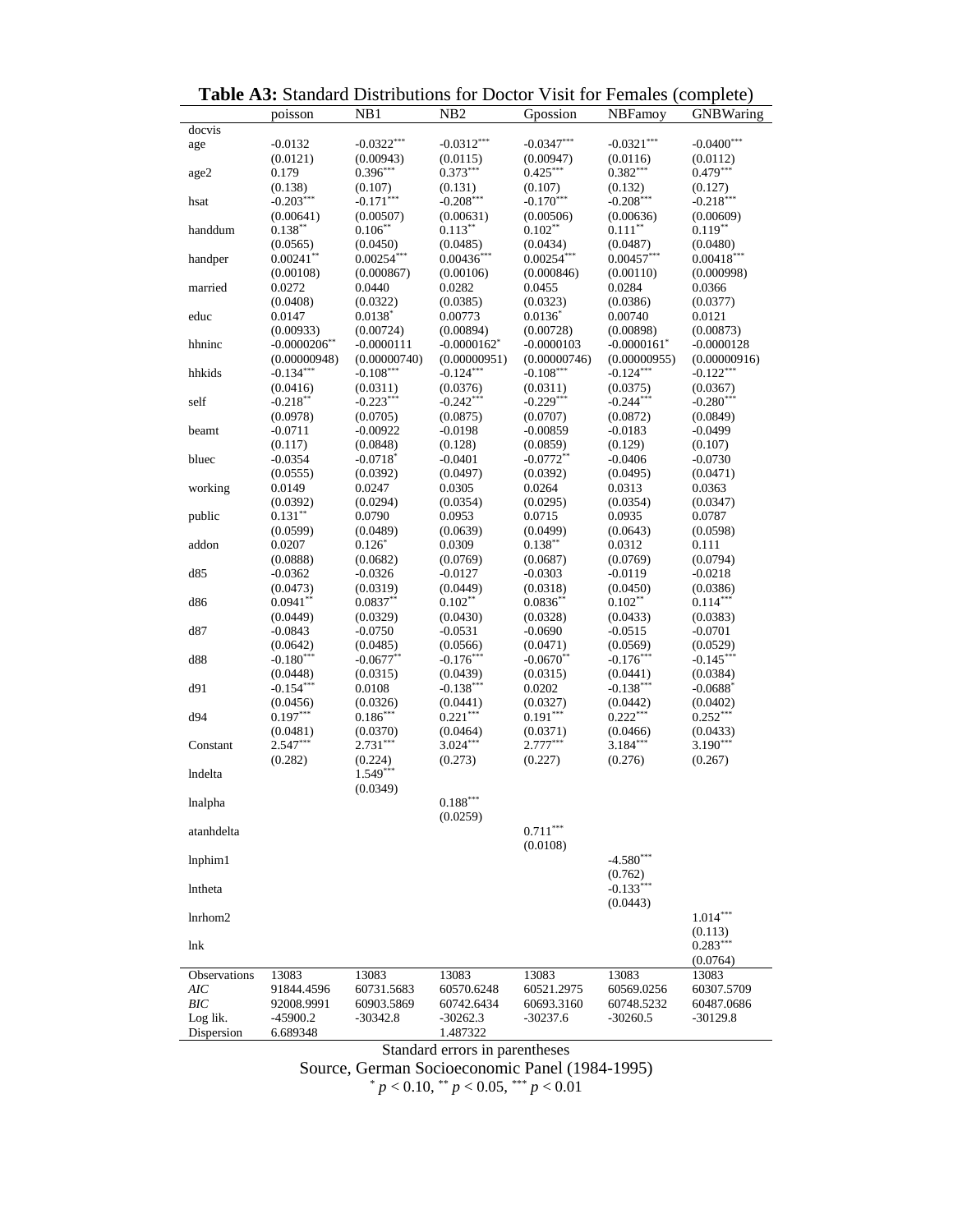|                 | poissonint      |              |                |              |                |                 |                 |  |
|-----------------|-----------------|--------------|----------------|--------------|----------------|-----------------|-----------------|--|
| docvis          | $\mathbb O$     | $\mathbf{1}$ | $\overline{c}$ | $\mathbf{3}$ | $\overline{4}$ | 5               | $6\overline{6}$ |  |
| $\mathbb O$     | 838             | 3,564        | 1,089          | 437          | 165            | 77              | 35              |  |
| $\mathbf{1}$    | 183             | 976          | 424            | 205          | 85             | 36              | 19              |  |
| $\overline{2}$  | 104             | 721          | 421            | 189          | 87             | 63              | 22              |  |
| 3               | 56              | 441          | 289            | 158          | 103            | 74              | 25              |  |
| 4               | 19              | 225          | 162            | 111          | 60             | 38              | 23              |  |
| 5 <sup>5</sup>  | 12              | 135          | 124            | 72           | 56             | 42              | 18              |  |
| 6               | $7\phantom{.0}$ | 109          | 92             | 64           | 57             | 26              | 23              |  |
| $7\overline{ }$ | $\mathbf{3}$    | 60           | $4\,$ $9\,$    | 36           | 22             | 15              | 5               |  |
| 8               | $\mathbf{3}$    | 52           | 64             | 30           | 26             | 14              | 13              |  |
| 9               | $\mathbf{1}$    | 22           | $1\,5$         | 16           | 16             | $7\phantom{.0}$ | 5               |  |
| Total           | 1,226           | 6,305        | 2,729          | 1,318        | 677            | 392             | 188             |  |

**Table A4:** Predicted and original numbers of doctor visits based on Standard Poisson model

**Table A5:** Predicted and original numbers of doctor visits based on zero-inflated Poisson model

| zpoissonint    |             |              |                |        |               |        |        |                          |                |                |        |
|----------------|-------------|--------------|----------------|--------|---------------|--------|--------|--------------------------|----------------|----------------|--------|
| docvis         | $\mathbb O$ | $\mathbf{1}$ | $\overline{c}$ | 3      | $\frac{4}{3}$ | 5      | $6\,$  | $\overline{\phantom{a}}$ | $\,$ 8 $\,$    | 9              | Total  |
|                |             |              |                |        |               |        |        |                          |                |                |        |
| $\mathbb O$    | 1,441       | 2,931        | 981            | 502    | 205           | $96\,$ | $4\,4$ | 31                       | $17\,$         | 15             | 6, 263 |
| $\mathbf{1}$   | 294         | $8\,4\,5$    | 378            | 239    | $100$         | $4\,8$ | $2\,4$ | $17\,$                   | $\,$ 8 $\,$    | $\overline{7}$ | 1,960  |
| $\overline{c}$ | 167         | 643          | 380            | 211    | 103           | 62     | 39     | 16                       | 12             | $10\,$         | 1,643  |
| 3              | 94          | 390          | 256            | 175    | 114           | 79     | 39     | 20                       | 9              | 11             | 1,187  |
| 4              | 34          | 206          | 143            | 112    | 65            | 46     | 29     | 22                       | $11\,$         | $1\,0$         | 678    |
| 5              | 21          | 122          | 112            | $6\,8$ | 66            | 43     | 29     | 16                       | 13             | 3              | 493    |
| 6              | 17          | 92           | 75             | 79     | $54\,$        | 29     | 29     | 17                       | 6              | $10\,$         | $408$  |
| $\overline{7}$ | $10$        | $50\,$       | $3\,8$         | $4\,6$ | 23            | 14     | 9      | $\,$ 8                   | $\overline{7}$ | 4              | 209    |
| 8              | 8           | 44           | $5\,4$         | 39     | 25            | 18     | 12     | $\,$ 8 $\,$              | 3              | $\mathbf{1}$   | 212    |
| 9              | 3           | $1\,8$       | $10\,$         | $1\,8$ | $16\,$        | 9      | 8      | 3                        | $\overline{7}$ | 0              | 92     |
|                |             |              |                |        |               |        |        |                          |                |                |        |
| Total          | 2,089       | 5,341        | 2,427          | 1,489  | 771           | 444    | 262    | 158                      | 93             | 71             | 13,145 |
|                |             |              |                |        |               |        |        |                          |                |                |        |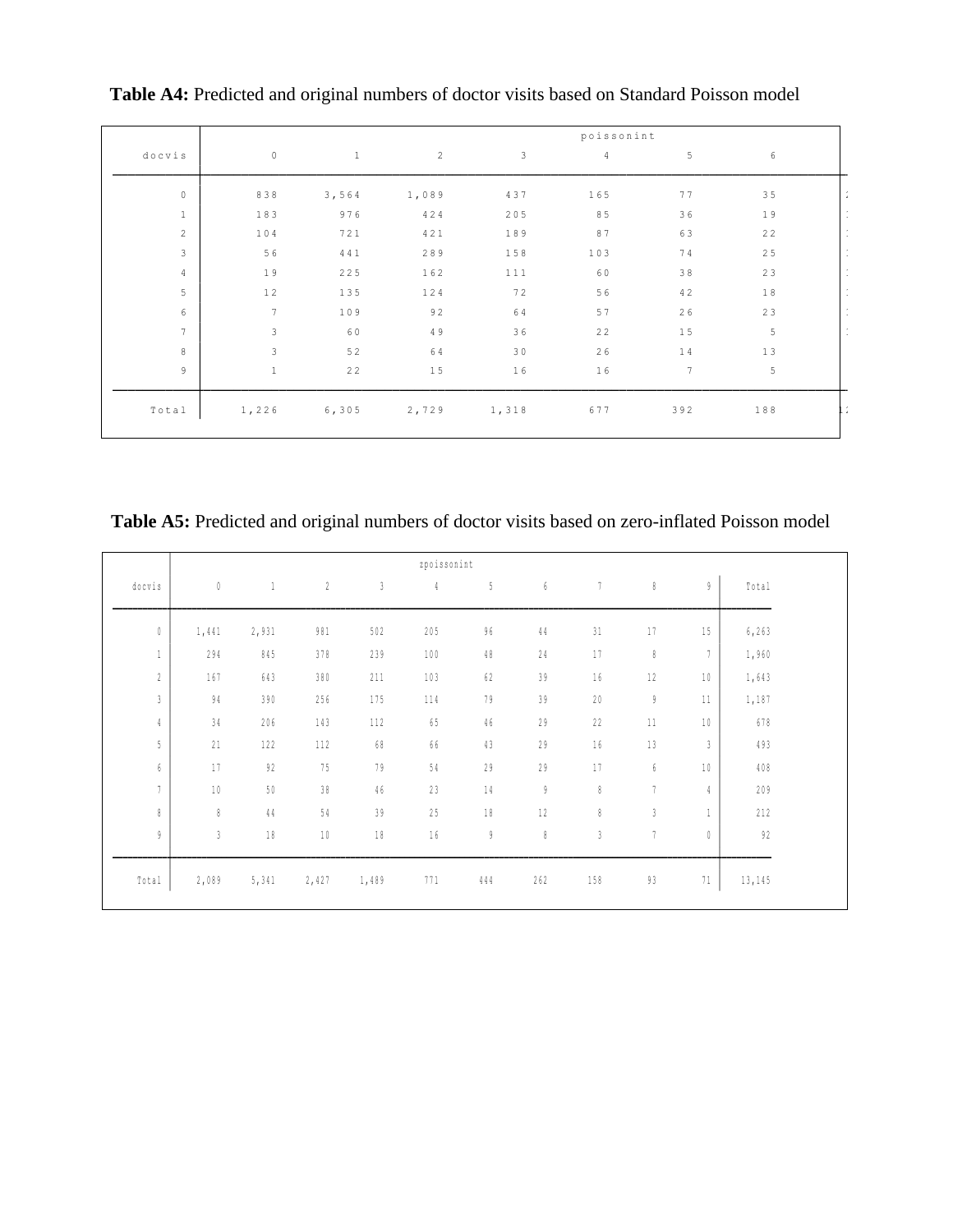|                 | nb2int          |              |                |       |                |                |                 |               |
|-----------------|-----------------|--------------|----------------|-------|----------------|----------------|-----------------|---------------|
| docvis          | $\mathbb O$     | $\mathbf{1}$ | $\overline{c}$ | 3     | $\overline{4}$ | 5 <sub>5</sub> | $6\overline{6}$ |               |
| $\mathbb O$     | 1,170           | 3, 360       | 971            | 406   | 172            | 63             | $4\;2$          |               |
| $\mathbf{1}$    | 242             | 954          | 386            | 199   | 73             | 39             | 23              |               |
| $\overline{c}$  | 137             | 735          | 369            | 187   | 72             | 58             | 33              |               |
| $\mathbf{3}$    | 77              | 442          | 266            | 147   | 91             | 69             | $3\,5$          |               |
| $\overline{4}$  | 27              | 235          | 145            | 97    | 56             | 40             | $2\,1$          | $\mathcal{L}$ |
| 5               | $1\,8$          | 139          | 116            | 60    | 60             | 38             | 23              |               |
| $6\,$           | $1\;0$          | 113          | $8\,0$         | 66    | 45             | 24             | 23              |               |
| $7\phantom{.0}$ | $7\phantom{.0}$ | 59           | 44             | 38    | 21             | 12             | $\overline{4}$  |               |
| 8               | $\sqrt{5}$      | $5\,5$       | 54             | 33    | 23             | $1\,5$         | 9               |               |
| 9               | $\mathbf{1}$    | $2\;2$       | 13             | 16    | $1\,5$         | 7              | $\overline{4}$  |               |
| Total           | 1,694           | 6, 114       | 2,444          | 1,249 | 628            | $3\;6\;5$      | $2\;1\;7$       |               |

**Table A6:** Predicted and original numbers of doctor visits based on Standard NB2 model

**Table A7:** Predicted and original numbers of doctor visits based on zero-inflated NB2 model

|                | znb2int        |              |                |                |                |                |                 |  |
|----------------|----------------|--------------|----------------|----------------|----------------|----------------|-----------------|--|
| docvis         | $\mathbb O$    | $\mathbf{1}$ | $\overline{2}$ | $\mathfrak{Z}$ | $\overline{4}$ | 5 <sub>5</sub> | 6               |  |
| $\circ$        | 1,446          | 2,932        | 1,020          | 478            | 184            | 94             | $4\;1$          |  |
| $\mathbf{1}$   | 289            | 860          | 385            | 238            | 85             | 40             | 27              |  |
| $\mathbf{2}$   | 171            | 647          | 387            | 216            | 85             | $5\,5$         | 41              |  |
| $\mathfrak{Z}$ | 97             | 388          | 266            | 177            | 102            | 68             | 44              |  |
| $\overline{4}$ | $3\,5$         | 210          | 145            | 109            | 64             | 39             | 27              |  |
| 5              | $2\,0$         | 126          | 110            | 81             | 53             | 40             | 28              |  |
| 6              | $1\;8$         | 95           | 82             | 72             | $4\,5$         | 36             | 23              |  |
| 7              | $\, 8$         | 54           | 39             | $4\,2$         | 23             | 13             | $7\phantom{.0}$ |  |
| 8              | $\,8\,$        | 47           | 52             | $4\;1$         | 24             | 16             | $1\;0$          |  |
| 9              | $\mathfrak{Z}$ | $1\;8$       | 9              | 19             | 12             | 14             | 5               |  |
| Total          | 2,095          | 5,377        | 2,495          | 1,473          | 677            | 415            | 253             |  |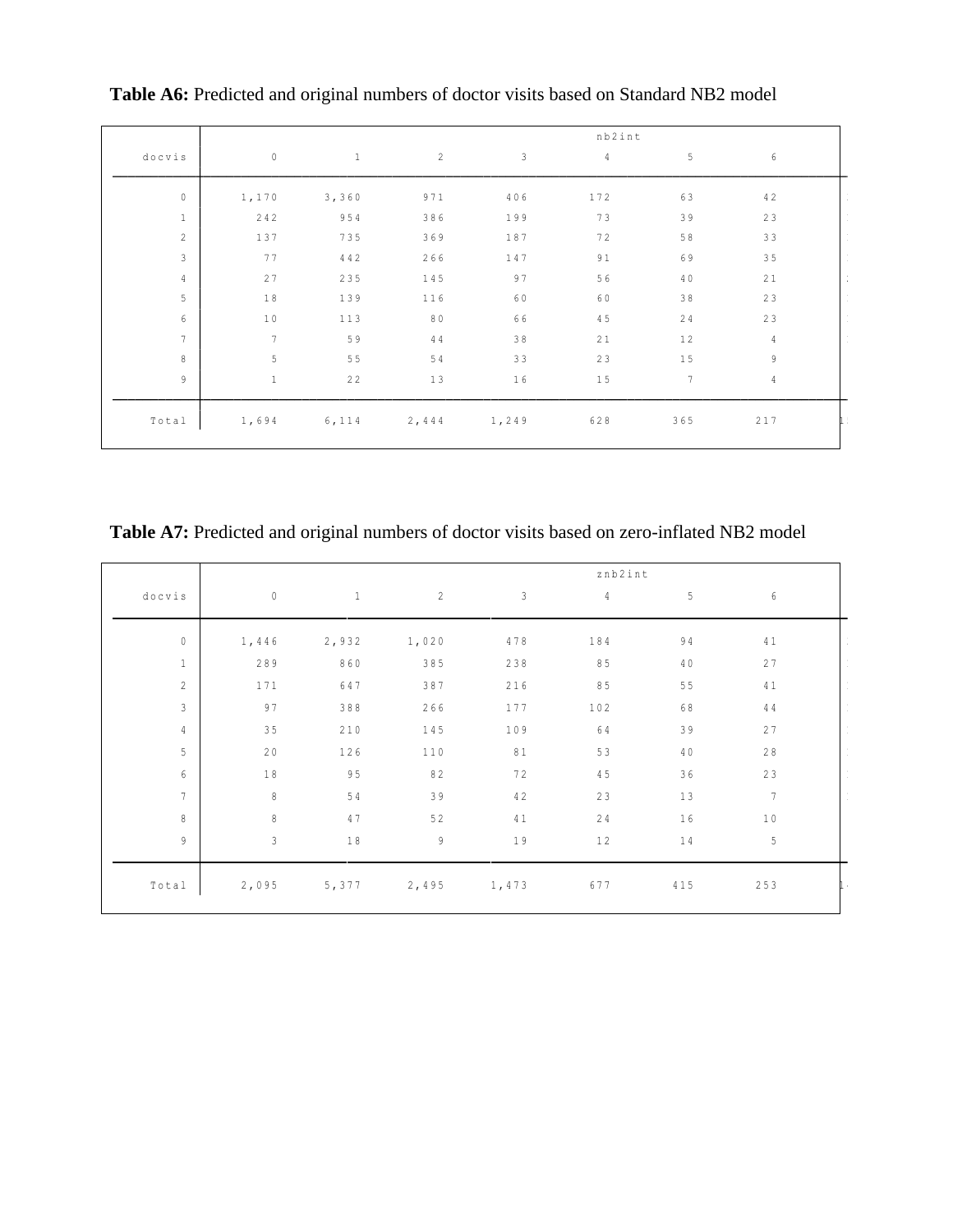## Table A8: Comparison of predicted and actual probabilities

## **NB2:** Predicted and actual probabilities

| Count                    | Actual | Predicted | IDiffI | Pearson |
|--------------------------|--------|-----------|--------|---------|
| 0                        | 0.440  | 0.428     | 0.012  | 4.992   |
| 1                        | 0.138  | 0.180     | 0.042  | 136.630 |
| $\overline{\mathcal{L}}$ | 0.116  | 0.106     | 0.011  | 15.150  |
| 3                        | 0.085  | 0.069     | 0.016  | 52.273  |
| 4                        | 0.049  | 0.048     | 0.001  | 0.617   |
| 5                        | 0.036  | 0.034     | 0.001  | 0.800   |
| 6                        | 0.030  | 0.025     | 0.005  | 13.029  |
| 7                        | 0.016  | 0.019     | 0.004  | 9.693   |
| 8                        | 0.016  | 0.015     | 0.001  | 0.983   |
| 9                        | 0.007  | 0.012     | 0.005  | 25.303  |
| 10                       | 0.015  | 0.009     | 0.006  | 55.167  |
| Sum                      | 0.948  | 0.944     | 0.103  | 314.635 |

## **ZINB:** Predicted and actual probabilities

| Count    | Actual | Predicted | Diff  | Pearson |
|----------|--------|-----------|-------|---------|
| $\Omega$ | 0.440  | 0.446     | 0.006 | 1.139   |
| 1        | 0.138  | 0.145     | 0.007 | 5.034   |
| 2        | 0.116  | 0.099     | 0.017 | 40.468  |
| 3        | 0.085  | 0.071     | 0.014 | 40.148  |
| 4        | 0.049  | 0.052     | 0.003 | 1.765   |
| 5        | 0.036  | 0.038     | 0.003 | 2.878   |
| 6        | 0.030  | 0.029     | 0.001 | 0.591   |
| 7        | 0.016  | 0.022     | 0.007 | 28.703  |
| 8        | 0.016  | 0.017     | 0.001 | 1.759   |
| 9        | 0.007  | 0.014     | 0.006 | 44.089  |
| 10       | 0.015  | 0.011     | 0.005 | 26.856  |
| Sum      | 0.948  | 0.945     | 0.070 | 193.429 |

## **ZIP:** Predicted and actual probabilities

| Count                                                                                                                                                           | Actual | Predicted | Diff  | Pearson  |
|-----------------------------------------------------------------------------------------------------------------------------------------------------------------|--------|-----------|-------|----------|
| $\Omega$                                                                                                                                                        | 0.440  | 0.441     | 0.000 | 0.000    |
| $\mathbf{1}$                                                                                                                                                    | 0.138  | 0.056     | 0.082 | 1724.211 |
| $\mathcal{D}_{\mathcal{L}}^{\mathcal{L}}(\mathcal{L})=\mathcal{D}_{\mathcal{L}}^{\mathcal{L}}(\mathcal{L})\mathcal{D}_{\mathcal{L}}^{\mathcal{L}}(\mathcal{L})$ | 0.116  | 0.085     | 0.032 | 169.678  |
| 3                                                                                                                                                               | 0.085  | 0.093     | 0.008 | 10.143   |
| 4                                                                                                                                                               | 0.049  | 0.084     | 0.035 | 211.840  |
| .5                                                                                                                                                              | 0.036  | 0.068     | 0.033 | 222.485  |
| 6                                                                                                                                                               | 0.030  | 0.051     | 0.021 | 124.089  |
| 7                                                                                                                                                               | 0.016  | 0.037     | 0.021 | 175.386  |
| 8                                                                                                                                                               | 0.016  | 0.026     | 0.010 | 55.840   |
| 9                                                                                                                                                               | 0.007  | 0.018     | 0.011 | 94.030   |
| 10                                                                                                                                                              | 0.015  | 0.012     | 0.003 | 9.078    |
| Sum                                                                                                                                                             | 0.948  | 0.971     | 0.256 | 2796.778 |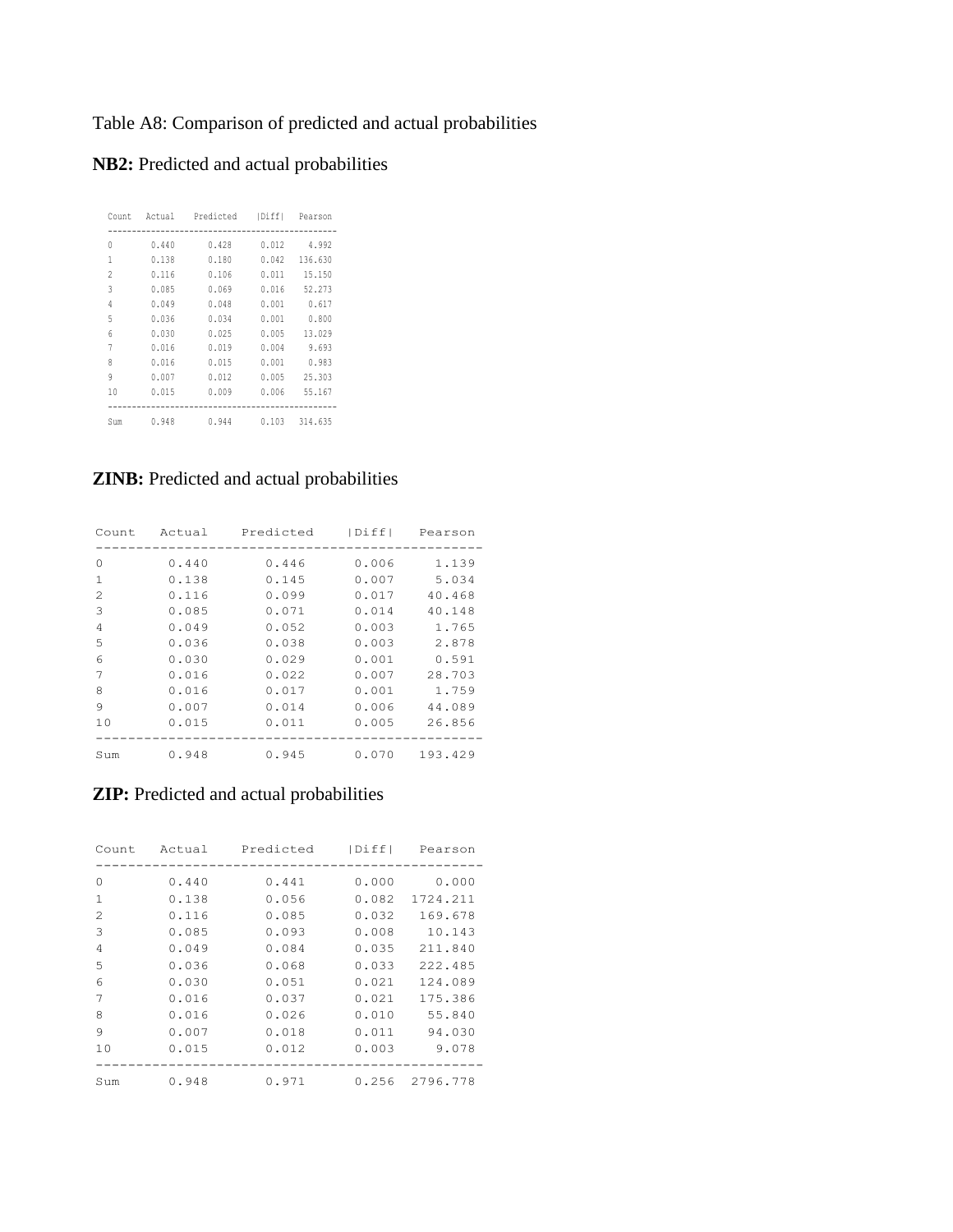#### **Appendix B: Model Specifications**

A Poisson model,  $f(y_i, \mu) = \frac{\mu_i y_i e^{-\mu_i}}{y_i}$  $\frac{\partial}{\partial y_i}$ ;  $\mu_i > 0$ ,  $y_i = 0, 1, 2, ...$ , with  $E(Y_i) = V(Y_i) = \mu_i = \exp(X_i \beta) \rightarrow$  $ln(\mu_i) = X_i \beta$ , cannot deal with the over-dispersion due to the equality of mean and variance. To make it more flexible the model can be augmented with other distributions. This is done by relating its mean to an individual unobserved effect  $(u_i)$ , such that:  $ln(mean_i) = ln(\mu_i) + ln(u_i)$ . It follows that the conditional distribution of  $y_i$  with respect to  $X_i$  and  $u_i$  can be written as:  $f(y_i|X_i, u_i) = \frac{e^{-(\mu_i u_i)}(\mu_i u_i)^{y_i}}{v_i!}$  $\frac{\partial u_i(u_i)^{i-1}}{\partial u_i}$ , and the unconditional distribution can be written as  $f(y_i|X_i) = \int_0^\infty \frac{e^{-(\mu_i u_i)}(\mu_i u_i)^{y_i}}{y_i!}$  $\int_0^\infty \frac{e^{-(\mu_i u_i)}(\mu_i u_i)^{y_i}}{y_i!}g(x)$  $\frac{1}{\omega} \frac{\partial u_i}{\partial y_i} e^{i \omega_i \omega_i} g(u_i) du_i$ . Different extensions of Poisson can be obtained depending on how the distribution for  $u_i$  is specified. Table 2 presents a list of distributions with their variances, distributions that are used in the proposed analysis as robustness checks of different model specifications.

**Table B1:** The list of standard distributions

| <b>Distribution</b>                    | <b>Variance</b>                                                                                       |
|----------------------------------------|-------------------------------------------------------------------------------------------------------|
| Poisson                                | $\mu$ (where $\ln \mu = X\beta$ )                                                                     |
| Negative Binomial 1 (NB1)              | $\mu + \alpha \mu$ (where $\alpha$ is the dispersion parameter)                                       |
| Negative Binomial 2 (NB2)              | $\mu + \alpha \mu^2$                                                                                  |
| Generalized Negative Binomial (NB-P)   | $\mu + \alpha \mu^p$                                                                                  |
| Heterogeneous Negative Binomial (NB-H) | $\mu + \alpha_i \mu^2$ (where $\alpha_i = z_i \gamma$ )                                               |
| Generalized Negative Binomial (Famoy)  | $\theta \mu (1 - \phi \mu) (1 - \phi \mu)^{-3}$                                                       |
| Waring Negative Binomial (NBW)         | $\mu + \mu \left( \frac{k+1}{\rho - 2} \right) + \mu^2 \left\{ \frac{k+\rho-1}{k(\rho - 2)} \right\}$ |
| Generalized Poisson, (GP)              |                                                                                                       |
|                                        | $(1-\overline{\delta})^2$ <sup><math>\mu</math></sup>                                                 |

Assuming a specific distribution for  $u_i$  it can be shown that it produces a new distribution with higher variance than Poisson model. For instance, in the case  $u_i$  has a Gamma distribution, with mean 1 and variance  $\alpha = \frac{1}{2}$  $\frac{1}{\theta}$ , the mixture of Poisson-Gamma is called Negative Binomial 2 (NB2) which has mean  $\mu_i$ and conditional variance  $\mu_i + \alpha \mu_i^2$ . The Negative Binomial 1 (NB1) model is obtained by assuming  $\theta_i =$  $\theta\mu_i$ . In NB1 and NB2,  $\alpha$  refers to heterogeneity parameter. In addition, when  $\alpha = 0$  both distributions will be identical to Poisson.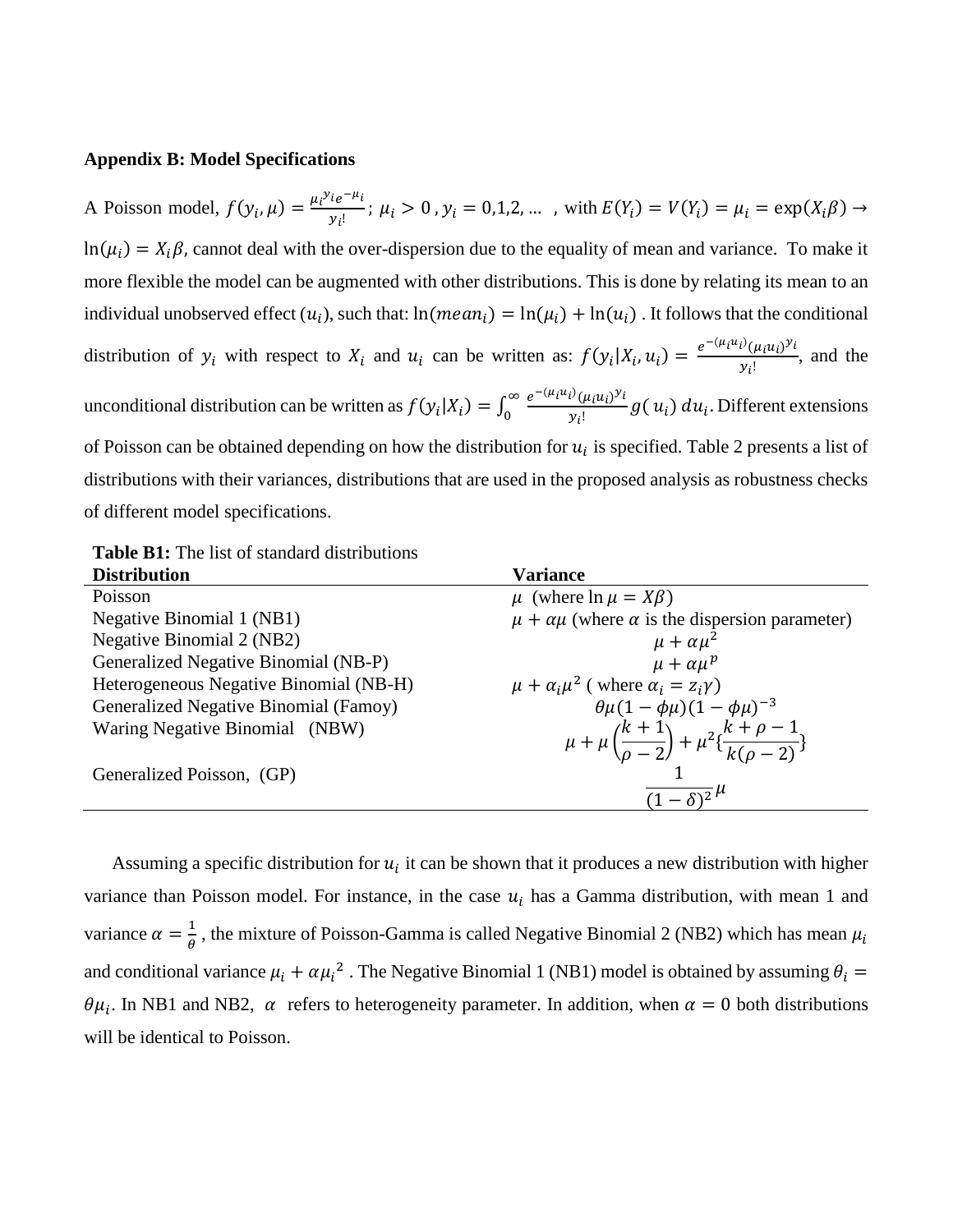Besides the NB1 and NB2, we consider the power negative binomial (NB-P) distribution, which has an additional parameter, p, see Greene (2008) to estimate. For  $p = 1$  and  $p = 2$ , this distribution collapses to NB1 and NB2, respectively.

In NB2, the dispersion parameter,  $\alpha$ , is constant. The NB2 can be generalized to a heterogeneous NB2 model that allows the dispersion parameter to vary across observations. In this case:  $\alpha = \exp(z_i \gamma)$ . This gives more flexibility to the dispersion parameter to capture most of the variation in the data.

Another generalized version of the NB models is introduced by Famoye (1995), which has the following mean and variances:

$$
E(Y) = \theta \mu (1 - \phi \mu)^{-1} \qquad V(Y) = \theta \mu (1 - \mu) (1 - \phi \mu)^{-3} ,
$$

where  $\theta$  is an unknown to be estimated and parameter  $\phi > 1$ . With these parameters, the variance is bigger than NB model. When  $\phi \rightarrow 1$ , the variance of this distribution approaches to that of the NB.

Further, we consider univariate generalized Warning distribution or the beta Negative Binomial model, which is another extension of Negative Binomial model that was introduced by Irwin (1968). This model has more flexibility for specifying the unobservable heterogeneity. In other words, as Hilbe (2014) explains "unobserved heterogeneity can be separated from the internal factors of each individual's characteristics and external factors (covariates) that may affect the variability of data"(see Hilbe 2011). This distribution is specified under the following assumptions (Irwin 1968):

$$
Y|x, \mu_x v \sim Poisson(\lambda_x)
$$
  
\n
$$
\lambda_x |v \sim Gamma(\alpha_x, u), \qquad \alpha_x > 0
$$
  
\n
$$
v \sim Beta(\rho, k), \qquad \rho > 2, k > 0
$$
  
\n
$$
E(Y) = \frac{a_x k}{\rho - 1} = \mu = \ln(X\beta) \qquad V(Y) = \mu + \mu \left(\frac{k+1}{\rho - 2}\right) + \mu^2 \left\{\frac{k+\rho-1}{k(\rho-2)}\right\}
$$

If  $\left(\frac{k+1}{2}\right)$  $\frac{k+1}{\rho-2}$  → 0 and  $\{\frac{k+\rho-1}{k(\rho-2)}\}$  $\frac{k+p-1}{k(\rho-2)}$  → 0, or equivalently if  $k, \rho \to \infty$ , the variance of the distribution will converge to  $V(Y) = \mu$  like Poisson distribution. Also, If  $\left(\frac{k+1}{2}\right)$  $\frac{k+1}{\rho-2}$  → 0 and  $\{\frac{k+\rho-1}{k(\rho-2)}\}$  $\frac{\kappa+p-1}{\kappa(\rho-2)}$  →  $\alpha$ , or equivalently if  $k \rightarrow \frac{1}{k}$  $\frac{1}{\alpha}$ ,  $\rho \to \infty$ , the variance of the distribution will converge to the one for NB2 ( $V(Y) = \mu + \alpha \mu^2$ ).

Moreover, we also employ a Generalized Poisson (GP) model with density  $f(y_i; \theta_i, \delta)$  =  $\theta_i(\theta_i+\delta y_i)^{y_i-1}e^{-\theta_i-\delta y_i}$  $\frac{\partial y_i - 1}{\partial y_i!}$ ,  $0 \le \delta < 1$ ;  $E(Y_i) = \mu_i = \frac{\theta_i}{1 - \delta}$  $\frac{\theta_i}{1-\delta}$   $V(Y_i) = \frac{\theta_i}{1-\delta}$  $\frac{\theta_i}{(1-\delta)^3} = \frac{1}{(1-\delta)^3}$  $\frac{1}{(1-\delta)^2}E(Y_i).$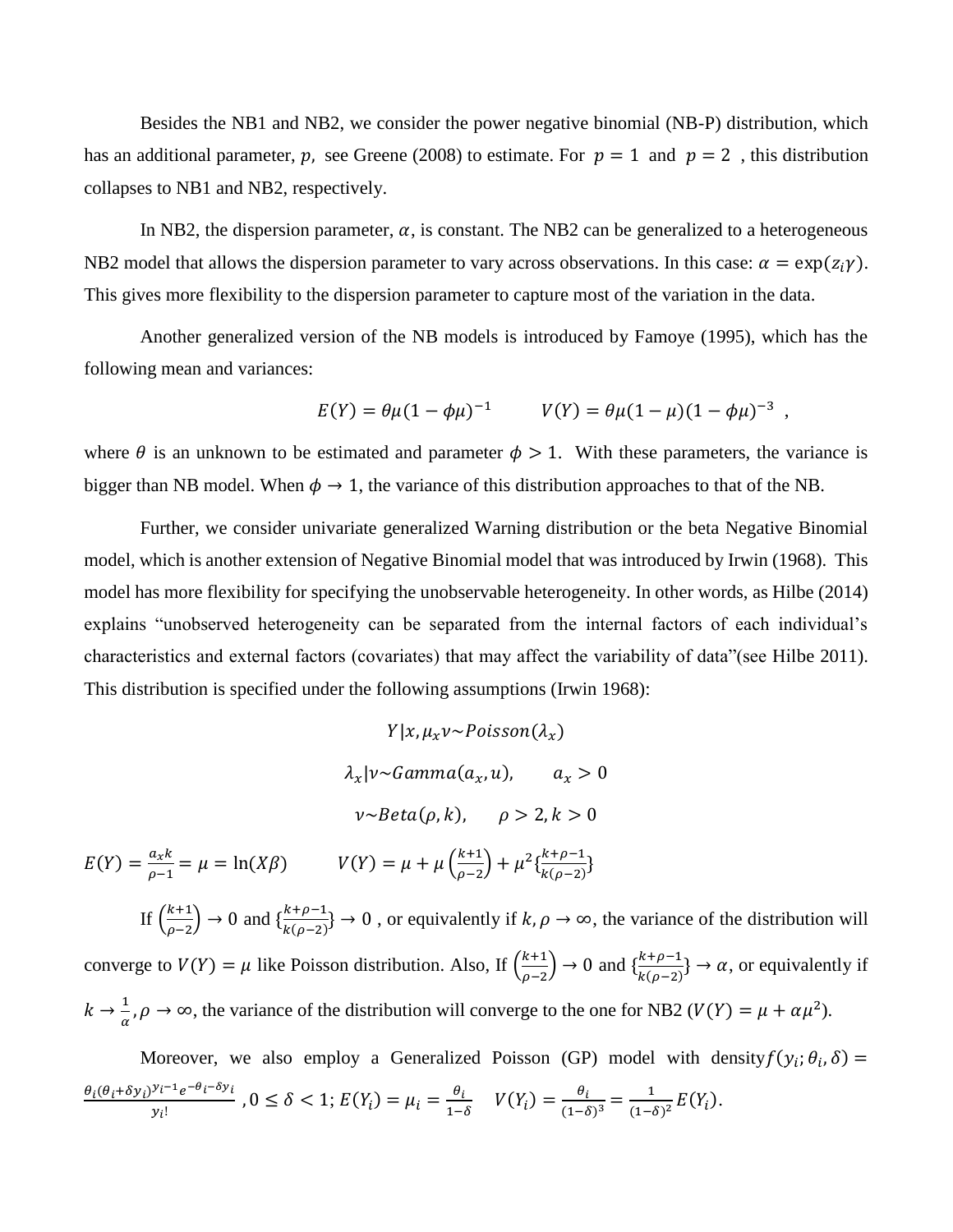When  $\delta = 0$ , the GP distribution reduces to the usual Poisson distribution with parameter  $\theta_i$ . In addition, when  $\delta > 0$  the model assumes over-dispersion, and when it is less than zero, the model assumes under-dispersion.

#### **2.1Zero-inflated count models**

Another source of over-dispersion is the presence of a large number of zeros in the data. In other words, when there are more zeros than the expected number of zero under a specified distribution, the data may be over-dispersed. Zero-inflated Poisson (ZIP) model and zero-inflated negative binomial (ZINB) models adjust for excessive zeros in the response. Recently, Hilbe and *et al* (2014) discuss different versions of zero-inflated models.

Zero-inflated models consider two distinct sources of zero outcomes. One source is generated from individuals who do not enter the counting process, the other from those who do enter the counting process but result in zero outcomes. As an example, suppose that we have data related to the number of visits made to the office of patient's physician. However, we might have individuals in our data that they do not have any physician. Then the probability of observing a zero outcome equals the probability that an individual is in the group that does not have physician  $(B(0))$  plus the probability that the individual is in the other group multiplies the probability he does not see the physician ${1 - B(0)}Pr(0)$ . Pr(0) is the counting process that produces zero; see Hilbe and Greene (2008). Thus, the model has two parts:

1) The probability of a zero outcome for the system is given by<sup>8</sup>:

$$
Pr(y = 0) = B(0) + \{1 - B(0)\}Pr(0)
$$

2) And the probability of a nonzero count is<sup>9</sup>:

$$
Pr(y = k; k > 0) = \{1 - B(0)\}Pr(k)
$$

 $Pr(k)$  is the counting process that the outcome is k. Logistic and Probit models are used for B and Poisson or Negative Binomial or other distributions are used for Pr(k). This mixture provides more power for the model to explain the sources of over-dispersion in the data.

Table B2 presents different zero-inflated distributions that are used in the next sections for the purpose of estimation and comparison.

l

<sup>&</sup>lt;sup>8</sup> Stata gives this probability using the command: predict f0, pr(0)

<sup>&</sup>lt;sup>9</sup> Stata gives this probability using the command: predict fk, pr(k)